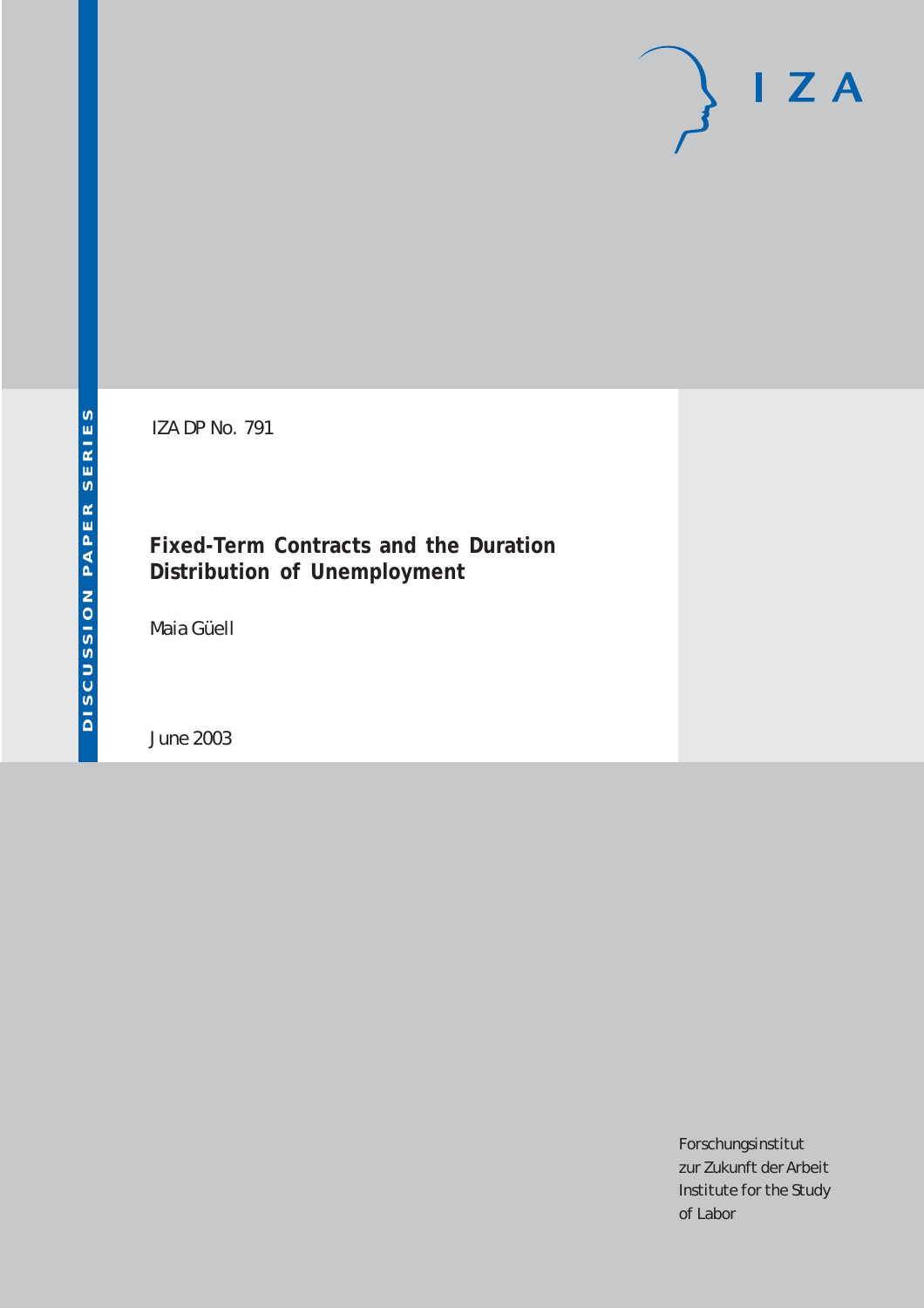# **Fixed-Term Contracts and the Duration Distribution of Unemployment**

**Maia Güell** 

*Universitat Pompeu Fabra, CEP (LSE), CEPR and IZA Bonn*

#### Discussion Paper No. 791 June 2003

IZA

P.O. Box 7240 D-53072 Bonn Germany

 $Tel + 49-228-3894-0$ Fax: +49-228-3894-210 Email: [iza@iza.org](mailto:iza@iza.org)

This Discussion Paper is issued within the framework of IZA's research area *Mobility and Flexibility of Labor.* Any opinions expressed here are those of the author(s) and not those of the institute. Research disseminated by IZA may include views on policy, but the institute itself takes no institutional policy positions.

The Institute for the Study of Labor (IZA) in Bonn is a local and virtual international research center and a place of communication between science, politics and business. IZA is an independent, nonprofit limited liability company (Gesellschaft mit beschränkter Haftung) supported by the Deutsche Post AG. The center is associated with the University of Bonn and offers a stimulating research environment through its research networks, research support, and visitors and doctoral programs. IZA engages in (i) original and internationally competitive research in all fields of labor economics, (ii) development of policy concepts, and (iii) dissemination of research results and concepts to the interested public. The current research program deals with (1) mobility and flexibility of labor, (2) internationalization of labor markets, (3) welfare state and labor market, (4) labor markets in transition countries, (5) the future of labor, (6) evaluation of labor market policies and projects and (7) general labor economics.

IZA Discussion Papers often represent preliminary work and are circulated to encourage discussion. Citation of such a paper should account for its provisional character. A revised version may be available on the IZA website ([www.iza.org](http://www.iza.org/)) or directly from the author.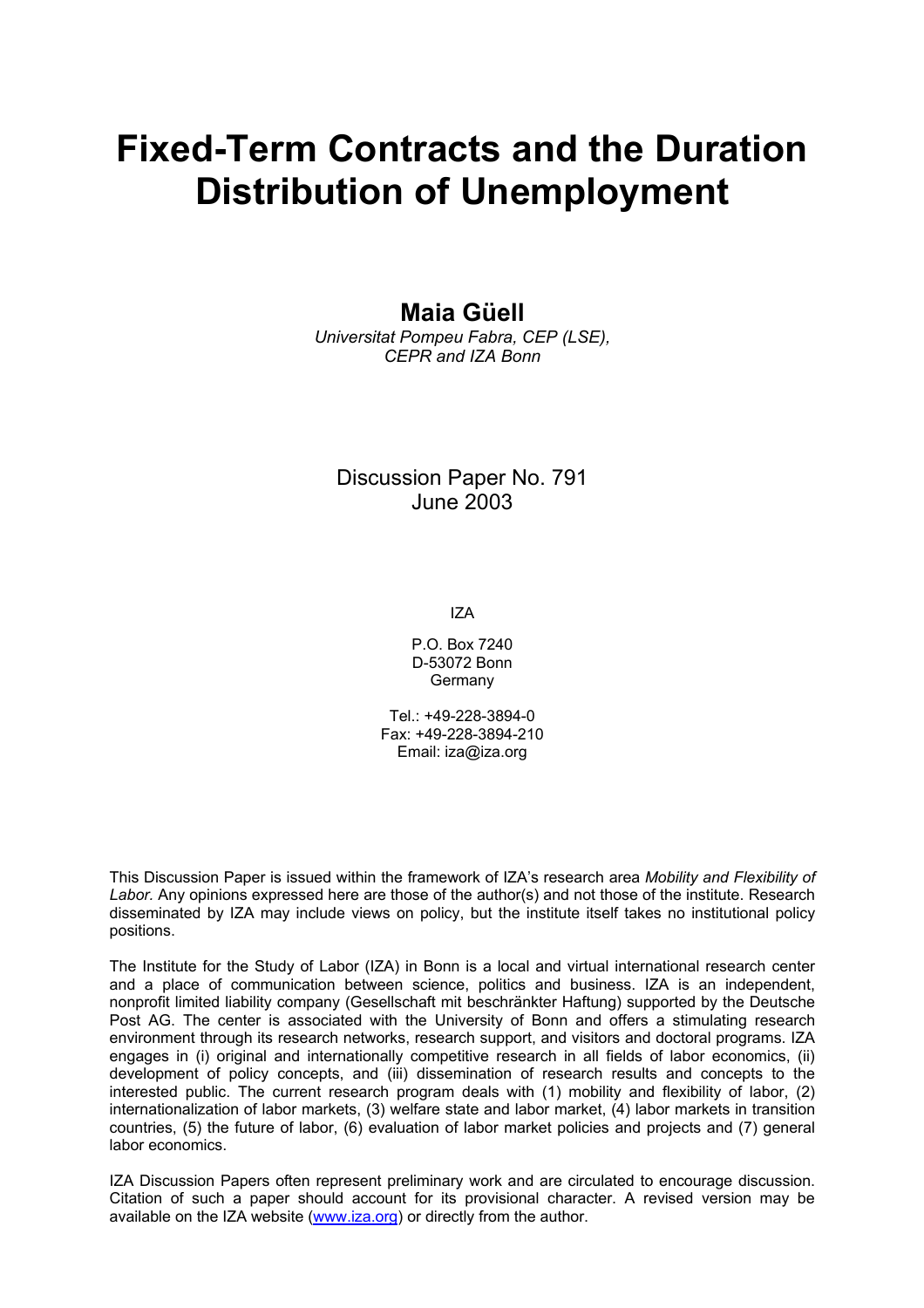IZA Discussion Paper No. 791 June 2003

## **ABSTRACT**

## **Fixed-Term Contracts and the Duration Distribution of Unemployment**[∗](#page-2-0)

In the mid-1980s, many European countries introduced fixed-term contracts. Since then their labor markets have become more dynamic. This paper studies the possible implications of such reforms for the duration distribution of unemployment. I estimate a parametric duration model using cross-sectional data drawn from the Spanish Labor Force Survey from 1980 to 1994 to analyze the probability of leaving unemployment before and after the introduction of fixed-term contracts. I find that the difference in the probability of leaving unemployment between the short and long term unemployed increased after this reform. Semi-parametric estimation of the model also shows that for long spells, the probability of leaving unemployment decreased between the mid-1980s and the early 1990s.

JEL Classification: C41, J63, J64

Keywords: cross-sectional data, duration model, turnover

Maia Güell Department of Economics and Business Universitat Pompeu Fabra Ramon Trias Fargas, 25-27 08005 Barcelona **Spain** Tel.: +34 93 542 2717 Fax: +34 948 169721 Email: [maia.guell@upf.edu](mailto:maia.guell@upf.edu)

 $\overline{a}$ 

<span id="page-2-0"></span><sup>∗</sup> I am very grateful to Melissa Clark, Erica Field, José Galdón, Nacho García, Maria Guadalupe, Bo Honoré, Luojia Hu, David Jaeger, Stepan Jurajda, Marco Manacorda, Alan Manning, Steve Nickell, Barbara Petrongolo, Elie Tamer, Merxe Tudela, Ernesto Villanueva and Jonathan Wadsworth for very useful discussions and suggestions. I also want to thank participants of the 2002 ESSLE, the Labor seminars at the CEP (LSE), Princeton and UPF; the Econometrics Reading Group at Princeton, the Econometrics seminar at the European University Institute and Hunter College and UAB seminar for their comments. This research was supported by grant No. P98-1129-R from the Phare ACE Program.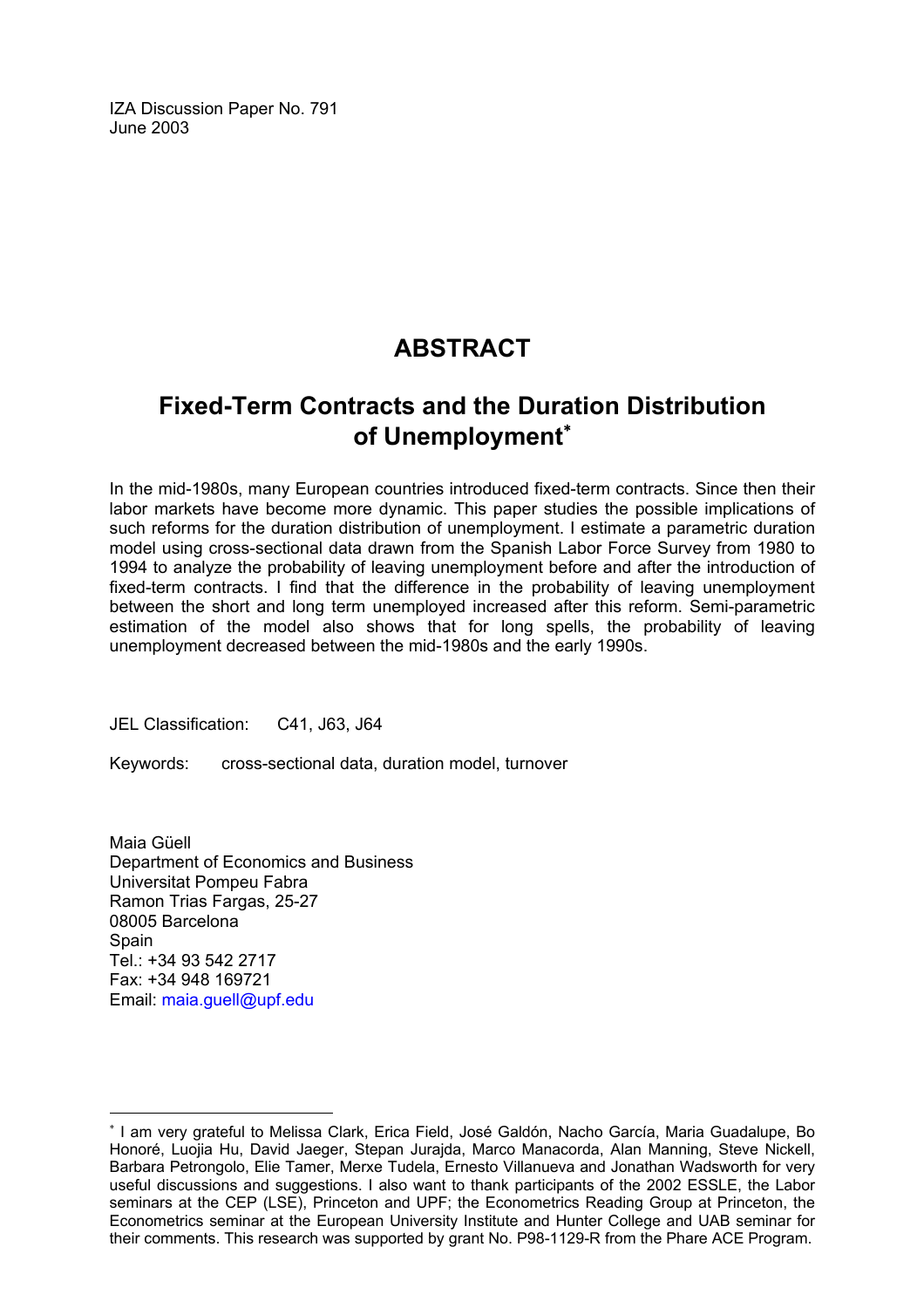#### 1. Introduction

In the mid-1980s, many European countries introduced fixed-term contracts in order to fight the high and persistent levels of unemployment that they had suffered since the mid-1970s. Prior to the mid-1980s, European labor markets had typically been characterized by a wide use of permanent contracts with high regulated firing costs. The idea behind this policy was to increase flexibility in the labor market by allowing employers the option of hiring workers under shorter contracts with negligible firing  $costs<sup>1</sup>$ .

Since their introduction, fixed-term contracts have been widely used, and an increasing number of new jobs are fixed-term (see OECD, 1993). European labor markets have become more dynamic in terms of inflows and outflows from unemployment to employment, but, contrary to expectation, the unemployment rate has remained largely unchanged (see table 1). The consequences of the introduction of fixed-term contracts have generated interest and concern among both academics and policy-makers (see Booth et al., 2002, and OECD, 2002). Much of the existing research on fixed-term contracts (or temporary contracts,  $TCs$ )<sup>2</sup> has focused on their effectiveness in reducing unemployment. There is a wide consensus among economists that the introduction of such contracts does not necessarily increase employment despite the emergence of a dual labor market among employed workers.<sup>3</sup> In this paper, I study the possible effect of TCs, through increased labor market flows, on the duration distribution of unemployment. In particular, I study the possibility that the pool of unemployed workers becomes segmented.

Along with the high rates of unemployment, another worrisome feature of European labor markets is the high proportion of unemployed workers who have been unemployed for a long period of time (see Machin and Manning, 1999). In Europe, on average, between 1983 and 1994, 48 percent of the unemployed had been in unemployment for more than 12 months (the

<sup>&</sup>lt;sup>1</sup>See Grubb and Wells (1993) and OECD (1999) for a detailed description of fixed-term contract regulations in Europe.

<sup>&</sup>lt;sup>2</sup>The terms fixed-term contract and temporary contract (TC) will be used interchangeably throughout this paper.

<sup>3</sup>See, among others, Aguirregabiria and Alonso-Borrego (1999), Alonso-Borrego et al. (1999), Bentolila and Dolado (1994), Güell (2000) and Saint-Paul (1996).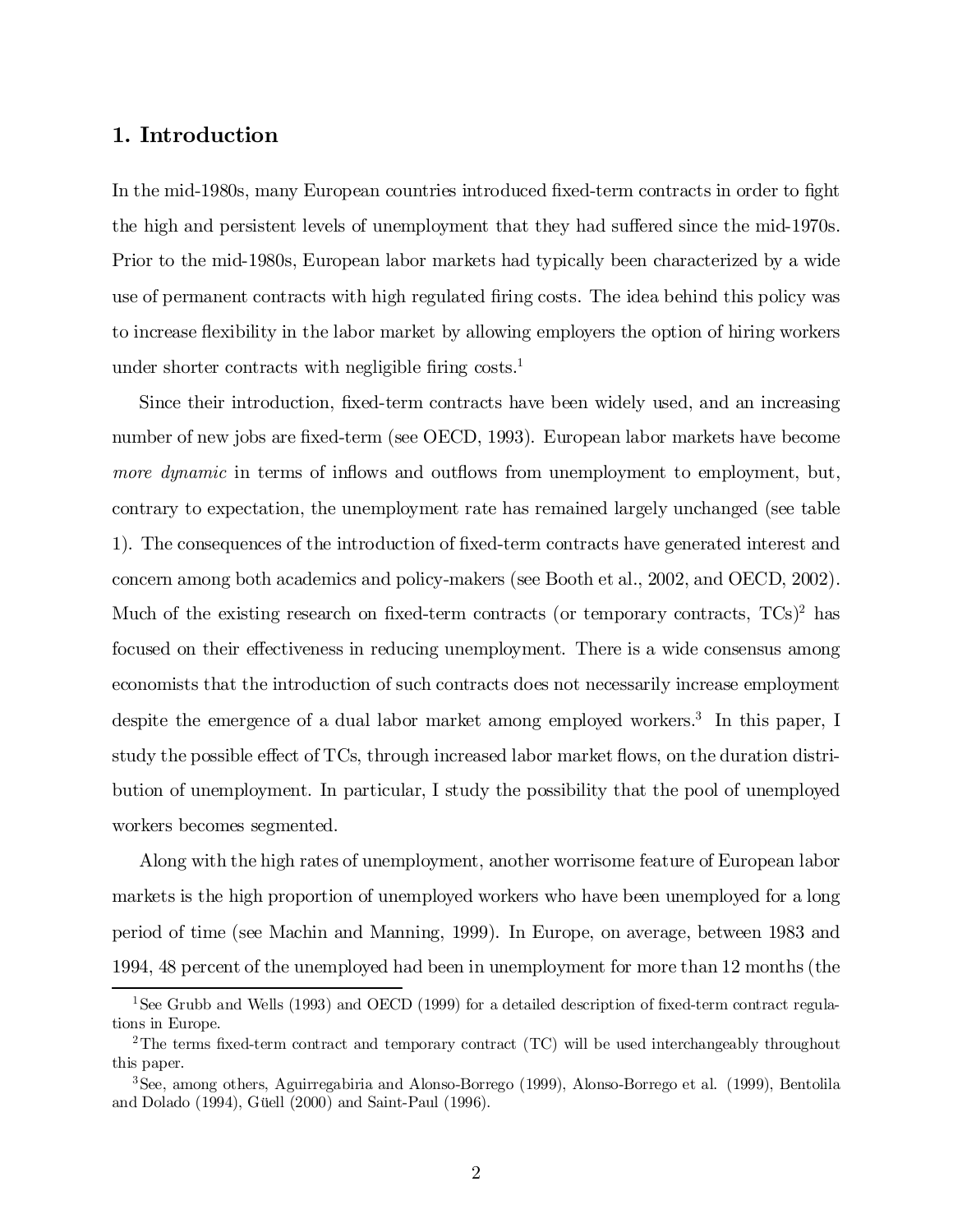long-term unemployed, LTU), while in the US this proportion was only 9 percent (see table 1). Therefore, it is important to investigate whether the introduction of TCs has improved the functioning of the labor market for the LTU.

In this paper, I provide some theoretical considerations of the effects of introducing TCs on the duration distribution of unemployment, and I then present an application to Spain, a particularly striking case. More precisely, I analyze the effects of TCs on the incidence of LTU, on the duration dependence of unemployment and on the outflow rate of the LTU workers.

In the mid-1980s, the Spanish unemployment rate was close to 20 percent, the highest of the OECD countries. In 1984, Spain introduced a temporary contract policy that was far more liberal than that of other European countries. In particular, while in some countries TCs were restricted to particular types of workers or sectors, there were no such restrictions in Spain. In fact, all workers in all occupations and sectors could be hired under a TC. Concerns that the extremely high levels of labor market regulation were responsible for Spain's high unemployment rate motivated this sweeping reform (see OECD, 1994). Figure 1 shows the evolution of the unemployment rate as well as the increase of the share of TCs from 1980 to 1996.

A decade after the introduction of fixed-term contracts, the unemployment rate in Spain had returned to pre-reform levels. Moreover, the share of fixed-term employees had become the highest in Europe, around 33 percent, while the European average was 11 percent (see table 1). As a consequence, in 1994, a second reform that restricted the use of TCs was implemented. Therefore, the Spanish experience between 1980 and 1994 appears to be particularly useful for studying the effects of these types of policies.<sup>4</sup>

Although the effects of TCs on unemployment have been unsatisfactory, there have been other changes in other dimensions of the labor market that can reasonably be attributed to these flexibility measures. First, inflows and outflows from unemployment to employment

<sup>&</sup>lt;sup>4</sup>Clearly, it is also possible that during this period there were some underlying structural changes in the Spanish economy, such as sectorial shocks. However, in terms of legal changes, the introduction of TCs was the main reform in the labor market during this period. In any case, as will be explained later, the important fact is that, in the labor market, these other possible changes materialized through temporary contracts.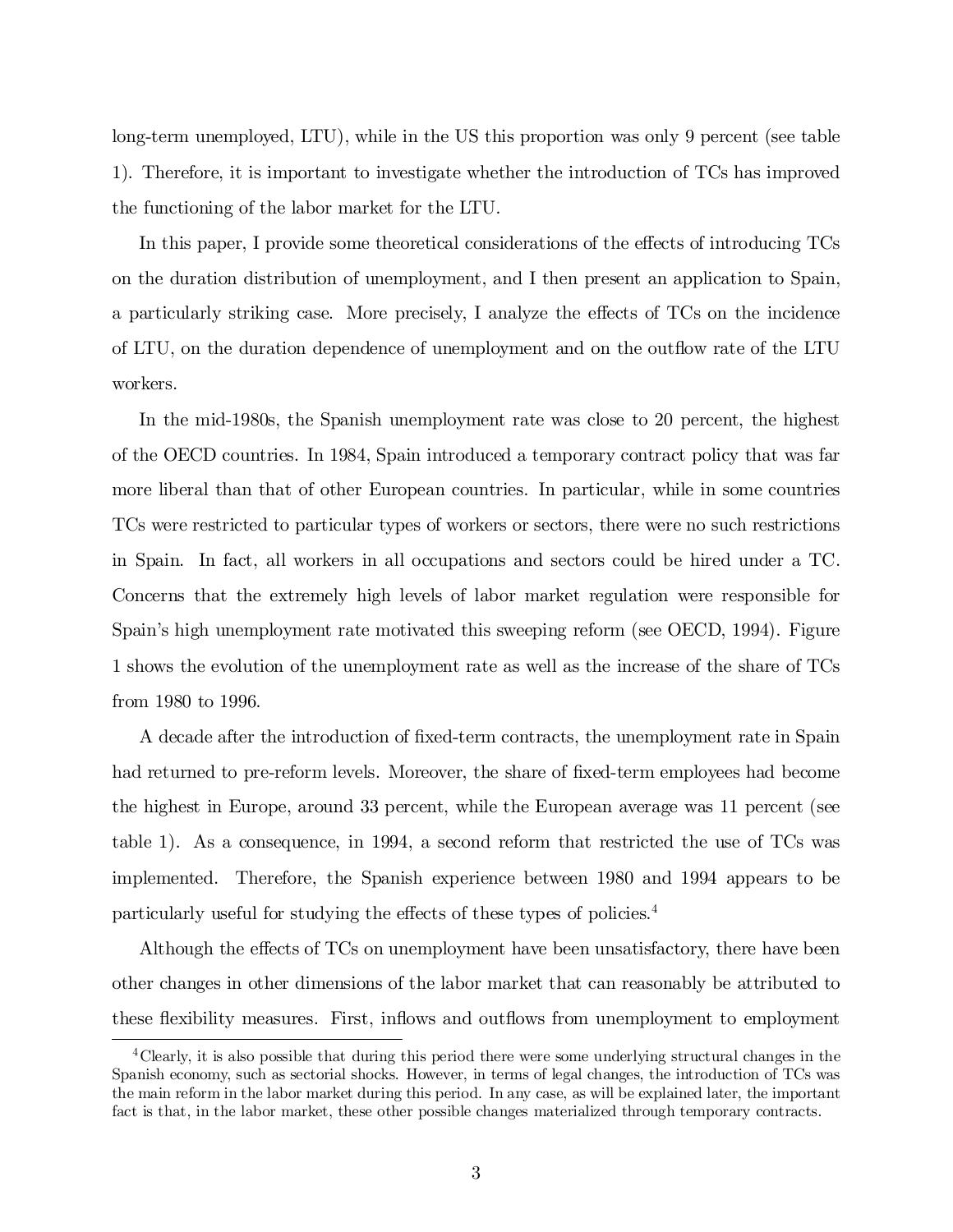have increased substantially over this period (see figures 2 and 3). TCs have played an important role in this increase in turnover during this period. After the 1984 reform, on average, as many as 94 percent of all newly registered contracts have been TCs (see figure 4) while previously it was around 20 percent. <sup>5</sup> Bover et al. (2002) and García-Pérez (1997) also find that TCs increase the employment chances of the unemployed in Spain. As for the in‡ows back to unemployment, on average, between 1987 and 1994, as many as 75 percent of these workers were separated from their jobs because their fixed-term contract came to an end. <sup>6</sup> Another supporting fact is that, on average, the renewal rate of TCs into permanent ones has been very low, around 8 percent, which implies a large flow from non-renewed workers into unemployment.<sup>7</sup> Finally, García-Serrano (1998) studies the role of TCs in worker turnover in Spain and concludes that these contracts account for the largest portion of the hiring and separations rates.

The increase in outflows from unemployment implied a second important change in the Spanish labor market relating to the long-term unemployment rates, which is also among the highest in Europe (see table 1). The incidence of LTU typically displays anti-clockwise loops over the business cycle (see Machin and Manning, 1999). As can be seen in figure 5, for a given unemployment rate, the incidence of LTU in Spain in the early 1990s is lower than in the mid-1980s. Comparing periods which are at the same point in the cycle, say from 1983 to 1985 and from 1992 to 1994, there has been a shift in the unemployment rate-LTU relationship. In fact, this seems to be a common feature in several European countries (see table 1). As mentioned in Machin and Manning  $(1999)$ , when the outflow rate increases at any duration of unemployment, the incidence of LTU tends to decline. Therefore, the lower incidence of LTU can also be attributed to the increased outflows that have occurred since the introduction of TCs.

Previous studies that estimate the probability of leaving unemployment in Spain find that there is a very strong duration dependence.<sup>8</sup> In other words, *ceteris paribus*, unemployed

 $5$ See Figure 1 in Bover et al.  $(2002)$ .

 $6$ The inflow is measured by the unemployed who have duration less than 1 month.

<sup>7</sup>See Güell and Petrongolo (2000).

<sup>8</sup>See, for instance, Alba (1999), Bover et al. (2002), García-Pérez (1997), Jenkins and García-Serrano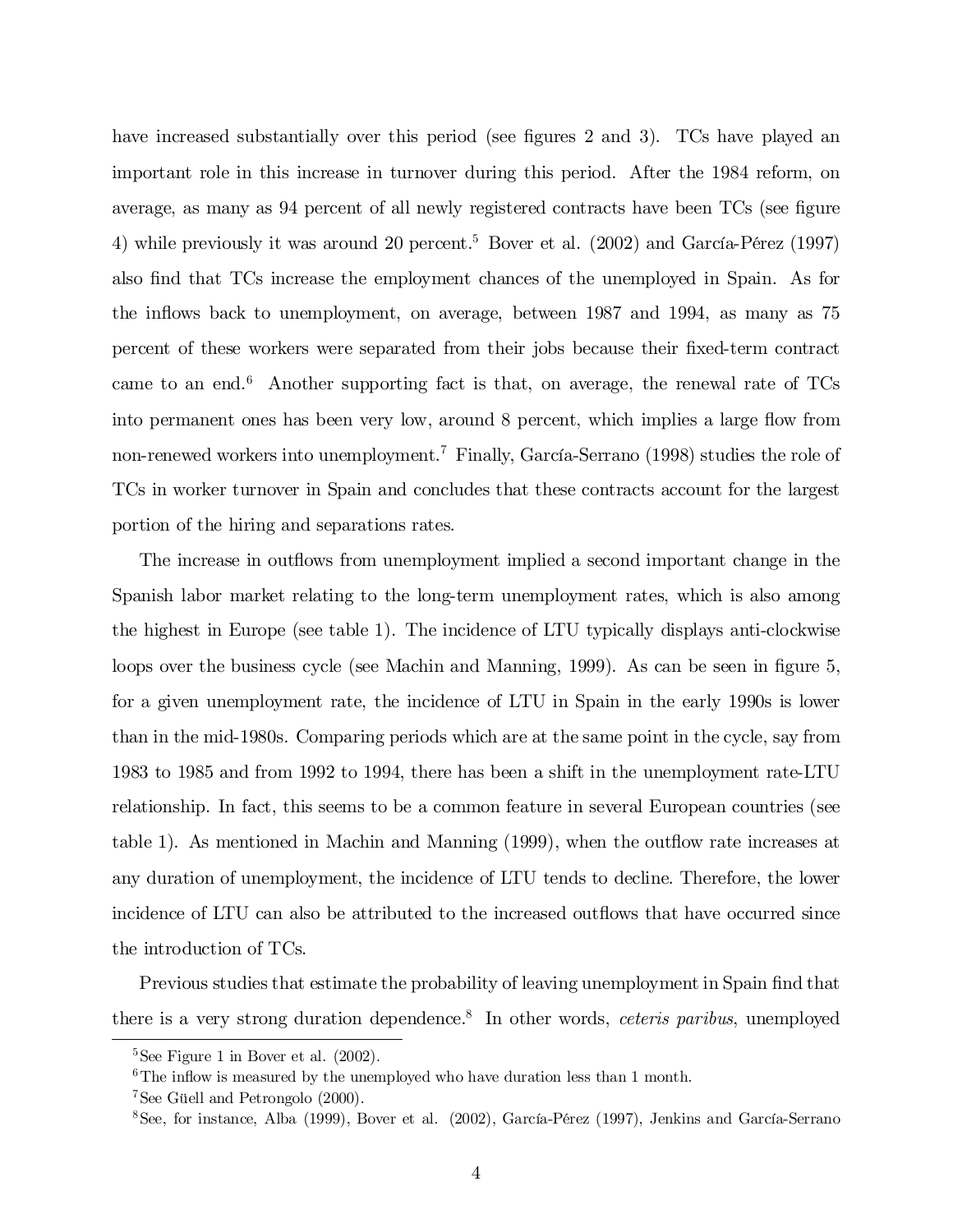workers with shorter unemployment spells have higher probabilities of leaving unemployment than those with longer spells. But an important question that remains is whether the introduction of TCs has changed the duration distribution of unemployment through changes in duration dependence. The aim of this paper is to analyze the changes in the probability of leaving unemployment for the short term unemployed relative to the LTU before and after the introduction of TCs in Spain.

As with many other countries, panel data are not always available. Panel data from the Spanish Labor Force Survey are only available after 1987. Therefore, to analyze the changes in duration dependence before and after the introduction of TCs, I use cross-sectional data drawn from the same survey for the years 1980 to 1994. I exploit these data following the parametric duration model suggested by Nickell (1979a). 9 In order to further study the changes in the probability of leaving unemployment among the LTU, I estimate a semiparametric version of Nickell's model and discuss the conditions under which such a model can be estimated.

The remainder of this paper is organized as follows. Section 2 provides some theoretical considerations of the introduction of TCs on the duration distribution of unemployment. Section 3 describes the data. Section 4 presents a duration model of the transition from unemployment to employment. Section 5 presents the empirical results, and section 6 concludes.

#### 2. Theoretical Considerations

In this section, I consider the different hiring rules used by firms and their implications for the duration distribution of unemployment. I assume that once TCs are introduced, unemployed workers are always hired under a TC. This is driven by firms' choices rather than workers' preferences for temporary jobs.<sup>10</sup> When hiring, firms can either choose randomly among

<sup>(2000)</sup> and Machin and Manning (1999).

<sup>9</sup>Andrés et al. (1989) also estimate this model using a 1985 data set from the Spanish Ministry of Finance.

 $10$ As mentioned, since the introduction of TCs, almost all new contracts are of this type. Moreover, on average, from 1987 to 1994, as many as 89 percent of temporary workers reported that they were holding a TC because they could not find a permanent one.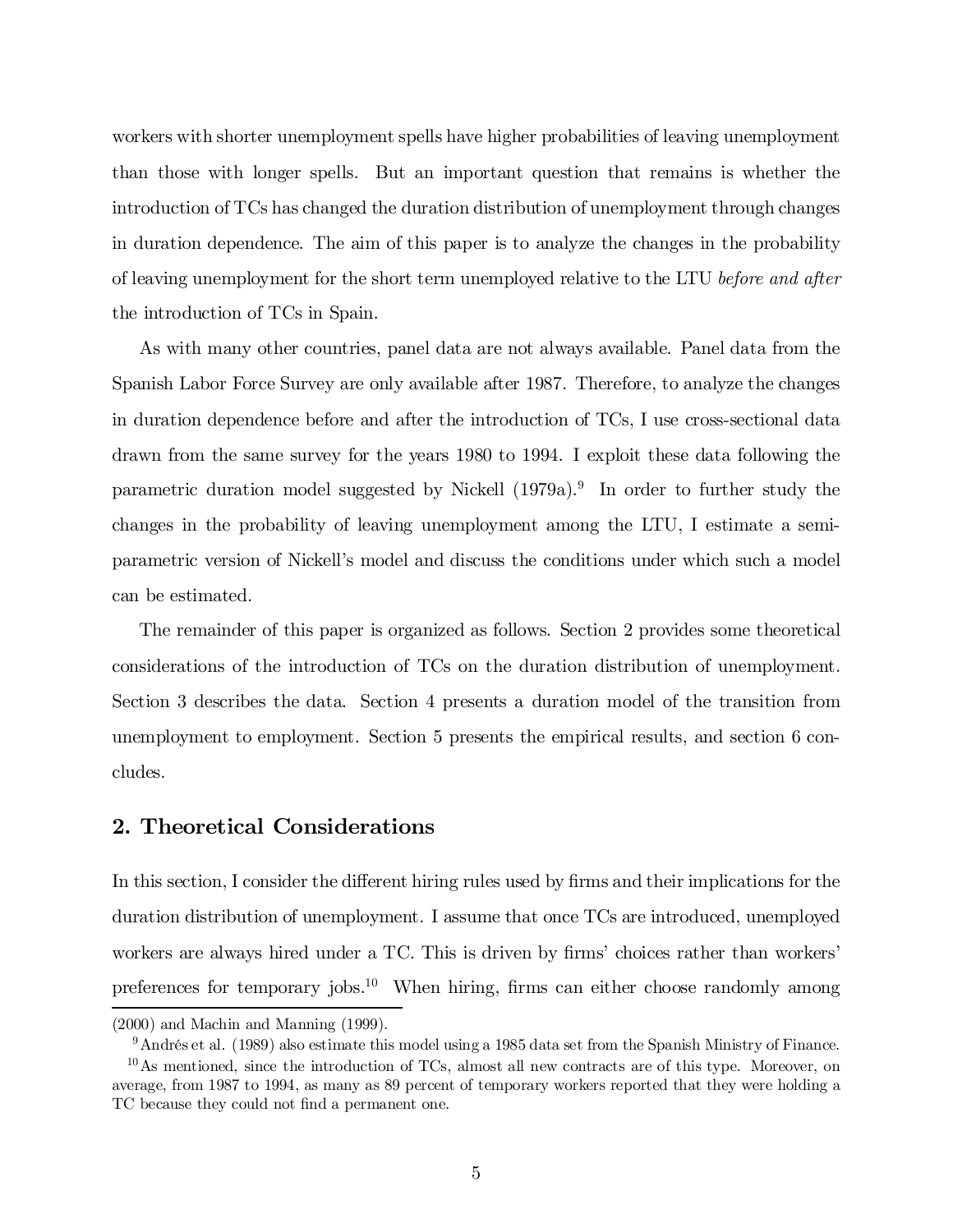the pool of unemployed workers or, alternatively, they can rank applicants by their spells of unemployment, hiring first those workers with the shortest duration of unemployment (see Blanchard and Diamond, 1994).

The introduction of TCs increases outflows from unemployment to employment since they are less costly than permanent contracts. As Machin and Manning (1999) show, when the outflow rate increases at *any* duration of unemployment, the incidence of LTU tends to decline. This implies that, independently of the hiring rule adopted by firms, the share of LTU will be reduced after the introduction of  $TCs$  (as figure 5 shows). The intuition behind this result is that, even if TCs do not increase (directly) the outflow rate of the LTU, as long as other unemployed workers with shorter spells become employed, then there is less build-up into longer spells.

However, the different hiring rules adopted by firms can have different effects on the duration dependence of unemployment. It is important to note that, to the extent that firms do not hire randomly, it is quite possible that duration dependence might have increased after the introduction of TCs (despite the lower incidence of LTU). As Blanchard and Diamond (1994) show, if firms rank unemployed workers and hire those with the shortest spells of unemployment, then the exit rate from unemployment is a decreasing function of duration.

Consider two extreme situations. First, assume that all unemployed workers are homogeneous and that only duration of unemployment affects workers' probability of leaving unemployment. In this case, the short-term unemployed exit first after the introduction of TCs. Contrary to the situation prior to the introduction of TCs, their employment spell under TCs is shorter and, at the end of their TC, they go back to unemployment. Once in unemployment, they are again the unemployed with the shortest spell and thus with the highest re-employment probability. Therefore, the introduction of TCs could cause that the LTU, even if fewer in number, to experience higher persistence in unemployment.

Second, consider the other extreme model in which only certain key characteristics make unemployed workers more likely to be re-employed with a TC (for instance, gender, age or education). Similar dynamics to the ones explained above arise. After the introduction of TCs, workers with such characteristics enjoy higher exit rates than workers without such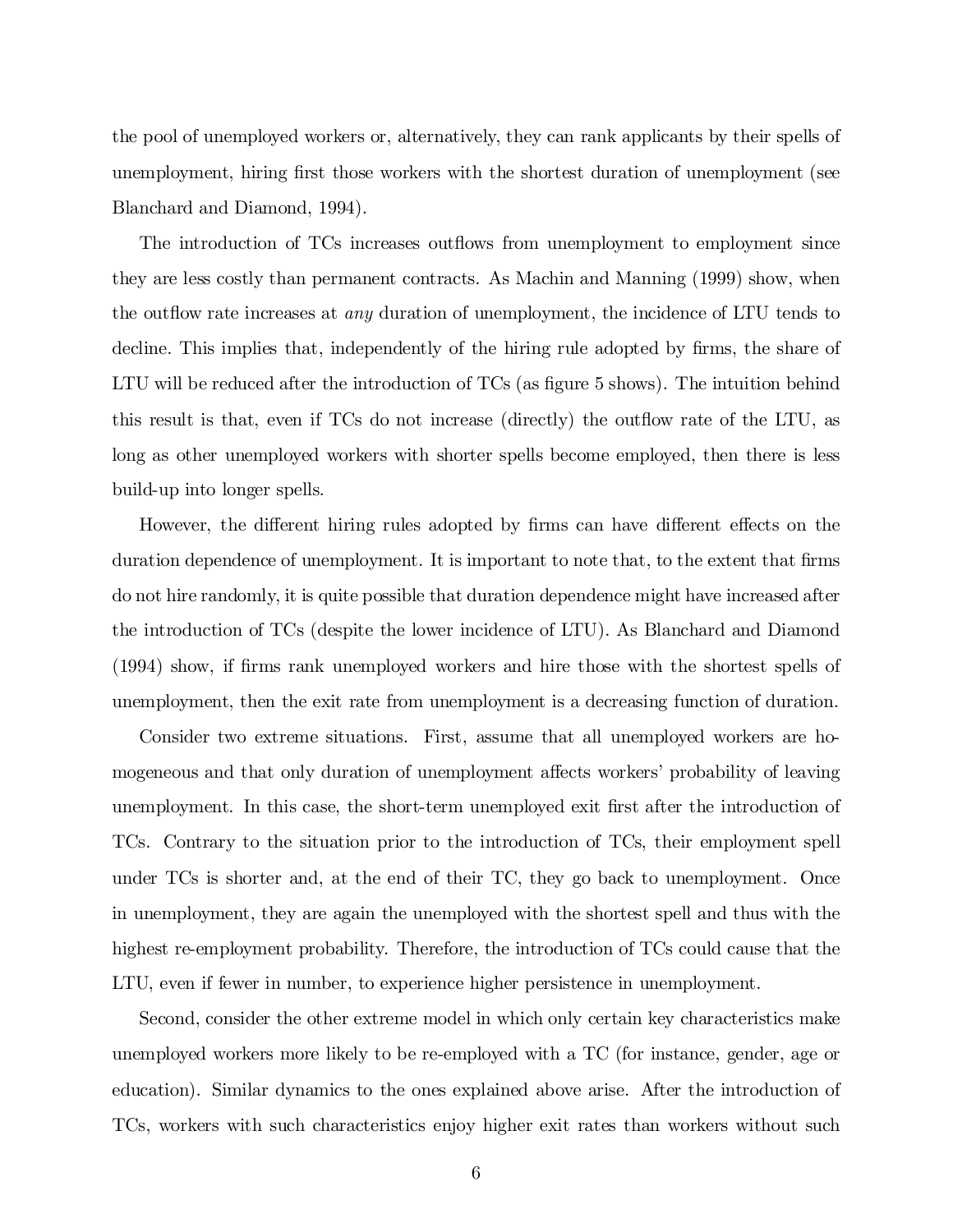characteristics. And, as long as they maintain these characteristics, they continue to have a higher re-employment probability when they return to unemployment after their TC finishes. Therefore, the introduction of TCs can imply that workers without such characteristics tend to experience longer spells of unemployment than the others.

Therefore, to the extent that firms do not hire randomly, TCs will tend to always be enjoyed by the same group of unemployed workers. This implies that the duration dependence of unemployment will increase. However, this type of policy could still be Pareto efficient if the probability of exiting unemployment for those workers who do not get a TC remains unaffected.

This may not be the case for the following reason, however. Before the introduction of TCs, the short term unemployed were also be the first to leave unemployment whenever there was a job offer. However, the fact that they were less likely to go back to unemployment because they were hired under a permanent contract implied that the all the other unemployed would move up in their ranking position, increasing their relative probability of leaving unemployment when a new offer arrived. Similarly, when considering some key employability characteristics of workers, the fact that workers who get TCs return to unemployment implies that these characteristics would be even more concentrated among unemployment spells, implying again a lower probability for the other unemployed workers to exit.

Therefore, the introduction of TCs can generate a segmented unemployment pool. That is, some unemployed workers will be constantly churning from unemployment to employment under TCs, while the other unemployed workers will not exit unemployment, experiencing longer durations of unemployment.

#### 3. The Data

I use the Spanish Labor Force Survey (Encuesta de la Población Activa, EPA), which is carried out quarterly on a sample of some  $60,000$  households.<sup>11</sup> It is designed to be representative of the total Spanish population and contains very detailed information about the

<sup>&</sup>lt;sup>11</sup> For a more detailed description, see http://www.ine.es/dacoin/dacoinme/inotepa.htm.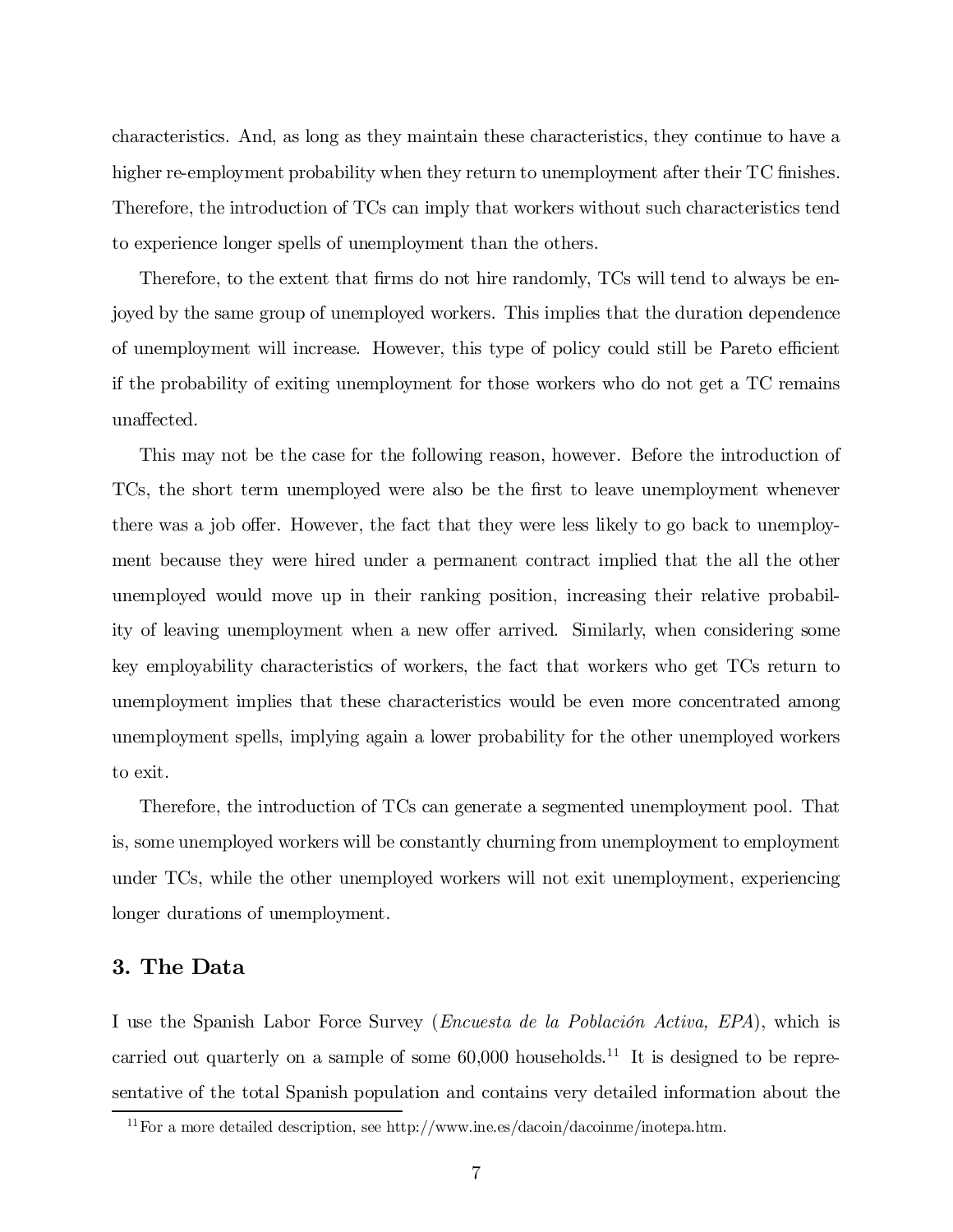labor force status of individuals.

My sample contains data from the second quarters of each year from 1980 to 1994. The time span of the sample is an important feature of the data because it will allow me to analyze the characteristics of the unemployed before and after the introduction of TCs. Unfortunately, a natural experiment approach cannot be used to assess the effect of the introduction of TCs on the duration distribution of unemployment, since all the workers were eligible for these new contracts and thus there is no control group. However, as explained above, TCs played an important role in changing the labor market flows, and therefore it is reasonable to expect that most of the changes in the duration distribution of unemployment over this period are related to the introduction of TCs. All the unemployed people in the sample are asked how long they have been looking for a job. This search time will be used as the individual's uncompleted duration of unemployment. 12

As will be discussed, one main assumption of the econometric model is that the composition of the flow into unemployment is fixed over some period of time prior to any particular year analyzed. For this reason, I have excluded women from my sample since this assumption may be too strong for them. <sup>13</sup> Thus, my sample includes all men who are unemployed and who report how long they have been searching for a job. 14 I exclude men aged 65 or older because transitions to non-employment are more likely for this group. Since I want to focus on the effects of TCs on the *existing* distribution of unemployment, I will also exclude first-job seekers. This leaves me with a sample of 80,790 unemployed male workers.

One advantage of the cross-sectional EPA (relative to the currently available panel  $EPA<sup>15</sup>$ ) is that it contains information on the region of residence as well as some household characteristics. However, until 1987 there was no information on unemployment benefits or on the reason for previous job loss. In order to fully exploit all the relevant information contained in the data, my analysis will be carried out in two parts. First, I use all the years of the

<sup>&</sup>lt;sup>12</sup>In steady state, the average uncompleted duration of unemployment is proportional to the average completed duration of unemployment (see Layard et al., 1991).

 $13$ This is not restrictive since females have a higher incidence of fixed-term contracts.

<sup>&</sup>lt;sup>14</sup>A formal test of this stationarity assumption for this sample is undertaken in section 4.

 $15$  See Bover et al.  $(2002)$ .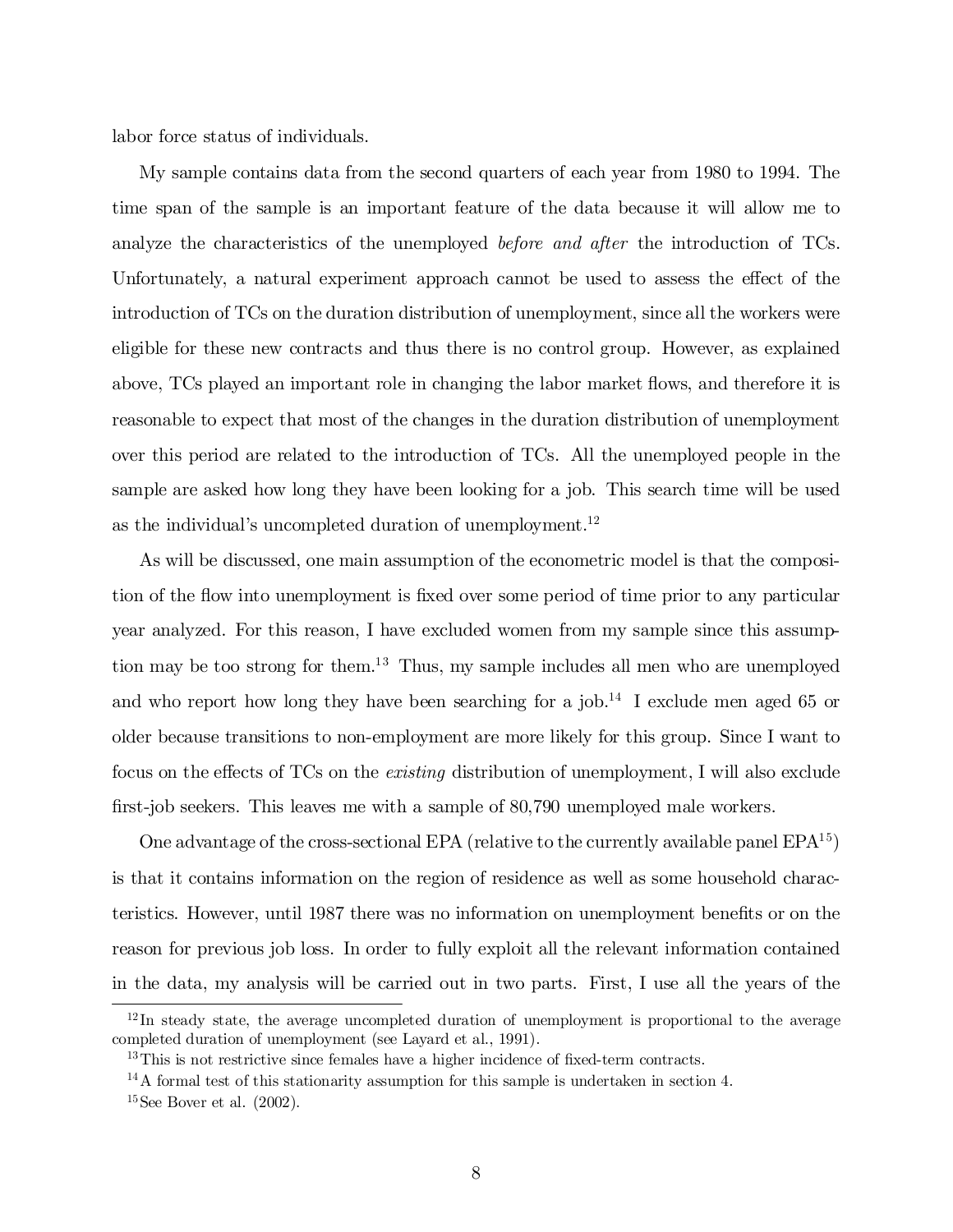sample, from 1980 to 1994. The analysis is undertaken with those variables common to all sample years. This first part of the analysis thus exploits information for a very long time period at the expense of some relevant variables only available in the most recent years. These additional variables will be exploited in the second part of the analysis for those years for which they are available, from 1987 to 1994.

Explanatory variables available for the whole sample period include personal characteristics of the individual such as age, education and marital status, as well as some household characteristics such as the number of children and the number of working adults in the household. Finally, the local unemployment rate is also included to capture business cycle  $\text{effects.}^{16}$  This quarterly regional unemployment rate will be the only time-varying regressor.<sup>17</sup> For the second part of the analysis, two more variables are available: a dummy variable that indicates if the worker receives unemployment benefits  $(\text{UI})^{18}$ ; and a dummy variable indicating whether the reason for separation from the previous job was the ending of a TC (endTC).

Before the 1984 reform, TCs were only allowed for seasonal jobs. One key feature of the reform was that it allowed the use of TCs for jobs that are not necessarily seasonal. The higher share of TCs in total employment after the reform can be mainly attributed to their widespread use in non-seasonal jobs (see Güell and Petrongolo, 2000). Although the variable that indicates the reason for job loss was not available before 1987, the workers who were unemployed because their TC ended could only be those who had held a seasonal TC. Therefore, it is likely that the reform generated an exogenous increase in the number of workers who lost their job due to the expiration of a (non-seasonal) TC.<sup>19</sup> The reason-for-

 $16$  See Bover et al. (2002) for a more detailed study of business cycle effects on unemployment duration.

<sup>&</sup>lt;sup>17</sup>Unemployment rate at the regional level includes 50 provinces within Spain.

<sup>&</sup>lt;sup>18</sup> During the period of study there were two minor reforms that increased the generosity of unemployment insurance in 1984 and of the unemployment assistance system in 1989. These reforms could have reduced the probability of job acceptance. However, as figure 3 shows, the outflow rate increased for the whole period, which indicates that the effect of TCs was much more important. Finally, in 1992 there was a more important reform that reduced the generosity of the unemployment insurance. The motivation for this reform was the increased inflows and outflows from unemployment through TCs, which generated an important deficit in the Spanish unemployment benefit system. This reform could have also contributed to increase the probability of leaving unemployment. However, its effect would be present at most in the last 2 years my sample.

<sup>&</sup>lt;sup>19</sup>This variable distinguishes between the end of a seasonal TC and a "general" TC (the TCs introduced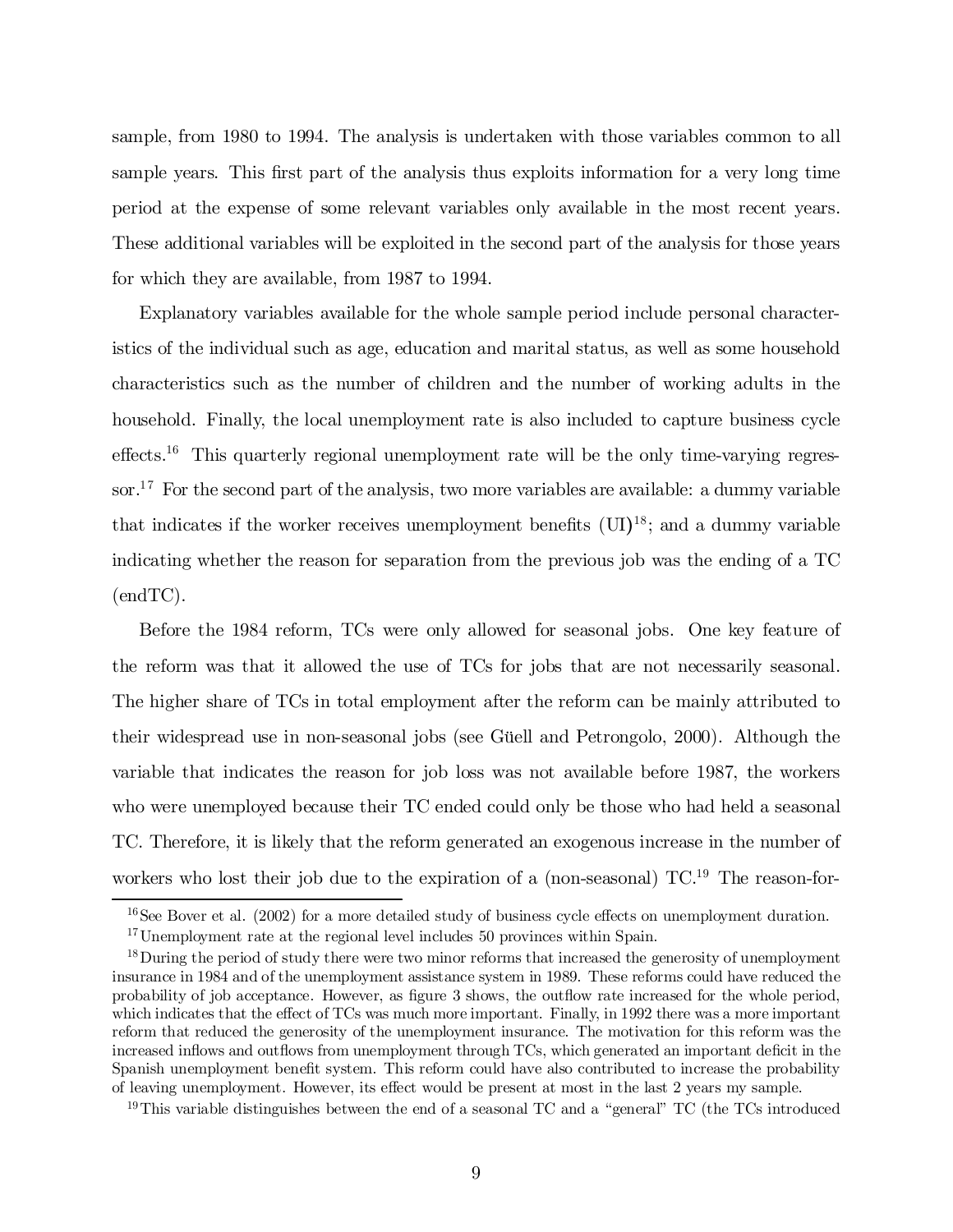job-loss is therefore a potential source of identification of the change in duration dependence after the introduction of TCs. This variable is very important for my purpose since it can potentially capture all the unemployed workers that enjoy the greater employment chances provided by this type of contract. Separate estimation of the model will be done for these workers.

Table 2 reports average sample values for the whole sample (column 1) as well as for each subsample for which a different model will be allowed (columns  $2$  to  $7$ ). Column  $2$ corresponds to the sample for the years before the reform. Columns 3 to 7 correspond to different samples for the years *after* the reform.<sup>20</sup> First, the whole period after the reform (column 3); column 4 only considers the years 1992 to 1994, which correspond to the years which are at comparable points of the business cycle as the years before the reform (see figure 5). Column 5 reports the values for the years from 1987 to 1994, for which more variables are available, and finally, columns  $6$  and  $7$  correspond to the unemployed who ended a  $TC$  and the ones who were separated for other reasons for the years 1987 to 1994. The (uncompleted) duration of unemployment for the different sub-samples is also reported. As mentioned, this should be compared carefully for sample years corresponding to different points of the cycle. For the last two columns, however, it can be seen that people who are unemployed because of the ending of a TC have about half the (uncompleted) duration of the workers who lost their job for other reasons.

As will be discussed in the next section, in order to estimate the method proposed by Nickell (1979a), it is necessary to complement these cross-sectional data with historical time series of the inflows into unemployment. Unfortunately, the EPA does not offer a long time series on inflows into unemployment.<sup>21</sup> I use the monthly registered data on unemployed and

in 1984). Between 1987 and 1994, the number of people who have finished a seasonal TC have remained constant; while the number of people who have finished a "general" TC has increased substantially: from 13 percent of the unemployed in 1987 to 26 percent in 1994.

<sup>&</sup>lt;sup>20</sup>Separating the period after the reform into two periods according to the importance of TCs in the economy implies similar qualitative results to the ones found here (see Güell, 1999).

<sup>&</sup>lt;sup>21</sup> The inflow rate could be obtained from those unemployed that report spells of less than 1 month, although the "heaping" problem particularly affects this category (people approximate to 1 month). Moreover, the EPA questionnaires have changed three times regarding the unemployment search time (see the Appendix A, for details). This implies that after 1987, this duration category is even more underepresented (since the answer "less than 1 month" is not allowed explicitly). Therefore there is a rupture in the series after 1987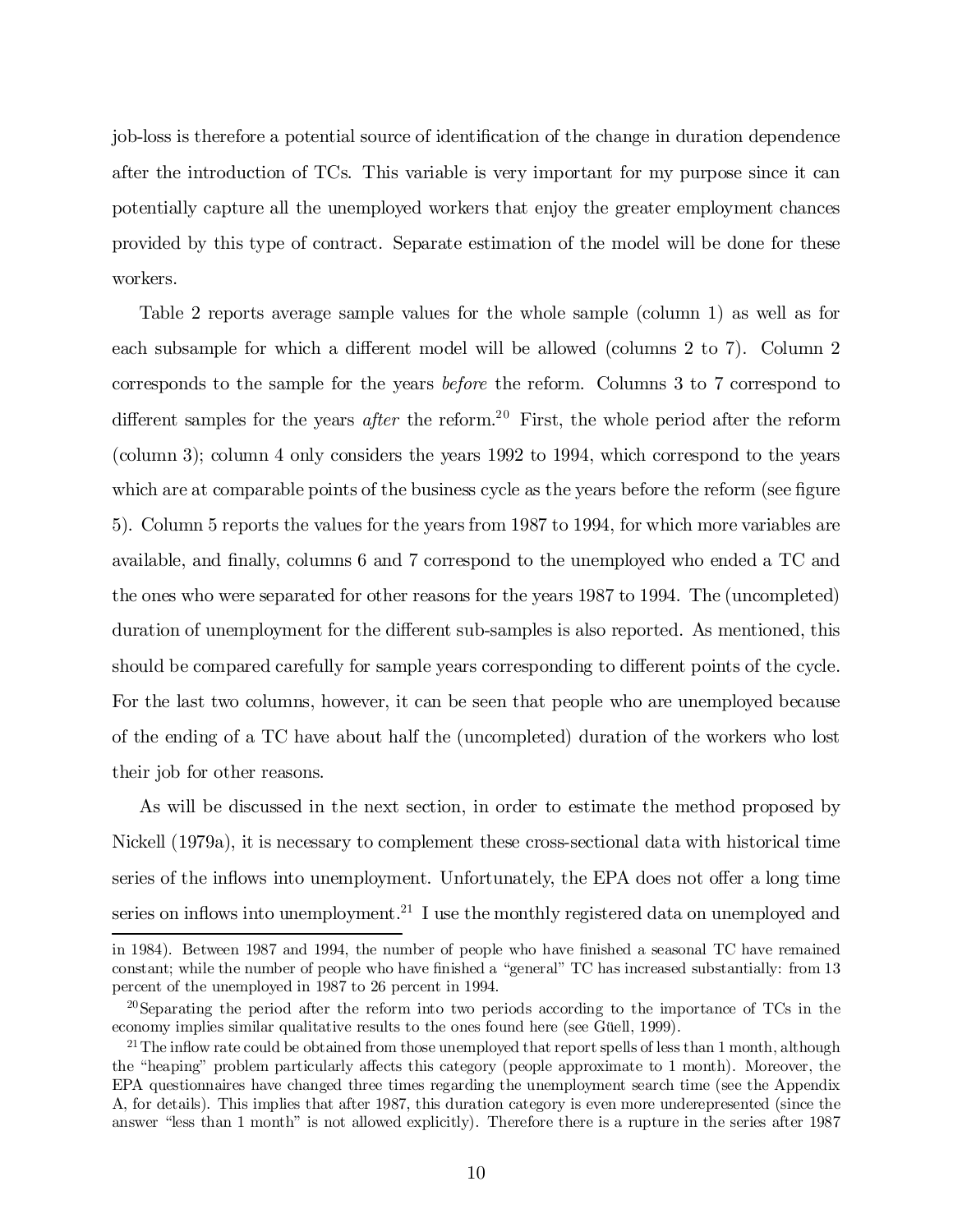new contracts that are available since 1978. <sup>22</sup> These data, from the Spanish Employment Office (INEM), allow me to construct monthly (male) inflows into unemployment. Since only those unemployed who have worked before can claim unemployment insurance, first-job seekers generally do not register at the Employment Office. This reinforces the decision to exclude this group from my analysis.

#### 4. Econometric Specification

My sample has only cross-sectional data on uncompleted spells of unemployment. I will estimate the hazard rate of leaving unemployment following the method proposed by Nickell (1979a). The main requirement for implementing this method is historical data on the inflows into unemployment. The intuition behind this duration model is that the crosssectional data represent the unemployed who have "survived" with different durations at time  $t$ , while the inflow data represent the population "at risk" at different points in time. Generally, these data are easily available at the aggregate level. As Nickell shows, assuming that the composition of the flow into unemployment is fixed over time, the model can be estimated. As it will be discussed later, the frequency of these in‡ow data is an important issue to be considered in order to estimate such model, especially semi-parametrically.

Suppose that the probability of leaving unemployment from time t to time  $t + 1$  for an unemployed individual i, conditional on having entered unemployment at time  $t - s$  and on being unemployed at  $t$  is given by

$$
h_i(t,s) = h(x_i(t_i,s),t,s)
$$
\n(4.1)

where  $t_i$  is the date in which the interview took place (in my case, the second quarter of every different year considered) and  $x_i$  are the relevant characteristics of the individual i, which include the individual's regional unemployment rate during all the spell of unemployment. I have specified h to depend on t. More precisely, I allow the hazard function to be different for different time periods. For example, the hazard for the years before the reform can be

due to the change in the questionnaire.

 $22$ Another advantage of these data is their monthly frequency. This feature is very important for the semi-parametric estimation of the model.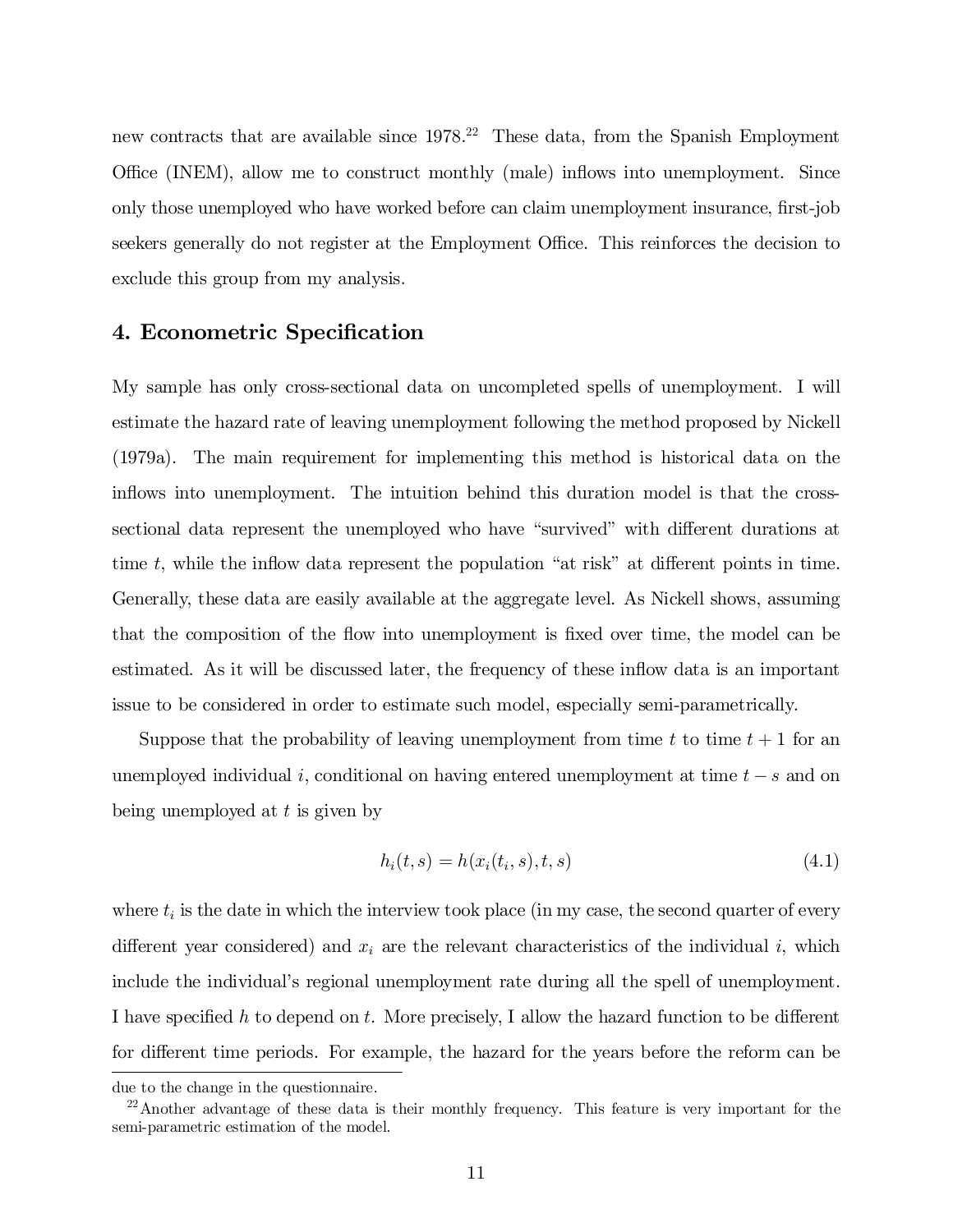different from the hazard for the years after the reform. However, within a sub-period,  $h$ does not depend on  $t$ . That is, for example, the same function is assumed for the different years prior to the reform (as in Nickell, 1979a).

To write the likelihood, it is necessary to derive the probability for an individual of being unemployed at time t. First, let  $S_i(t, v)$  be the probability individual i of being (remained) unemployed at time t conditional on having entered unemployed at time  $t - v$ . Therefore

$$
S_i(t, v) = \prod_{\tau=1}^v (1 - h(x_i(t, \tau), t, \tau)), \text{ for } v \ge 1
$$
 (4.2)

Suppose that the probability of an individual  $i$  of having entered unemployment at time  $\tau$  is given by  $u_i(\tau)$ . Then the probability of being unemployed at time t,  $U_i(t)$ , is given by

$$
U_i(t) = \sum_{\tau=0}^{\infty} u_i(t-\tau) S_i(t,\tau)
$$
\n(4.3)

It is then possible to write the likelihood for an unemployed individual in my sample, that is the probability of having entered unemployment at time  $t - v$  conditional on being unemployed at time  $t$ , as

$$
L_i = \frac{u_i(t_i - v)S_i(t_i, v)}{\sum_{v=0}^{\infty} u_i(t_i - v)S_i(t_i, v)}
$$
(4.4)

For early years of the sample, the duration of unemployment is presented in the form of bands (see Appendix A, first column). That is, given the date of the interview,  $t_i$ , the individual could have entered unemployment at any time between  $t_i - a_i$  and  $t_i - b_i$ . Therefore given my data, the likelihood becomes 23

$$
L_i = \frac{\sum_{v=a_i}^{b_i} u_i(t_i - v) S_i(t_i, v)}{\sum_{v=0}^{\infty} u_i(t_i - v) S_i(t_i, v)}
$$
(4.5)

Obtaining prior estimates of  $u_i$ , say  $\hat{u}_i$ , I can then write down the likelihood for my unemployed sample of individuals,  $i = 1, ..., I$  as

$$
L = \prod_{i=1}^{I} \left( \frac{\sum_{v=a_i}^{b_i} \hat{u}_i(t_i - v) S_i(t_i, v)}{\sum_{v=0}^{\infty} \hat{u}_i(t_i - v) S_i(t_i, v)} \right)
$$
(4.6)

There is one last thing to be specified in order to compute this likelihood function. This has to do with the infinite sum in the denominator. I will assume that for long enough

 $^{23}$  Aggregating the data after 1987 into the same duration groups as the earlier period gives the same qualitative results as those obtained here (see Güell, 1999).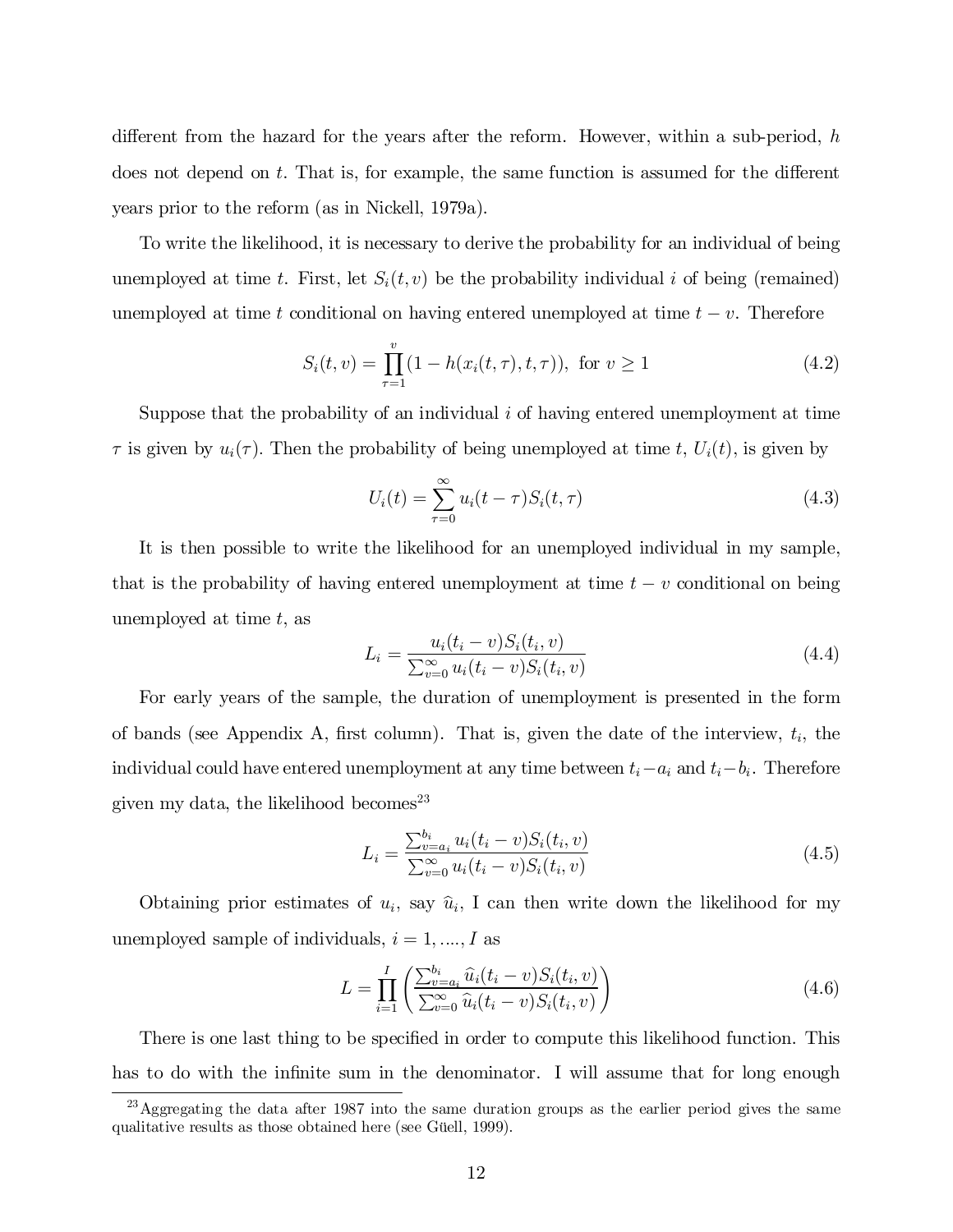durations, the conditional probability specified in  $(4.1)$  does not depend on duration and that the estimated probability of having entered unemployment is a constant. In particular, I make these assumptions for durations greater than 36 months.<sup>24</sup> The corresponding  $\hat{u}$  is the average over the calendar year corresponding to 36 months of duration of unemployment for every individual  $(u_{i,36})$ . Finally, the likelihood to be maximized is as follows

$$
L = \prod_{i=1}^{I} \left( \frac{\sum_{v=a_i}^{b_i} \hat{u}_i(t_i - v) S_i(t_i, v)}{\sum_{v=0}^{36} \hat{u}_i(t_i - v) S_i(t_i, v) + \frac{u_{i,36}}{h_i(36)} S_i(t_i, 36)} \right)
$$
(4.7)

The probability of individual i, with current characteristics  $x_{ci}$ , having entered unemployment at time  $\tau$  is defined by

$$
u_i(\tau) = k(x(x_{ci}, \tau), \tau) \frac{\text{aggregate flow into un employment in month } \tau}{\text{aggregate employment in month } (\tau - 1)}
$$
(4.8)

where  $k(x(.) , \tau)$  is the proportion of the inflow into unemployment at time  $\tau$  with characteristics x. Assuming that  $k$  is independent of time, this probability can be estimated by

$$
\hat{u}_i(\tau) = constant \times (\frac{\text{aggregate flow into un employment in month } \tau}{\text{aggregate employment in month } (\tau - 1)}
$$
\n(4.9)

where the constant (which can depend on  $x_{ci}$ ) cancels out in the likelihood function.

Estimation of  $(4.7)$  using cross-sectional data from time t requires this stationarity assumption for the period t to  $t - 36$ , that is, during the 3 years prior to a given cross-section. There are two ways by which  $k(x(.,\tau),\tau)$  is affected over time. First, to assume that  $k(x(.,\tau),.)$  is constant is to assume that any changes in relevant characteristics over time are small. This corresponds to the standard assumption of time unvarying regressors. Second, assuming that  $k(x(.),\tau)$  is constant also means that there are small changes in the proportions of individuals with particular characteristics in the in‡ow into unemployment. This point is more difficult to test, mainly because the inflow data from the Spanish Employment Office are not available for the different relevant characteristics. The only disaggregation is by gender. <sup>25</sup> The solution adopted regarding this issue has been to choose a sample of

 $^{24}$ Between 1987 and 1994, on average, only 7 percent of the unemployed had a duration greater than 3 years.

 $^{25}$ Nickell (1979a and 1979b) points out the same problem for the UK.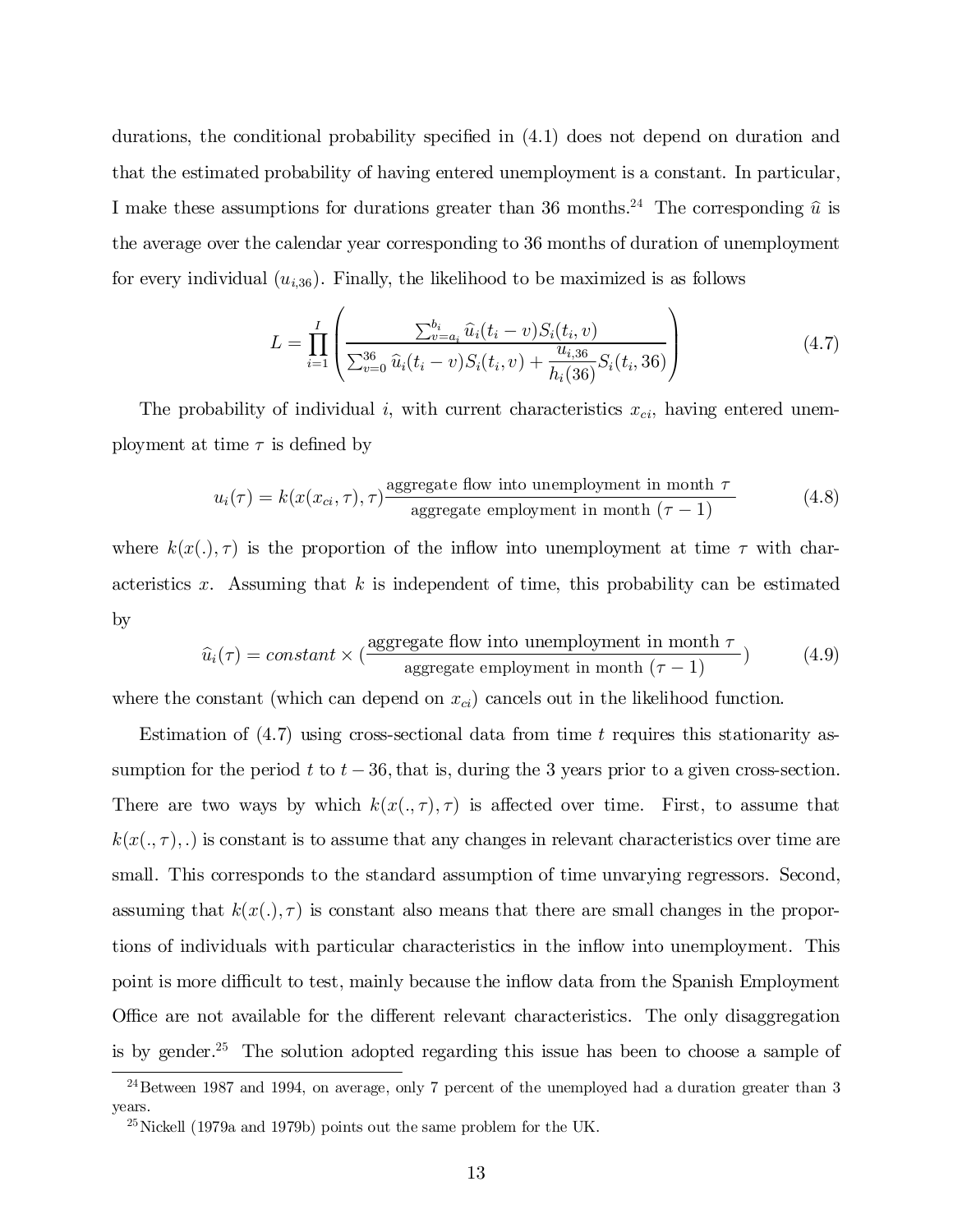individuals for whom this assumption is more plausible. I concentrate my analysis on men who have worked before and have the highest attachment in the labor market. A feature of this sample is that it excludes in‡ows from inactivity to unemployment which are more affected by the business cycle.<sup>26</sup>

However, it is possible to test this stationarity assumption after 1987 using the EPA crosssectional data. After this year, the survey contains information on job tenure of employed workers. This allows me to construct individual inflow rates. I construct a variable that takes a value of one for unemployed workers with duration less than a month and zero for the employed workers in the same cross-section with tenure of at least a month. I separately regress this inflow variable on all the observable individual characteristics interacted with year dummies for three year periods.<sup>27</sup> Table 12 in Appendix C reports the value of the  $\chi^2$ test and the associated p-value in brackets for the hypothesis that the composition of in‡ows within the three year window by each observable characteristic is constant. Column (7) in this table reports the results corresponding to the stationarity assumption for the whole period 1987–1994. Overall the results in this table indicate that the stationarity assumption is plausible for the sample of individuals chosen for the period 1987–1994.

I will first specify  $h(t, s)$  following a proportional hazard model where the underlying baseline is a Weibull distribution, which is the simplest specification in which it is possible to capture the impact of the average exit rate and duration dependence (see Machin and Manning, 1999). <sup>28</sup> That is,

$$
h_i(t,s) = 1 - \exp(\int_s^{s+1} \lambda(u) du), \text{ where } \lambda(s) = -\exp(x_i'\beta)\lambda_0(s) \tag{4.10}
$$

and

$$
\lambda_0(s) = \alpha s^{\alpha - 1} \tag{4.11}
$$

In order to further investigate the changes in the relative probability of leaving unemploy-

<sup>&</sup>lt;sup>26</sup>See van den Berg and van der Klaauw (2001) for a model in which micro and macro data are combined and the business cycle is allowed to affect the composition of inflow into unemployment.

 $27$ The variables UI and endTC cannot be calculated in an exact way for employed workers.

 $28$ The results obtained there are qualitatively the same as those obtained with a logit distribution specification (see Güell, 1999).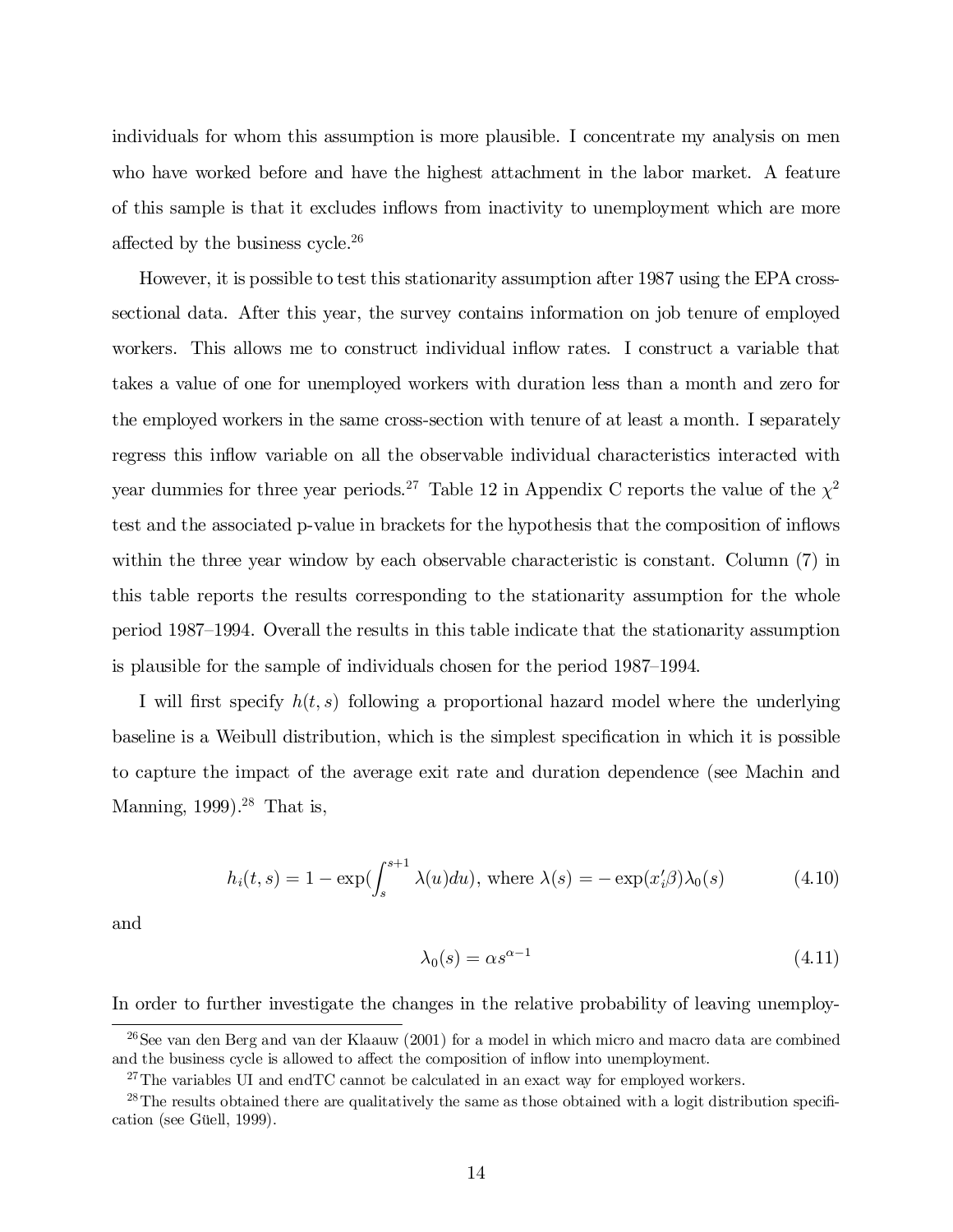ment of the LTU, I re-estimate the model allowing a more flexible baseline hazard. The parametric estimation only allows me to analyze this question partially since the baseline hazard (see  $(4.11)$ ) monotonically decreases with duration, so changes in the duration dependence parameter  $(\alpha)$  will imply shifts of the whole base-line function.

Given the grouping of the duration data, a piecewise constant baseline hazard will be estimated. <sup>29</sup> Since I want to focus on changes in the probability of leaving unemployment for the LTU, I estimate three different steps which capture the very short-term unemployed (less than 6 months), a middle group (6 to 11 months) and the LTU (12 months or more).

It is important to note how the frequency of the in‡ow data plays a role in the estimation. In order to estimate the model, it is crucial that each duration group (the population that has survived and that we observe at time t in the cross-section with duration  $s$ ) can be matched unequivocally with its population at risk, namely the inflow at time  $t - s$ . If this condition did not hold (for instance, if the inflow at  $t - s$  could be attached to more than one survival group) an identification problem would arise, since a given inflow point could correspond to more than one duration group. In this case, it would not be possible to estimate a separated step for such a group. Let  $s_i$  be the frequency of the inflow data. That is, we observe the inflow data at period  $t, t - s_i, t - 2s_i$ , etc. In the cross-section each duration group has duration s (which depends on how the durations are aggregated). It is then crucial that  $s_i \leq s$ , so that a different step can be estimated for each duration group.

When the inflow is less frequent than the duration groups, then the step-wise assumptions (or even the parametric) will not suffice to estimate such a model. Further assumptions could be made to recover, for instance, monthly in‡ows from quarterly in‡ows. However, this would seem to be less appropriate in the semi-parametric case. As mentioned earlier, the inflow data is monthly. The duration groups of the cross-sectional data vary over time. Before 1987, the grouping of the data is quarterly (except for the first group), then 6 months and then yearly. After 1987, the grouping is monthly (if duration is less than 2 years) and then yearly. Therefore, there is no identification problem.

Finally, the estimates presented do not attempt to control for possible unobserved hetero-

 $29$  For comparison reasons, the same steps will be estimated for the years after 1987.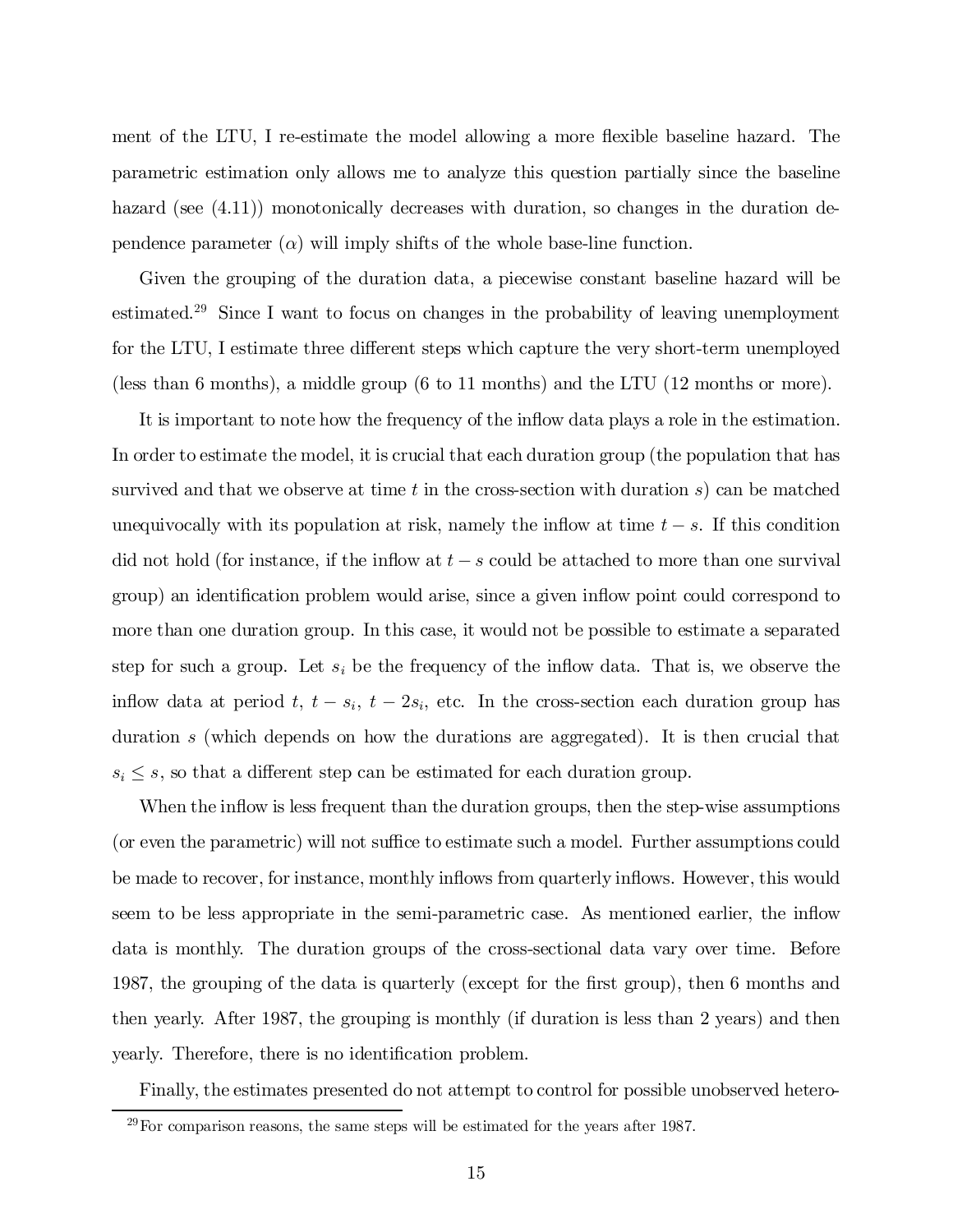geneity. <sup>30</sup> Therefore the term duration dependence can be interpreted in a loose sense, that is, as a reduced form duration dependence after integrating out unobserved heterogeneity. However, given that Bover et al. (2002) as well as Canziani and Petrongolo (2001), using the panel version of the same data set, find that results do not change qualitatively after controlling for unobserved heterogeneity, I am more confident about the "duration dependence" found in my estimates. Clearly, the usual limitations in duration analysis apply: it could be the case that unobserved heterogeneity has changed before and after the introduction of fixed-term contracts and that this drives the results. However, there is no obvious reason to be concerned that this is particularly important in this context.

#### 5. Empirical Results

I now estimate the hazard of leaving unemployment as modeled in the previous section. First, I estimate the Weibull base-line hazard specified in  $(4.11)$ . Table 3 reports the estimates for the whole sample, 1980—1994. Every variable is interacted with a post-reform dummy (d8594, which takes value 1 for years from 1985 to 1994). The duration dependence parameter is statistically different before and after the reform. Figure 6 plots the hazard of leaving unemployment for the reference category estimated by this regression for the years before and after the reform. As can be seen, in the years after the reform the duration dependence of unemployment is much higher than before. For durations of less than 5 months, the probability of leaving unemployment is much higher than before. But the reverse is true for durations of 6 months or more.

The effects of the individual characteristics on the probability of exiting unemployment are fairly standard and consistent with previous studies (see Alba, 1999, and Bover et al., 2002). The re-employment probability decreases with age. Being married substantially increases the probability of finding a job. This has to do with lower reservation wages of these individuals given their household responsibilities, and for the same reason their attachment to the labor market is strong. Similarly, the effect of the number of children is positive, but

 $^{30}$ In other words, I assume that unobserved heterogeneity has not changed before and after the introduction of fixed-term contracts.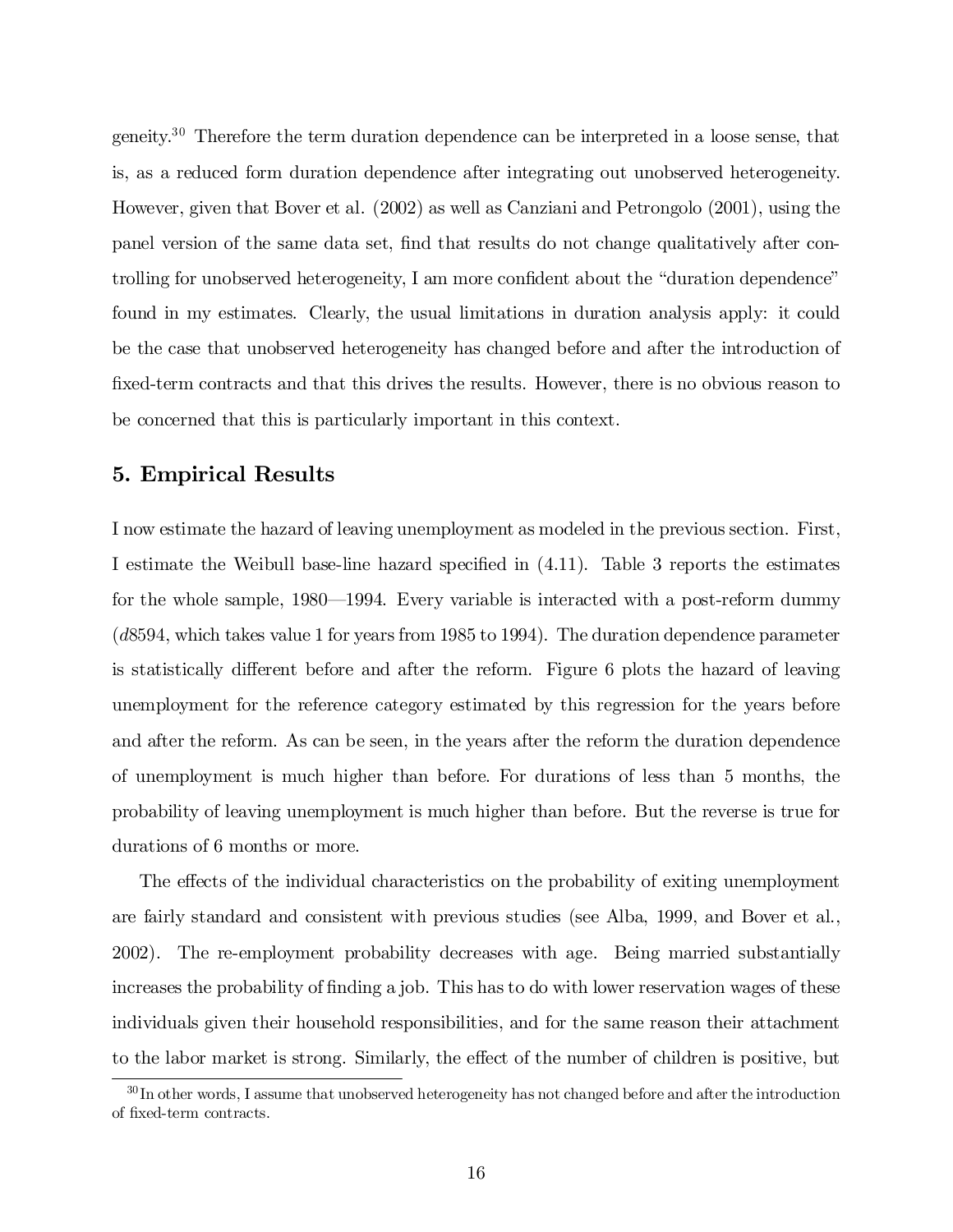small. Also, the effect of the number of working adults in the household is negative, but again, not very large. The estimated coefficients on education (secondary education or more) are negative for the pre-reform years, but positive afterwards. The former may be partially explained by the fact that few people with a university degree stayed unemployed before the reform. The latter accords with existing results, such as Bover et al.  $(2002)$  who find that secondary education has no significant effect while a university degree has a positive effect on the re-employment probabilities for the period 1987–94.

While the period before the reform (from 1980 to 1994) is a recession, in the period after the reform there are some years of expansion (from 1985 to 1991) and some years of recession (from 1992 to 1994). As mentioned before, LTU typically displays anti-clockwise loops over the cycle implying that the incidence of LTU is generally higher in an expansion than in a recession (see Machin and Manning, 1999). This can imply that duration dependence is higher in expansion years. Indeed, when estimating the probability of leaving unemployment for the post reform period with each variable interacted with a recession dummy  $(d9294,$ which takes value 1 for the recession years), I find that this is the case (see table 4). However, comparing the estimated parameter of the duration dependence for the recession years, it is still lower than in the pre-reform period (see table 8, column 4).<sup>31</sup>

A further check of the increase of duration dependence after the introduction of TCs, despite the fact there are some expansion years in the post reform period, is to compare the years 1983 and 1992, which are the most comparable in terms of unemployment rates. Table 5 reports these estimates, where d92 takes value 1 for the year 1992. As can be seen, the main result still holds.

The number of variables available in the Spanish Labor Force Survey has increased over time. Therefore, I estimate a second set of regressions in which more variables are included for the period 1987–1994. The inclusion of more variables can affect the estimated duration dependence parameter. Therefore, it is important to check whether the above result is affected by the exclusion of these variables. Table 6 displays the results of the estimations

<sup>&</sup>lt;sup>31</sup> Testing that the duration dependence parameter in these recession years is the same as in the pre-reform period (that is,  $\alpha = 0.849$ ) gives the test statistic  $z = 13.51$ . Therefore, the null hypothesis is rejected at standard levels of significance.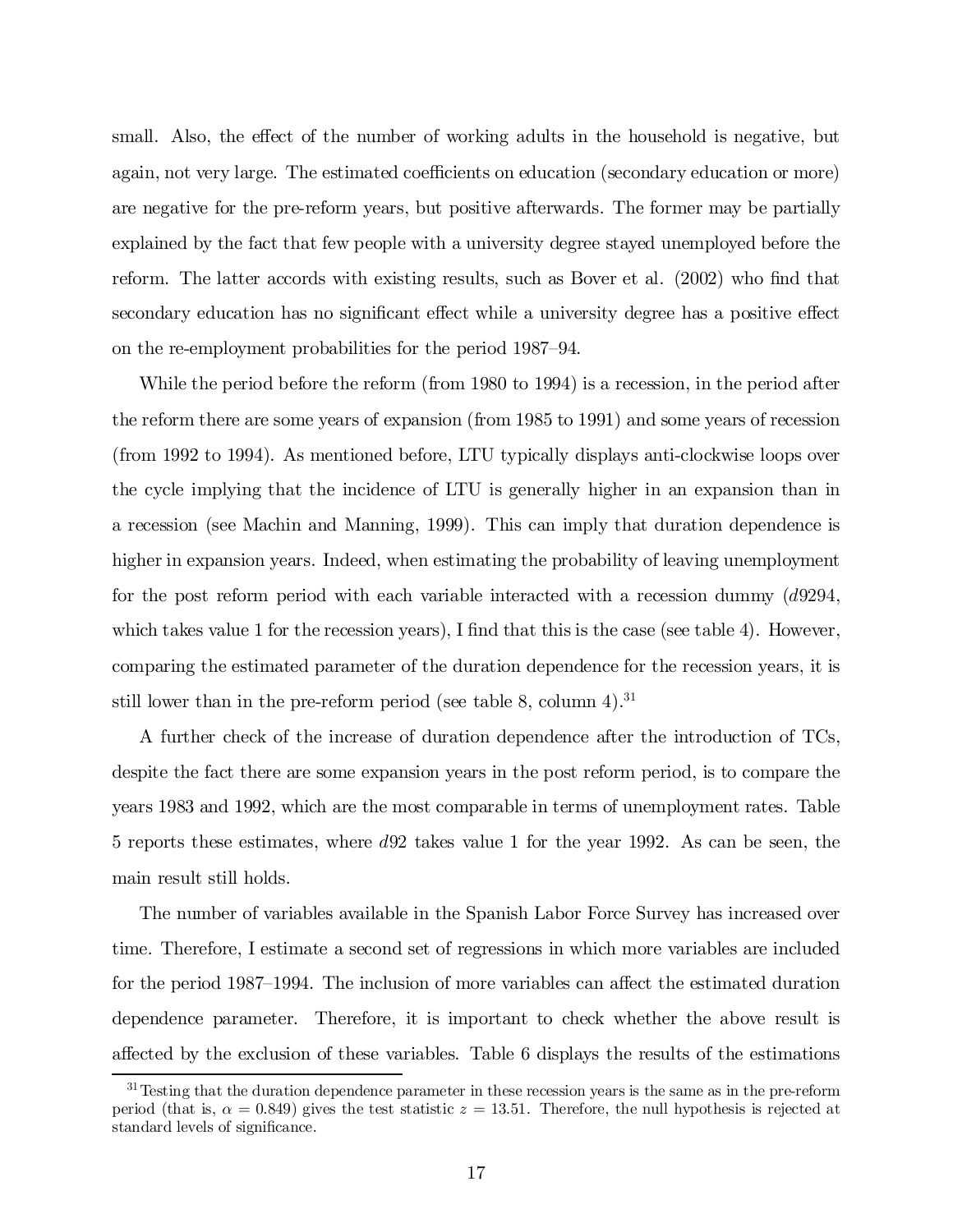without the UI dummy and the end-of-temporary-contract dummy; the estimations including only one of the two variables; and the estimation including both variables. As expected, the parameter of duration dependence increases with the different specifications. However, it is always lower than in the pre-reform period. 32

The effects of the variables also included in the previous regressions remain very similar. As can be seen, the effect of UI is positive. At first glance, this result may be surprising if one has in mind the standard *disincentive effect* from job search theory (see Mortensen, 1970 and 1977). <sup>33</sup> There are several possible reasons for this result. First, the UI variable is only an indicator of whether the unemployed person is receiving benefits when being interviewed. There is wide consensus that the effects of unemployment benefit levels are far from robust, being in general not very significant and of small size, and that other dimensions of unemployment compensation may be more important, such as duration of benefits (see Atkinson and Micklewright (1991) for a review). 34

Secondly, Alba  $(1999)$  and Bover et al.  $(2002)$  find that the effect of receiving unemployment is significant and quite sizeable, but that this effect is reduced over the spell of unemployment. This can be seen by simply calculating the correlation between UI receipt and duration of unemployment for different durations (see the Appendix B). Indeed, this correlation is higher at shorter durations, suggesting that the disincentive effect is present for short durations. But, for long durations not only it is not negligible, but it is negative. Wadsworth (1990) and Schmitt and Wadsworth (1993) exploit the idea that UI facilitate search by providing income with which to finance job search efforts (the job offers effect). These studies compare the search behavior of benefit claimants and non-claimants. They find that non-claimants search harder during the initial stages of unemployment when benefits may provide a temporary leisure subsidy to benefit claimants. As unemployment duration

 $32$  Although these regressions are not strictly comparable, since the inclusion of additional variables modifies the estimated  $\alpha$  upwards, this comparison is more restrictive than it should be.

<sup>&</sup>lt;sup>33</sup> However, Toharia (1997) reviews different studies on the disincentive effects of UI in Spain and concludes that, on the whole, the studies available are not conclusive.

<sup>&</sup>lt;sup>34</sup>Moreover, in cross-sectional data, the fraction of UI recipients can be underestimated for two reasons. First, some unemployed can be interviewed once their UI has already expired and they can report they are not recipients of UI. Second, in Spain, it is often the case that the unemployed start receiving benefits with some delay due to administrative reasons, so they may report receiving UI if interviewed early in their spell.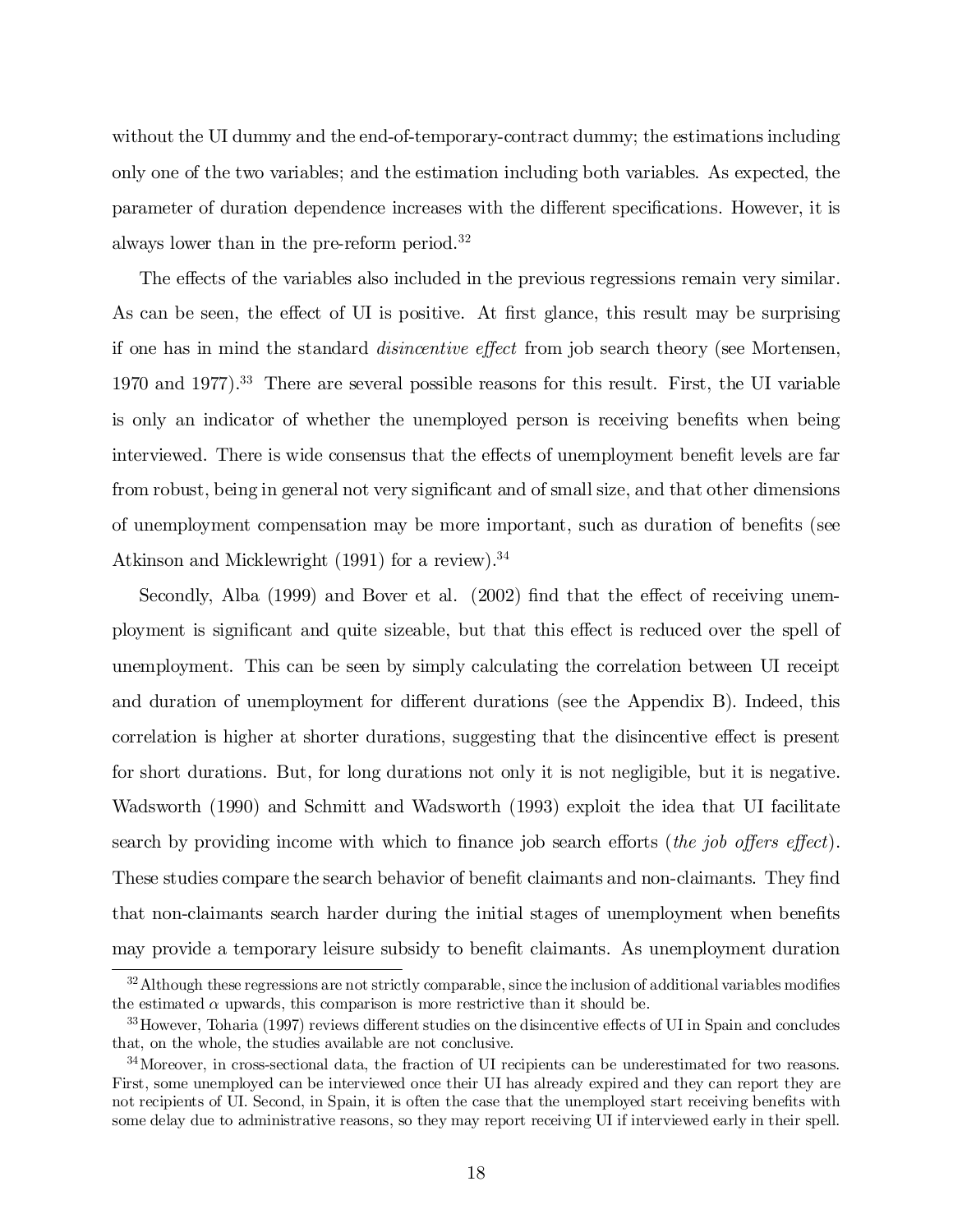lengthens, search activities fall for both groups, but benefit recipients are able to maintain a higher level of search effort and therefore have a relatively higher probability of receiving a job offer. This *job offers* effect seems to be very strong in my data. A possible reason why the cited works on Spain may differ on the effect of UI is the treatment given to the unemployment duration variable. 35

The other new variable included in this second part of the analysis is a dummy that equals 1 if the reason for separation from the previous job was the ending of a TC. As can be seen in table 6, the estimated coefficient on this variable is positive and significant. This result accords with the idea that TCs have isolated some of the unemployed, making them more employable than the other unemployed. I investigate this issue further by estimating a model in which every variable is interacted with this dummy (see table 7). As can be seen, those jobless workers who are unemployed because their TC came to an end have less duration dependence than the other unemployed (this includes voluntary quits, redundancy, retirement, illness, etc.). Canziani and Petrongolo (2001) estimate a semi-parametric duration model using the panel version of the Spanish Labor Force Survey data for the years 1987–1996 and also find that those jobless workers whose TC ended have higher re-employment probabilities. Jenkins and García-Serrano (2000) using data from the national unemployment benefit administration database find that those who entered UI from a TC have much higher re-employment probabilities than those whose contract was a permanent one.

Table 8, columns 5 and 6, report the duration dependence estimates for those unemployed for whom the reason for separation from their last job was the ending of a TC and for those for whom there was another reason. Figure 7 plots the hazard of leaving unemployment for these two groups of unemployed workers from these regressions. Unemployed workers who came from a TC have greater probability of leaving unemployment at any duration than the others. Secondly, the hazard for those who became jobless because of the ending of a TC is flatter than for the other groups of individuals. That is, although there is negative duration dependence, it is much smaller than for those individuals that lost their jobs for

<sup>35</sup>Alba (1999) excludes from his sample unemployed people of more than 36 months. Bover et al. (2002) treat durations of more than 14 months as censored at 14 months.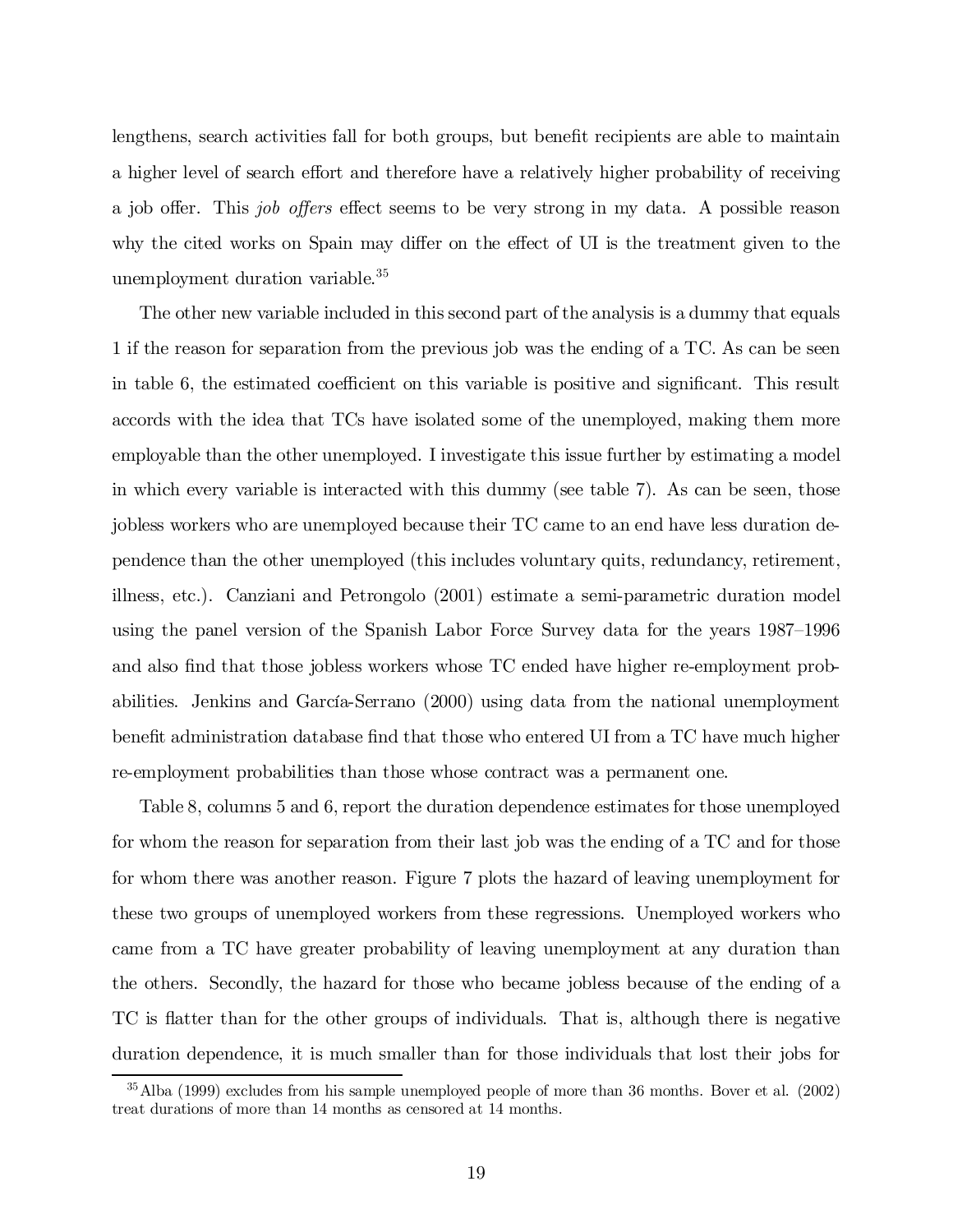other reasons. These results also suggest that TCs have increased the employment chances for a group of the unemployed that churns from employment to unemployment frequently. The remaining unemployed have lower probability of re-employment, and this probability is worse at longer durations.

It is interesting to note that education has an insignificant effect those who ended a TC, while it has a positive significant effect for those who became jobless for reasons other than the ending of a TC. One possible explanation is that since people who became unemployed because of the ending of a TC have greater probability of leaving unemployment, they are more attached to the labor market and therefore having a university degree or not does not substantially affect the probability of finding a job. Instead, people that became jobless for other reasons are less attached to the labor market and therefore having a university degree can improve their probability of becoming employed.

Returning to the effects of UI, the coefficients for both groups appear to be positive although larger for those who became unemployed for reasons other than ending a TC. This is consistent with the aforementioned effect of unemployment insurance on the duration of unemployment because the unemployed workers who became unemployed for other reasons experience longer durations of unemployment.

All the results discussed above indicate that the distribution of the duration of unemployment has become more unequal in the early 1990s compared to the mid-1980s. A possible explanation for this fact is the introduction of TCs. As mentioned above, these contracts have generated an increase in the average outflow rate. To the extent that the higher employment chances created by these contracts have not been shared equally among all the unemployed, then the outflow rate from unemployment for those who have not benefited from TCs will not have increased. The above results suggest that the re-employment probability of the latter have been reduced. To further investigate this, I re-estimate the above model allowing for a more flexible base-line hazard.

Tables 9a and 9b report the estimates for the whole sample where every variable is interacted with a post-reform dummy (d8594, which takes value 1 for the years 1985—1994). This regression is similar to the one reported in Table 4, except that three different steps of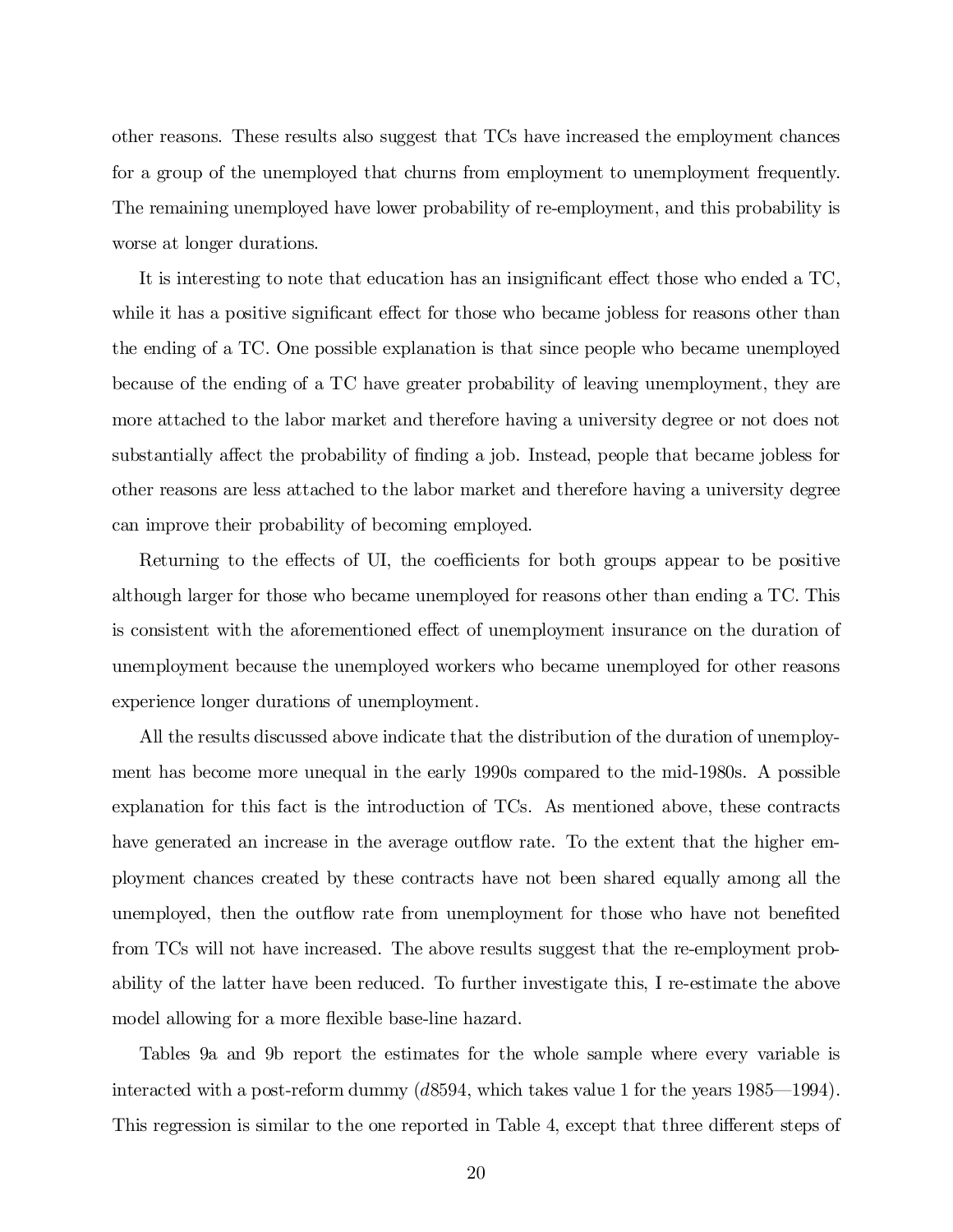the baseline hazard are allowed. Figure 8 plots the hazard of leaving unemployment for the reference category estimated by this regression for the years before and after the reform. As can be seen, in the years after the reform the last step of the baseline, which corresponds to the LTU, is lower than in the years before the reform. This result is consistent with the results of the previous parametric estimations. That is, conditional on being long-term unemployed, the probability of leaving unemployment after the reform are lower than before.

#### 6. Conclusion

In this paper I have analyzed the effects of the introduction of fixed-term contracts on the duration distribution of unemployment in Spain. The motivation was, on the one hand, to study whether this policy impacted different dimensions of the labor market, given the failure to reduce unemployment. On the other hand, since the introduction of temporary contracts has made the labor market more dynamic, an additional motivation was to study the impact of the increase in inflows and outflows from unemployment to employment on the duration distribution of the unemployment.

To answer these questions, I have exploited cross-sectional data available over a very long time period (from 1980 to 1994) that allowed me to analyze the probability of leaving unemployment *before and after* the introduction of fixed-term contracts in Spain. In particular, I have explored the possibility that fixed-term contracts implied longer duration of unemployment for the long-term unemployed even while it lowered the incidence of LTU due to increased (average) outflow rate. I have found evidence of this effect. In particular, the relative probability of leaving unemployment for the short term unemployed versus the long term unemployed increased significantly from the mid 1980s to the early 1990s.

It seems plausible that these changes have been driven by the introduction of TCs, since this was the major institutional change in the time period studied. Clearly, it is possible that during the period of time analyzed there were also some underlying structural changes in the Spanish economy. As discussed, the important fact is that, in the labor market, these other possible changes materialized through temporary contracts.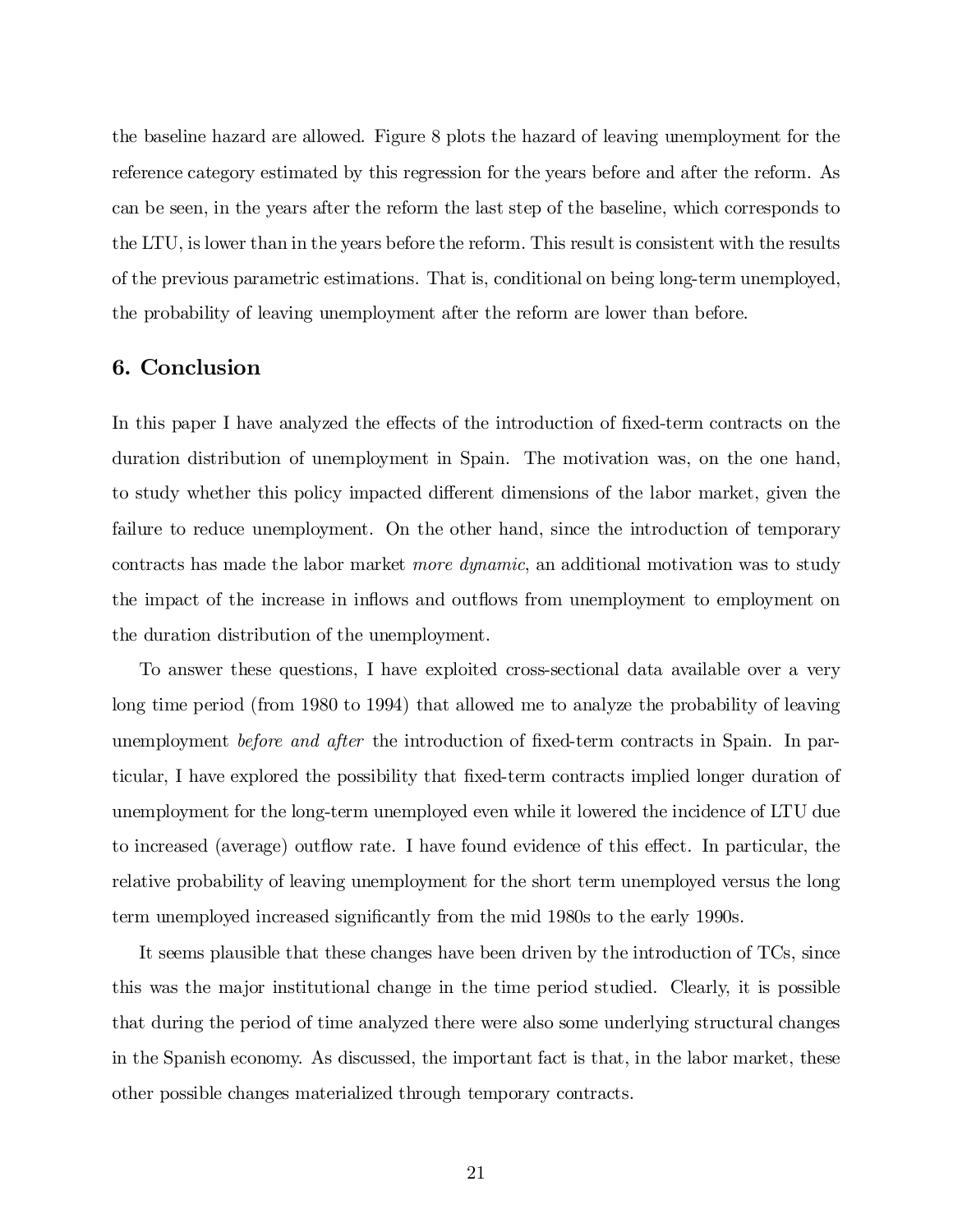It is often argued that a high proportion of LTU is a possible cause of high unemployment itself. Although this causality cannot be conclusively inferred (see Machin and Manning, 1999), in the case of Spain it is possible that the limited success of flexibility measures in reducing unemployment could be linked to the fact that TCs have not helped to reduce the duration dependence in unemployment.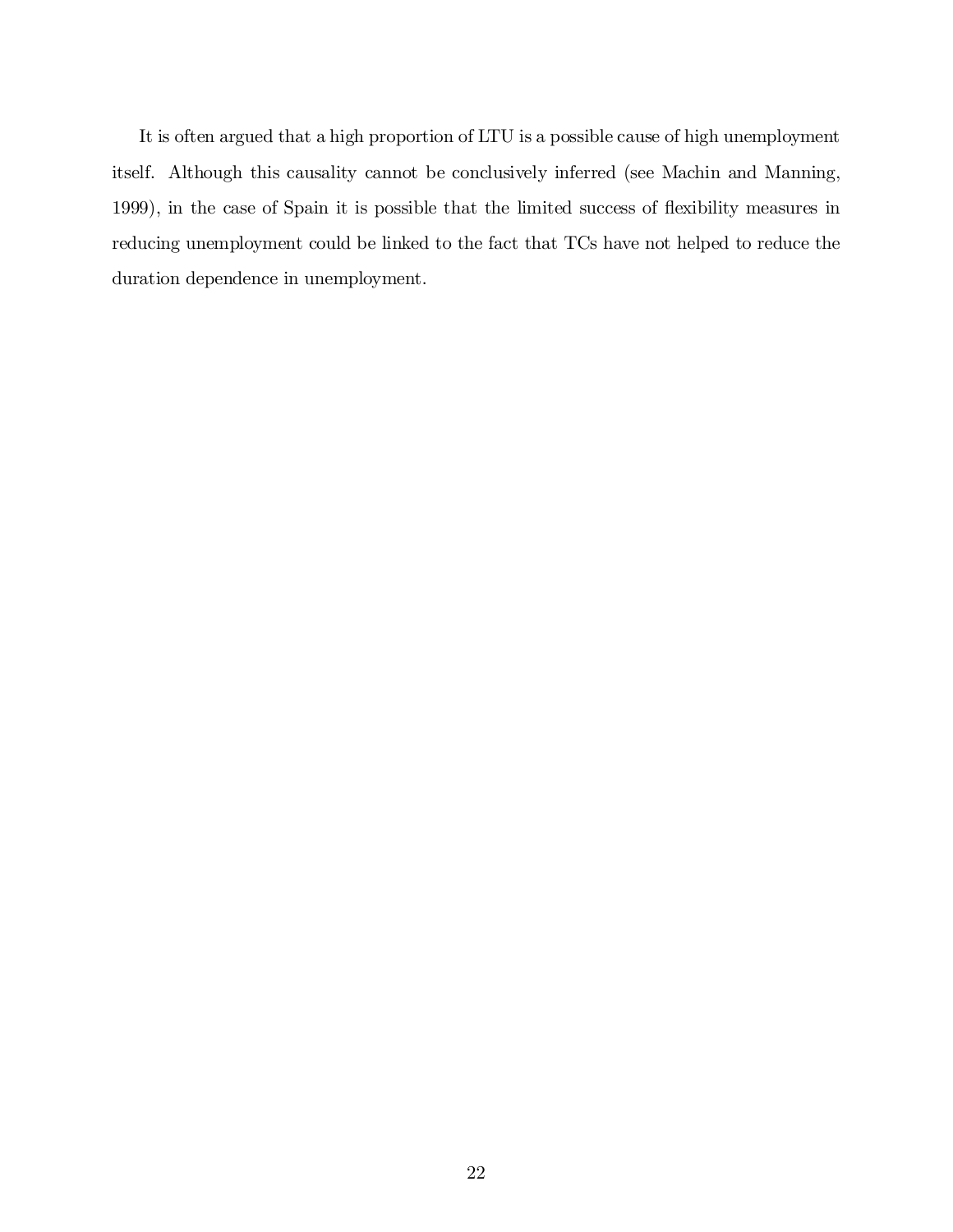|           |            | 1983                     | 1984                     | 1985                     | 1986                     | 1987     | 1988    | 1989    | 1990            | 1991     | 1992                     | 1993                     | 1994       |
|-----------|------------|--------------------------|--------------------------|--------------------------|--------------------------|----------|---------|---------|-----------------|----------|--------------------------|--------------------------|------------|
| Denmark   | urate      | 9.0                      | 8.5                      | 7.1                      | 5.4                      | 5.4      | 6.1     | 7.3     | 7.7             | 8.4      | 9.2                      | 10.1                     | 8.2        |
|           | <b>LTU</b> | 33.0                     | $\overline{\phantom{a}}$ | 39.3                     | 32.9                     | 30.6     | 28.7    | 25.9    | 33.7            | 31.2     | 27.0                     | $\overline{a}$           | 32.1       |
|           | $\rm TCs$  | $\blacksquare$           | 12.5                     | 12.3                     | $\overline{\phantom{a}}$ | 11.2     | 11.5    | 10.0    | 10.8            | 11.9     | 11.0                     | 10.7                     | 12.0       |
| France    | urate      | 8.1                      | 9.7                      | 10.1                     | $10.2\,$                 | $10.4\,$ | 9.8     | 9.3     | $\!\!\!\!\!8.9$ | 9.5      | 10.4                     | 11.7                     | 12.3       |
|           | <b>LTU</b> | 42.2                     | $\overline{\phantom{a}}$ | 46.8                     | 47.8                     | 45.5     | 44.8    | 43.9    | 38.3            | 37.3     | 36.1                     | 34.2                     | 38.3       |
|           | $\rm TCs$  | 3.3                      | $\overline{\phantom{a}}$ | 4.7                      | $\mathcal{L}$            | 7.1      | 7.8     | 8.5     | 10.5            | 10.2     | 10.5                     | 10.9                     | $11.0\,$   |
| Germany   | urate      | 6.9                      | 7.1                      | $7.2\,$                  | 6.5                      | 6.3      | 6.2     | $5.6\,$ | 4.8             | 5.6      | 6.6                      | 7.9                      | 8.4        |
|           | <b>LTU</b> | 39.3                     | $\overline{\phantom{0}}$ | 47.9                     | 48.9                     | 48.2     | 46.7    | 49.0    | 46.3            | 45.5     | 33.5                     | $\frac{1}{2}$            | 44.3       |
|           | $\rm TCs$  | 10.0                     | $\overline{a}$           | 10.0                     | $\overline{\phantom{a}}$ | 11.6     | 11.4    | 11.0    | 10.5            | 10.1     | 10.5                     | 10.3                     | $10.3\,$   |
| Ireland   | urate      | 14.0                     | $15.5\,$                 | 16.8                     | 16.8                     | 16.6     | 16.1    | 14.7    | 13.4            | 14.8     | 15.4                     | 15.6                     | 14.3       |
|           | LTU        | 36.9                     | $\frac{1}{2}$            | 64.7                     | 65.2                     | 66.4     | 66.0    | 67.3    | 67.2            | 60.3     | $\overline{\phantom{m}}$ | $\overline{\phantom{0}}$ | 64.3       |
|           | $\rm TCs$  | 6.2                      | $\frac{1}{2}$            | 7.3                      | $\overline{\phantom{a}}$ | 8.6      | 9.1     | 8.6     | 8.5             | 8.3      | 8.7                      | 9.4                      | $\ \, 9.5$ |
| Italy     | urate      | 7.7                      | 8.1                      | 8.5                      | 9.2                      | 9.9      | 10.0    | 10.0    | 9.1             | 8.8      | 9.0                      | 10.3                     | 11.4       |
|           | <b>LTU</b> | 57.7                     | $\overline{\phantom{0}}$ | 65.8                     | 66.1                     | 66.4     | 69.0    | 70.4    | 71.1            | 67.1     | 58.2                     | $\overline{\phantom{a}}$ | 61.5       |
|           | $\rm TCs$  | 6.6                      | $\frac{1}{2}$            | 4.8                      | $\overline{\phantom{a}}$ | $5.4\,$  | 5.8     | 6.3     | $5.2\,$         | $5.4\,$  | 7.5                      | 6.0                      | 7.3        |
| Portugal  | urate      | 7.8                      | 8.5                      | 8.7                      | 8.4                      | 6.9      | $5.5\,$ | $4.9\,$ | $4.6\,$         | $4.0\,$  | $4.2\,$                  | $5.7\,$                  | 7.0        |
|           | <b>LTU</b> |                          | $\overline{\phantom{0}}$ | 56.0                     | 56.0                     | 56.6     | 51.2    | 48.3    | 48.1            | 38.3     | 30.9                     | $\qquad \qquad \Box$     | 43.4       |
|           | $\rm TCs$  | $\qquad \qquad -$        | $\overline{\phantom{a}}$ | $\overline{\phantom{a}}$ | 14.4                     | 16.9     | 18.5    | 18.7    | 18.3            | 16.4     | 11.0                     | 9.8                      | $9.4\,$    |
| Spain     | urate      | 17.5                     | 20.3                     | 21.7                     | 21.0                     | 20.1     | 19.1    | 16.9    | 16.2            | 16.4     | 18.5                     | 22.8                     | 24.1       |
|           | <b>LTU</b> | 52.4                     | $\overline{\phantom{a}}$ | 56.7                     | 57.6                     | 62.0     | 61.5    | 58.5    | 54.0            | $51.1\,$ | 47.4                     | $50.1\,$                 | $56.1\,$   |
|           | $\rm TCs$  | $\overline{\phantom{a}}$ | $\overline{\phantom{a}}$ | $\overline{\phantom{a}}$ | $\overline{\phantom{a}}$ | 15.6     | 22.4    | 26.6    | 29.8            | 32.2     | $33.5\,$                 | 32.2                     | 33.7       |
| UK        | urate      | 11.1                     | $11.1\,$                 | 11.5                     | 11.5                     | 10.6     | 8.7     | 7.3     | 7.1             | 8.8      | 10.1                     | 10.5                     | 9.6        |
|           | <b>LTU</b> | 47.0                     | $\overline{\phantom{a}}$ | 47.0                     | 45.9                     | 45.9     | 44.7    | 40.8    | 36.0            | 28.1     | 35.4                     |                          | 45.4       |
|           | $\rm TCs$  | $5.5\,$                  | $\bar{\mathcal{L}}$      | 7.0                      | $\mathcal{L}$            | 6.3      | 6.0     | $5.4\,$ | $5.2\,$         | $5.3\,$  | $5.5\,$                  | $5.9\,$                  | 6.5        |
| <b>US</b> | urate      | 9.6                      | $7.5\,$                  | $7.2\,$                  | 7.0                      | 6.2      | $5.5\,$ | $5.3\,$ | $5.5\,$         | 6.7      | 7.4                      | 6.8                      | 6.1        |
|           | <b>LTU</b> | 13.3                     | $\overline{\phantom{a}}$ | 9.5                      | 8.7                      | 8.1      | 7.4     | 5.7     | $5.6\,$         | 6.3      | 11.2                     | 11.7                     | 12.2       |

Table 1: Unemployment rate, incidence of LTU and share of TCs for several countries

Notes: (1) *urate* is the unemployment rate; LTU is the share of unemployed with spells $\geq$ 12 months and TCs is the share of workers under a temporary contract among employed; (2) Since 1991, data on Germany and EU include the new German Länder; (3) Source: OECD (1993, 1996 and 1999).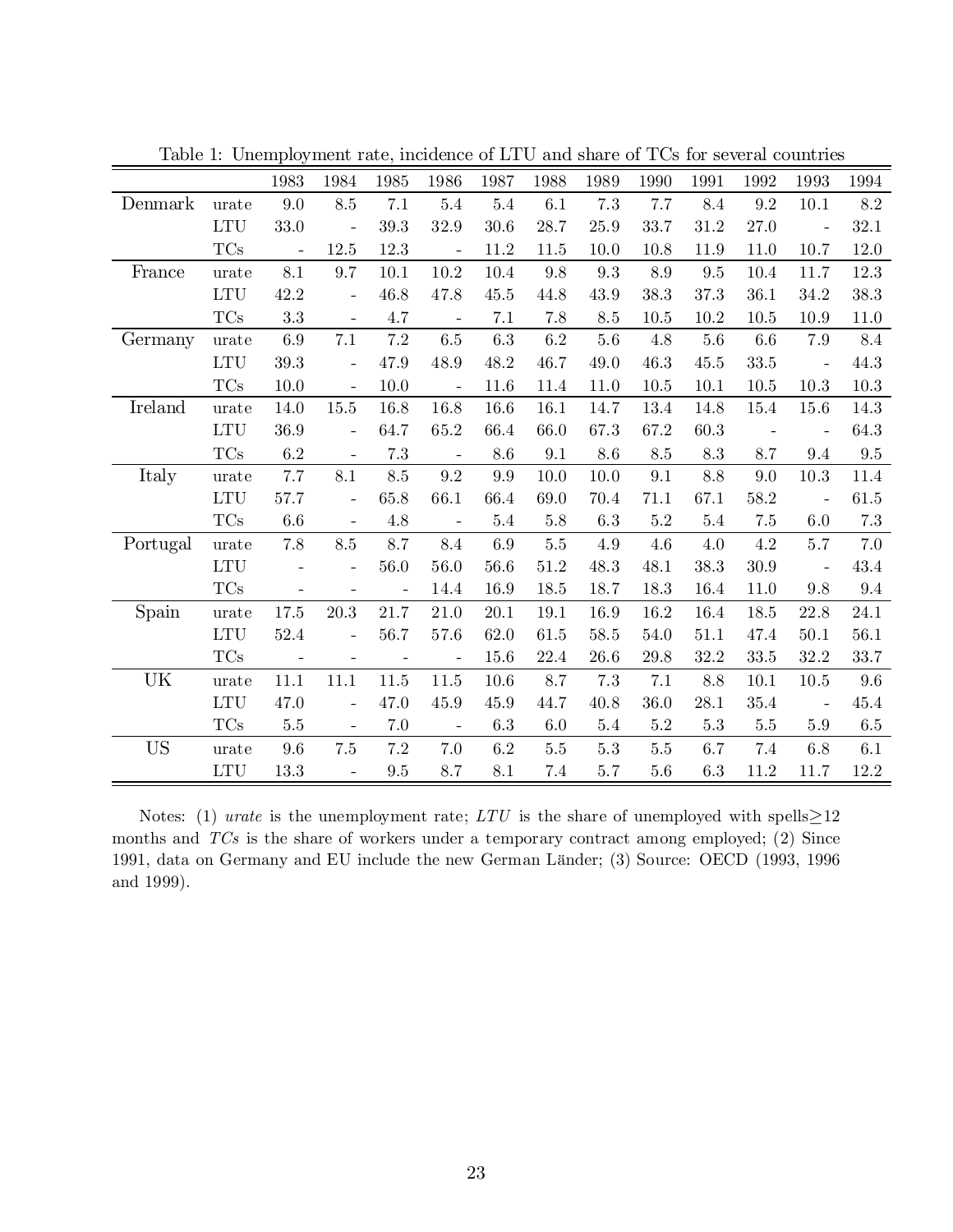|                     |          |          | rapic 2. Dampic characteristics |          |          |          |               |
|---------------------|----------|----------|---------------------------------|----------|----------|----------|---------------|
|                     | (1)      | (2)      | (3)                             | (4)      | (5)      | (6)      | (7)           |
|                     | 1980-94  | 1980-84  | 1985-94                         | 1992-94  | 1987-94  | End TC   | Other reasons |
| age                 | 35.738   | 35.010   | 36.041                          | 36.667   | 35.926   | 34.632   | 36.317        |
|                     | (13.440) | (13.267) | (13.502)                        | (14.141) | (13.603) | (13.490) | (13.378)      |
| married             | 0.527    | 0.551    | 0.517                           | 0.492    | 0.497    | 0.452    | $0.566\,$     |
|                     | (0.499)  | (0.497)  | (0.499)                         | (0.499)  | (0.500)  | (0.498)  | (0.495)       |
| second. or          | 0.326    | 0.197    | 0.379                           | 0.476    | 0.417    | 0.435    | 0.268         |
| univ. ed.           | (0.469)  | (0.398)  | (0.485)                         | (0.499)  | (0.493)  | (0.496)  | (0.443)       |
| n. of kids          | 1.003    | 1.219    | 0.914                           | 0.808    | 0.865    | 0.881    | 1.068         |
|                     | (1.253)  | (1.416)  | (1.168)                         | (1.047)  | (1.124)  | (1.133)  | (1.307)       |
| n. of working       | 0.718    | 0.699    | 0.728                           | 0.751    | 0.762    | 0.766    | 0.694         |
| adults              | (0.886)  | (0.872)  | (0.891)                         | (0.884)  | (0.906)  | (0.911)  | (0.871)       |
| UI                  |          |          |                                 | 0.463    | 0.430    | 0.441    | 0.216         |
|                     |          |          |                                 | (0.499)  | (0.495)  | (0.496)  | (0.411)       |
| endTC               |          |          |                                 | 0.713    | 0.629    | 1.000    | 0.000         |
|                     |          |          |                                 | (0.452)  | (0.483)  | (0.000)  | (0.000)       |
| log local           | 2.692    | 2.423    | 2.803                           | 2.691    | 2.781    | 2.800    | 2.747         |
| unemployment        | (0.484)  | (0.512)  | (0.425)                         | (0.443)  | (0.441)  | (0.447)  | (0.428)       |
| Total No. of spells | 80,790   | 23,720   | 57,070                          | 18,991   | 44,053   | 27,740   | 16,313        |

Table 2: Sample characteristics

Note: (1) Standard deviations in parenthesis; (2) Source: EPA.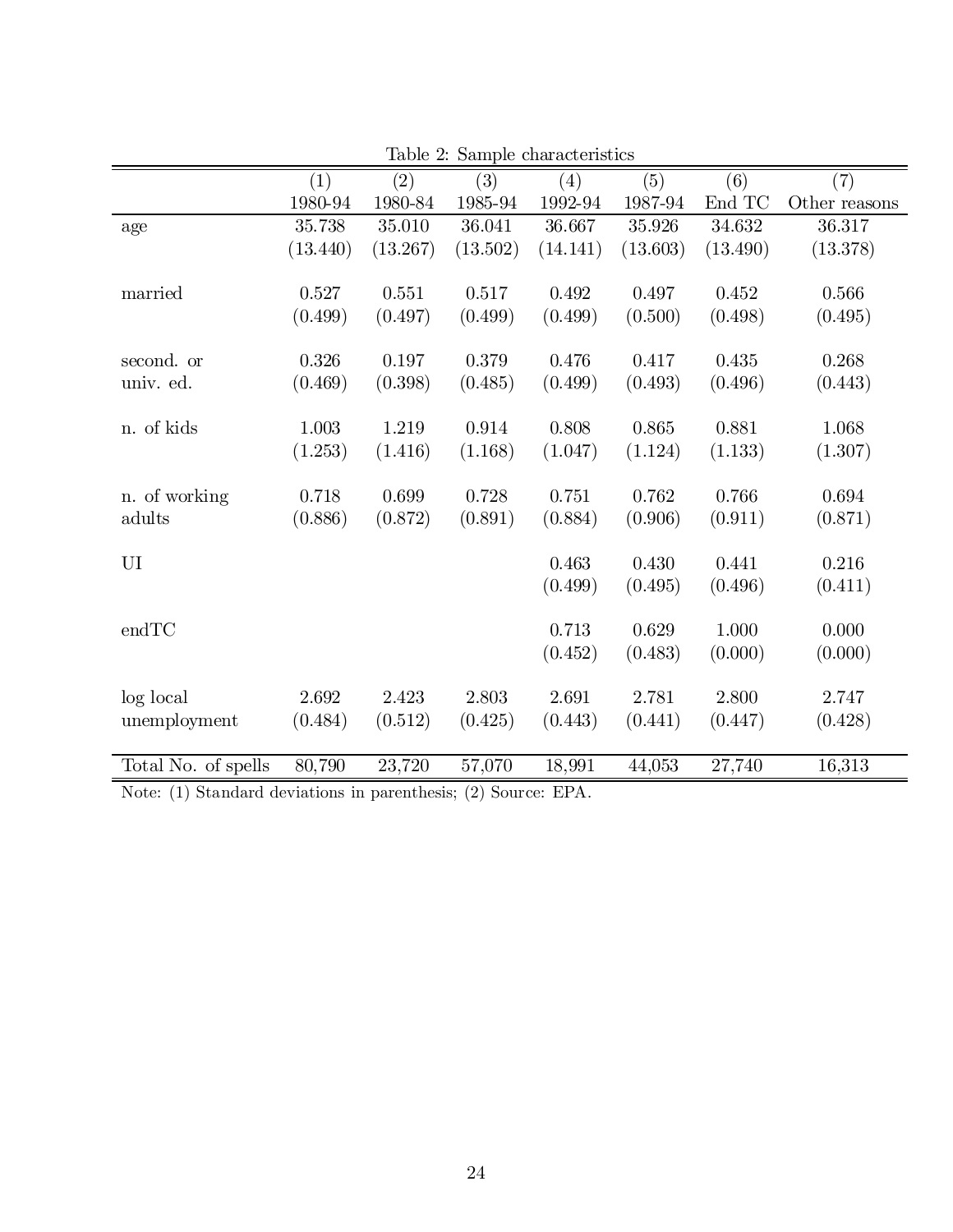|                                         | Coefficient |
|-----------------------------------------|-------------|
| $\alpha$                                | 0.841       |
|                                         | (0.023)     |
| $\alpha \times d8594$                   | $-0.346$    |
|                                         | (0.026)     |
| constant                                | $-0.865$    |
|                                         | (0.104)     |
| constant $\times d8594$                 | 0.952       |
|                                         | (0.124)     |
| age                                     | $-0.011$    |
|                                         | (0.001)     |
| age $\times d8594$                      | 0.002       |
|                                         | (0.001)     |
| married                                 | 0.197       |
|                                         | (0.026)     |
| married $\times d8594$                  | $-0.215$    |
|                                         | (0.029)     |
| second. or univ. ed.                    | $-0.094$    |
|                                         | (0.027)     |
| second. or univ. ed. $\times d8594$     | 0.151       |
|                                         | (0.029)     |
| n. of kids                              | 0.021       |
|                                         | (0.007)     |
| n. of kids $\times d8594$               | 0.026       |
|                                         | (0.009)     |
| n. of working adults                    | $-0.042$    |
|                                         | (0.012)     |
| n. of working adults $\times d8594$     | 0.018       |
|                                         | (0.014)     |
| log local unemployment                  | $-0.304$    |
|                                         | (0.021)     |
| $log local$ unemployment $\times d8594$ | 0.081       |
|                                         | (0.025)     |
| mean log-likelihood                     | $-2.402$    |
| No. of obs.                             | 80,790      |

Table 3: Maximum likelihood estimates of the probability of leaving unemployment, Weibull specification: full sample, 1980-1994

Note: (1) Standard errors in parenthesis; (2) The variable d8594 is equal to 1 for the years 1985 to 1994 and zero otherwise; (3) Source: EPA.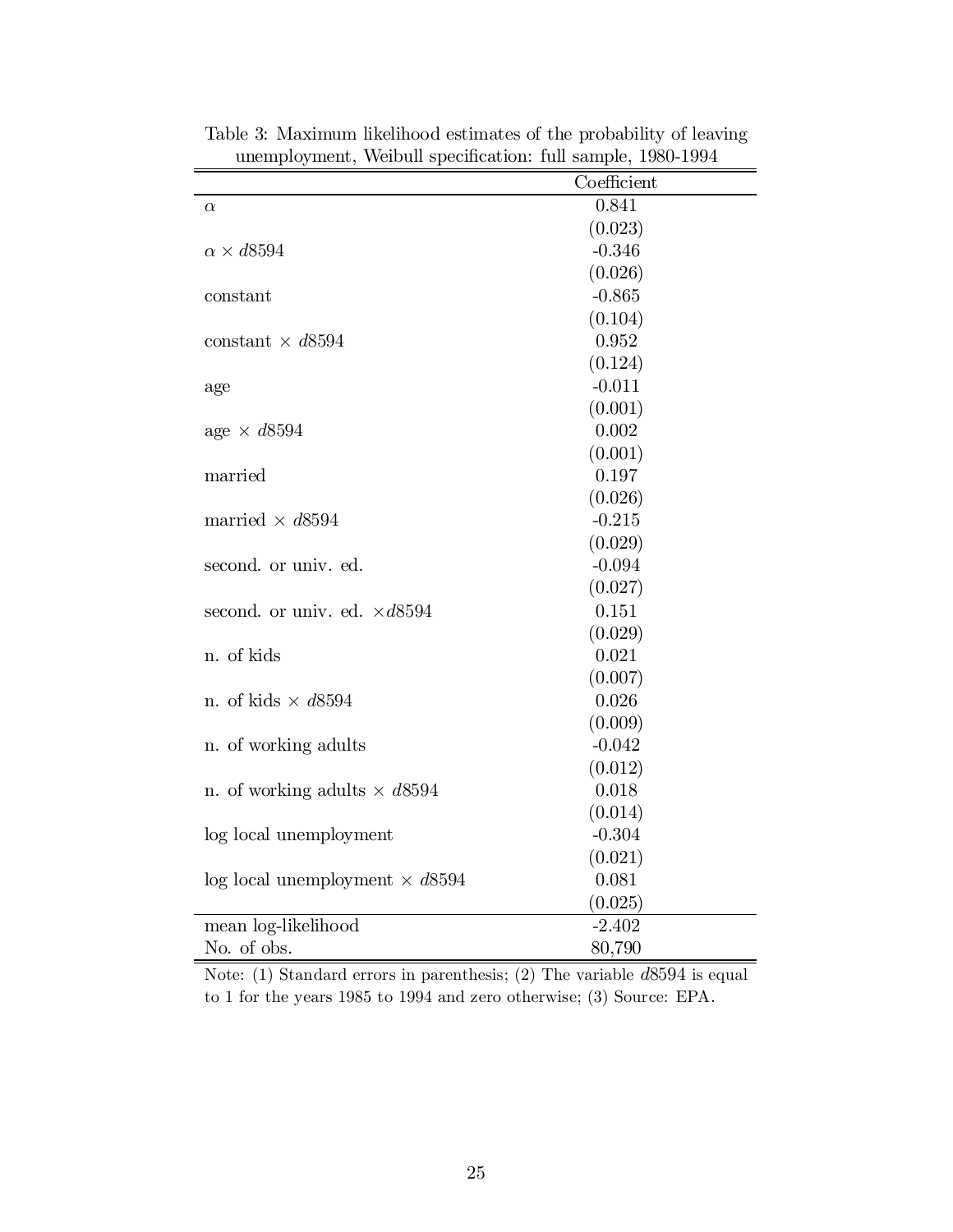|                                         | Coefficient |
|-----------------------------------------|-------------|
| $\alpha$                                | 0.402       |
|                                         | (0.010)     |
| $\alpha \times d9294$                   | 0.257       |
|                                         | (0.017)     |
| constant                                | 0.428       |
|                                         | (0.061)     |
| constant $\times d9294$                 | $-1.128$    |
|                                         | (0.101)     |
| age                                     | $-0.017$    |
|                                         | (0.001)     |
| age $\times d9294$                      | 0.013       |
|                                         | (0.001)     |
| married                                 | 0.156       |
|                                         | (0.014)     |
| married $\times d9294$                  | $-0.254$    |
|                                         | (0.021)     |
| second. or univ. ed.                    | $-0.070$    |
|                                         | (0.012)     |
| second. or univ. ed. $\times d9294$     | 0.143       |
|                                         | (0.019)     |
| n. of kids                              | 0.011       |
|                                         | (0.005)     |
| n. of kids $\times$ d9294               | 0.081       |
|                                         | (0.008)     |
| n. of working adults                    | $-0.014$    |
|                                         | (0.006)     |
| n. of working adults $\times d9294$     | 0.001       |
|                                         | (0.010)     |
| log local unemployment                  | $-0.115$    |
|                                         | (0.013)     |
| $log local$ unemployment $\times d9294$ | $-0.084$    |
|                                         | (0.020)     |
| mean log-likelihood                     | $-2.668$    |
| No. of obs.                             | 57,070      |

Table 4: Maximum likelihood estimates of the probability of leaving unemployment, Weibull specification: post reform sample,  $1985-1994$ 

Note: (1) Standard errors in parenthesis; (2) The variable  $d9294$  is equal to 1 for the years 1992 to 1994 and zero otherwise; (3) Source: EPA.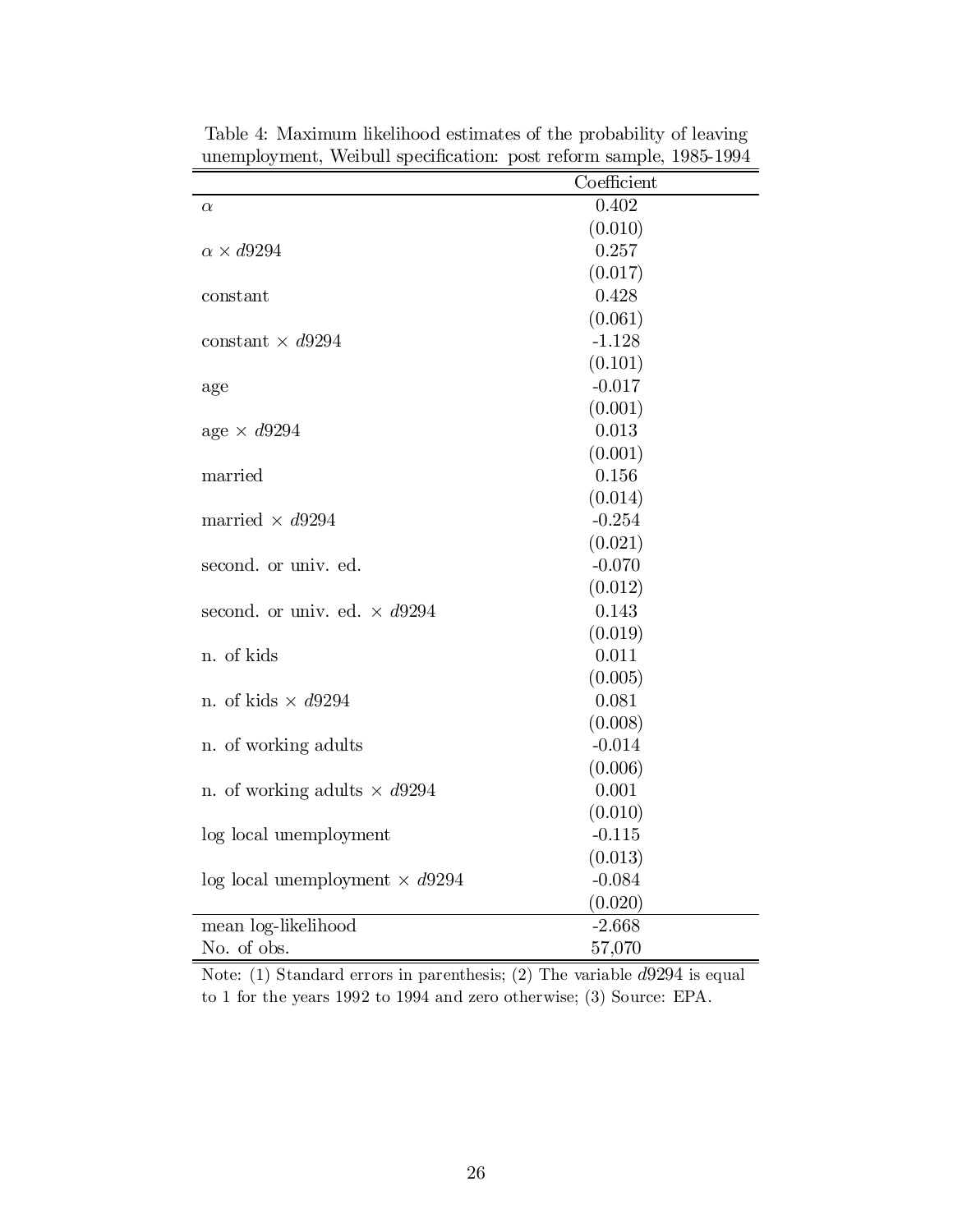|                                     | Coef.    |
|-------------------------------------|----------|
| $\alpha$                            | 0.738    |
|                                     | (0.034)  |
| $\alpha \times d92$                 | $-0.269$ |
|                                     | (0.039)  |
| constant                            | $-0.384$ |
|                                     | (0.168)  |
| constant $\times$ d92               | 0.390    |
|                                     | (0.211)  |
| age                                 | $-0.014$ |
|                                     | (0.001)  |
| age $\times$ d92                    | 0.009    |
|                                     | (0.002)  |
| married                             | 0.183    |
|                                     | (0.037)  |
| married $\times$ d92                | $-0.344$ |
|                                     | (0.046)  |
| second. or univ. ed.                | 0.023    |
|                                     | (0.036)  |
| second. or univ. ed. $\times d92$   | 0.105    |
|                                     | (0.045)  |
| n. of kids                          | 0.017    |
|                                     | (0.011)  |
| n. of kids $\times$ d92             | 0.051    |
|                                     | (0.015)  |
| n. of working adults                | $-0.047$ |
|                                     | (0.017)  |
| n. of working adults $\times$ d92   | 0.028    |
|                                     | (0.022)  |
| log local unemployment              | $-0.282$ |
|                                     | (0.037)  |
| log local unemployment $\times$ d92 | 0.175    |
|                                     | (0.048)  |
| mean log-likelihood                 | $-2.353$ |
| No. of obs.                         | 9,974    |

Table 5: Maximum likelihood estimates of the probability of leaving unemployment, Weibull specification: 1983 and 1992

Note: (1) Standard errors in parenthesis; (2) The variable  $d92$  is equal to 1 for the year 1992 and zero otherwise; (3) Source: EPA.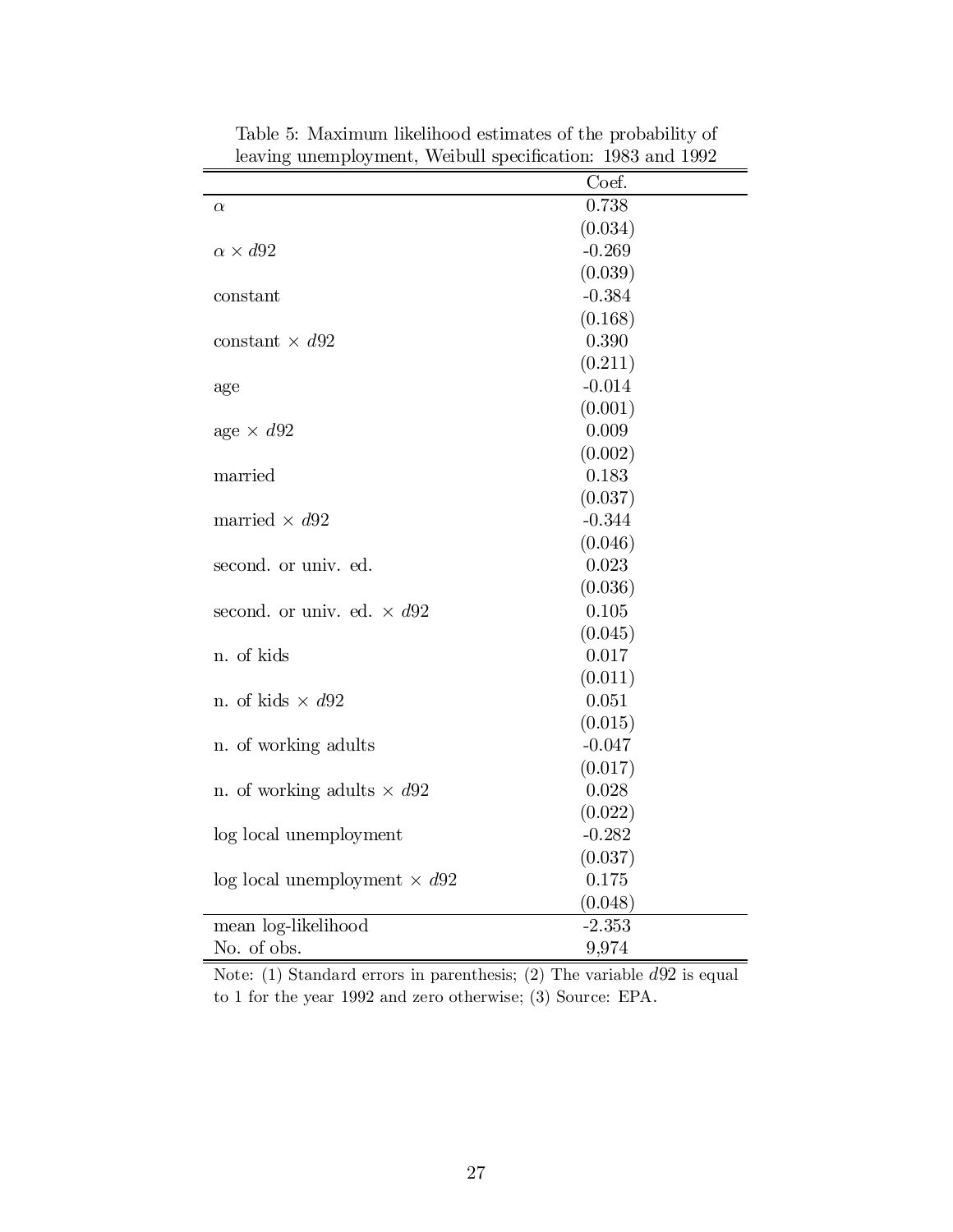|                        | (1)       | (2)      | (3)      | (4)      |
|------------------------|-----------|----------|----------|----------|
|                        | Coef.     | Coef.    | Coef.    | Coef.    |
| $\alpha$               | 0.495     | 0.536    | 0.615    | 0.651    |
|                        | (0.009)   | (0.009)  | (0.009)  | (0.010)  |
| constant               | 0.133     | $-0.133$ | $-0.975$ | $-1.181$ |
|                        | (0.050)   | (0.051)  | (0.055)  | (0.056)  |
| age                    | $-0.008$  | $-0.009$ | $-0.005$ | $-0.006$ |
|                        | (0.0004)  | (0.0004) | (0.0004) | (0.0004) |
| married                | $-0.030$  | $-0.124$ | 0.050    | $-0.032$ |
|                        | (0.010)   | (0.011)  | (0.001)  | (0.011)  |
| second. or univ. ed.   | $0.054\,$ | 0.067    | 0.034    | 0.046    |
|                        | (0.010)   | (0.010)  | (0.010)  | (0.011)  |
| n. of kids             | 0.057     | 0.064    | 0.048    | 0.053    |
|                        | (0.004)   | (0.004)  | (0.004)  | (0.004)  |
| n. of working adults   | $-0.015$  | $-0.008$ | $-0.008$ | $-0.002$ |
|                        | (0.005)   | (0.005)  | (0.005)  | (0.006)  |
| log local unemployment | $-0.232$  | $-0.234$ | $-0.027$ | $-0.273$ |
|                        | (0.010)   | (0.010)  | (0.011)  | (0.011)  |
| UI                     |           | 0.308    |          | 0.271    |
|                        |           | (0.010)  |          | (0.010)  |
| endTC                  |           |          | 0.819    | 0.813    |
|                        |           |          | (0.012)  | (0.012)  |
| mean log-likelihood    | $-2.973$  | $-2.963$ | $-2.911$ | $-2.904$ |
| No. of obs.            | 44,053    | 44,053   | 44,053   | 44,053   |

Table 6: Maximum likelihood estimates of the probability of leaving unemployment, Weibull specification: post reform sample,  $1987-1994$ 

Note: (1) Standard errors in parenthesis; (2) Source: EPA.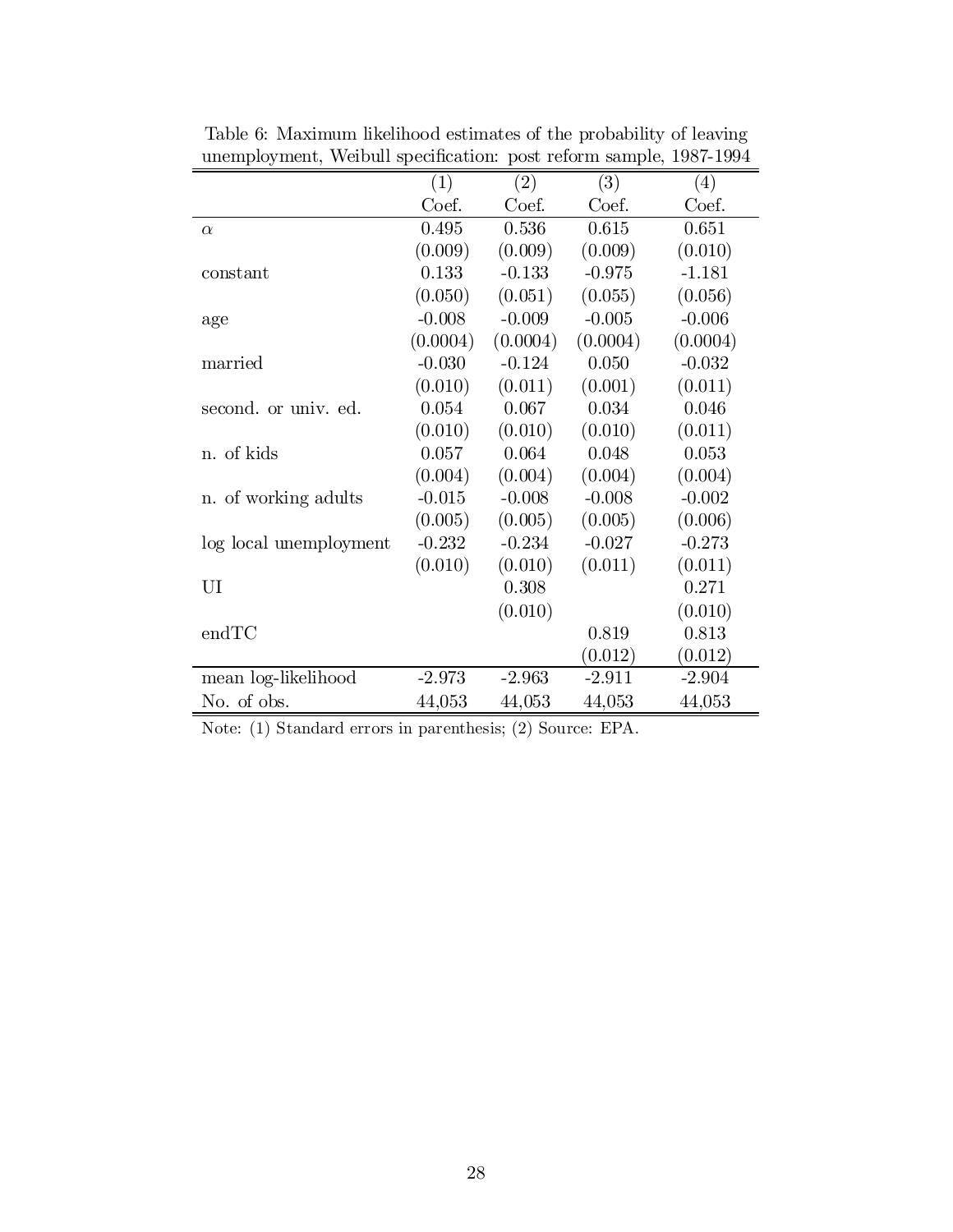| relative position officially reputation in the have job, 1991 1991 | Coefficient |
|--------------------------------------------------------------------|-------------|
| $\alpha$                                                           | 0.503       |
|                                                                    | (0.020)     |
| $\alpha \times \text{endTC}$                                       | 0.180       |
|                                                                    | (0.023)     |
| constant                                                           | 0.416       |
|                                                                    | (0.104)     |
| $constant \times endTC$                                            | $-1.281$    |
|                                                                    | (0.121)     |
| age                                                                | $-0.017$    |
|                                                                    | (0.001)     |
| age $\times$ endTC                                                 | 0.015       |
|                                                                    | (0.001)     |
| married                                                            | $-0.039$    |
|                                                                    | (0.021)     |
| married $\times$ endTC                                             | 0.019       |
|                                                                    | (0.025)     |
| second. or univ. ed.                                               | 0.219       |
|                                                                    | (0.019)     |
| second. or univ. ed. $\times$ end TC                               | $-0.248$    |
|                                                                    | (0.023)     |
| n. of kids                                                         | 0.062       |
|                                                                    | (0.008)     |
| n. of kids $\times$ end TC                                         | $-0.017$    |
|                                                                    | (0.009)     |
| n. of working adults                                               | $-0.002$    |
|                                                                    | (0.010)     |
| n. of working adults $\times$ end TC                               | 0.006       |
|                                                                    | (0.012)     |
| UI                                                                 | 0.492       |
|                                                                    | (0.019)     |
| $\text{UI} \times \text{endTC}$                                    | $-0.325$    |
|                                                                    | (0.023)     |
| log local unemployment                                             | $-0.516$    |
|                                                                    | (0.020)     |
| $log local$ unemployment $\times$ endTC                            | $0.355\,$   |
|                                                                    | (0.024)     |
| mean log-likelihood                                                | $-2.891$    |
| No. of obs.                                                        | 44,053      |

Table 7: Maximum likelihood estimates of the probability of leaving unemployment, Weibull specification: reason separation in the last job,  $1987-1994$ 

Note: (1) Standard errors in parenthesis; (2) The variable  $endTC$  is equal to 1 if the reason of last job loss was the ending of a TC and zero if other reasons; (3) Source: EPA.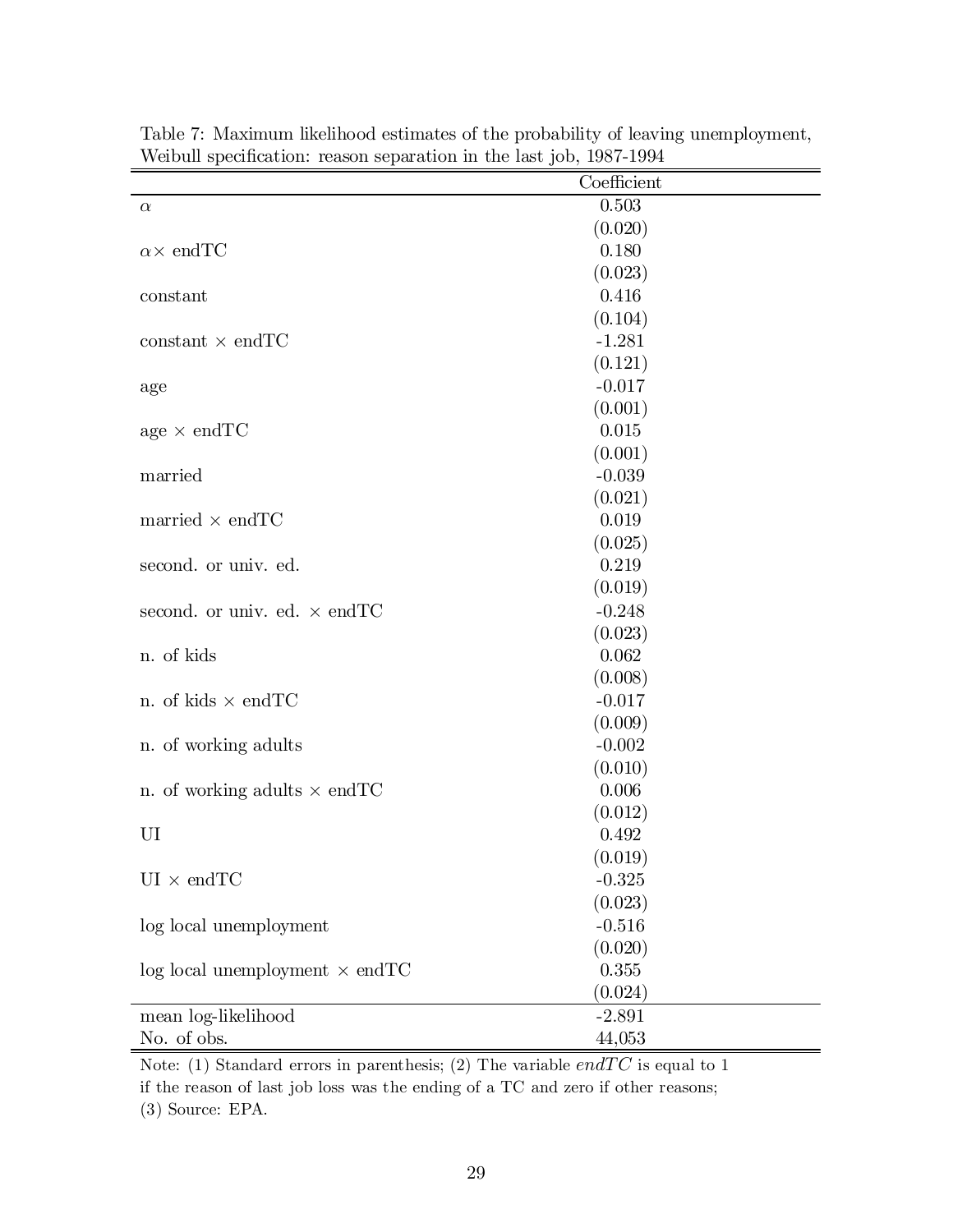|              |          |                  | Table 8: Summary of duration dependence estimates |                  |           |
|--------------|----------|------------------|---------------------------------------------------|------------------|-----------|
|              |          | $\left(1\right)$ | $\left( 2\right)$                                 | $\left(3\right)$ | (4)       |
|              |          | 1980-1984        | 1985-1994                                         | 1985-1991        | 1992-1994 |
| (I)          | $\alpha$ | 0.841            | 0.495                                             | 0.402            | 0.659     |
|              |          | (0.023)          | (0.008)                                           | (0.010)          | (0.014)   |
|              | Source   | Table 3          | Table 3                                           | Table 4          | Table 4   |
|              |          | (5)              | (6)                                               |                  |           |
|              |          | End TC           | Other reasons                                     |                  |           |
| $(II)^{(*)}$ | $\alpha$ | 0.683            | 0.503                                             |                  |           |
|              |          | (0.011)          | (0.020)                                           |                  |           |
|              | Source   | Table 7          | Table 7                                           |                  |           |
| $\sqrt{2}$   |          |                  |                                                   |                  |           |

Table 8: Summary of duration dependence estimate

 $(*)$ Includes same regressors as in (I) as well as UI dummy.

Note: (1) Standard errors in parenthesis; (2) Source: EPA.

|                       | spell months | Coefficient |
|-----------------------|--------------|-------------|
| step1                 | 1 to 5       | $-0.548$    |
|                       |              | (0.048)     |
| step1 $\times$ d8594  |              | $-0.355$    |
|                       |              | (0.056)     |
| step2                 | 6 to 11      | $-1.218$    |
|                       |              | (0.025)     |
| step $2 \times d8594$ |              | $-0.328$    |
|                       |              | (0.026)     |
| step 3                | 12 to 36     | $-1.733$    |
|                       |              | (0.044)     |
| step $3 \times d8594$ |              | $-1.157$    |
|                       |              | (0.051)     |

Table 9a: Baseline hazard estimates

Note: (1) Standard errors in parenthesis; (2) Source: EPA.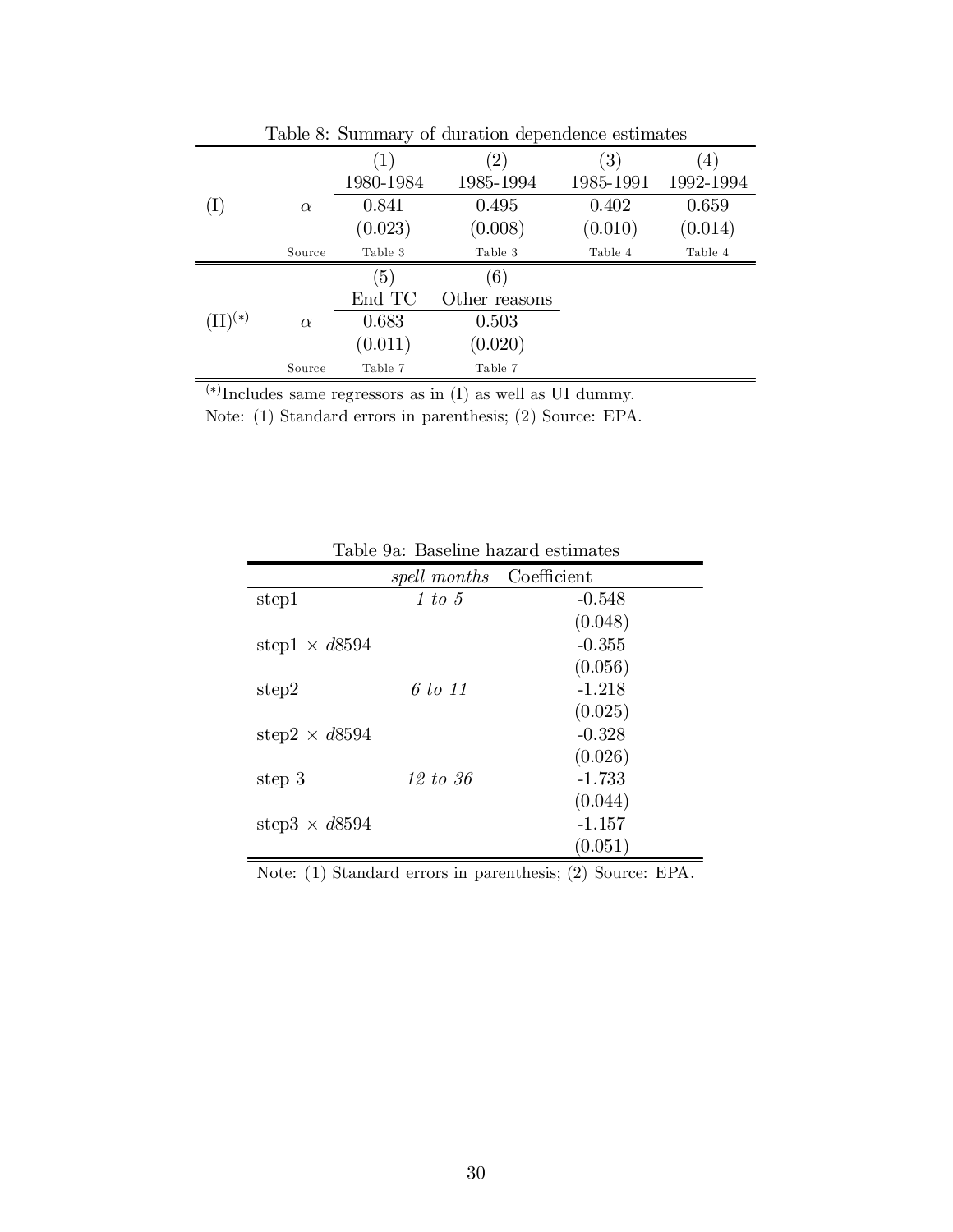| the probability of leaving unemployment. This sample, 1900-1994 |             |
|-----------------------------------------------------------------|-------------|
|                                                                 | Coefficient |
| age                                                             | $-0.101$    |
|                                                                 | (0.005)     |
| age $\times d8594$                                              | 0.031       |
|                                                                 | (0.006)     |
| married                                                         | 0.177       |
|                                                                 | (0.009)     |
| married $\times d8594$                                          | $-0.187$    |
|                                                                 | (0.009)     |
| second. or univ. ed.                                            | $-0.073$    |
|                                                                 | (0.015)     |
| second. or univ. ed. $\times d8594$                             | 0.111       |
|                                                                 | (0.016)     |
| n. of kids                                                      | 0.013       |
|                                                                 | (0.004)     |
| n. of kids $\times d8594$                                       | 0.023       |
|                                                                 | (0.005)     |
| n. of working adults                                            | $-0.038$    |
|                                                                 | (0.007)     |
| n. of working adults $\times d8594$                             | 0.025       |
|                                                                 | (0.008)     |
| log local unemployment                                          | 0.171       |
|                                                                 | (0.014)     |
| $log local$ unemployment $\times d8594$                         | $-0.255$    |
|                                                                 | (0.012)     |
| mean log-likelihood                                             | $-2.298$    |
| No. of obs.                                                     | 80,790      |

Table 9b: Maximum likelihood semi-parametric estimates of the probability of leaving unemployment: full sample, 1980-1994

Note: (1) Standard errors in parenthesis; (2)The variable d8594 is equal to 1 for the years 1985 to 1994 and zero otherwise; (3) Source: EPA.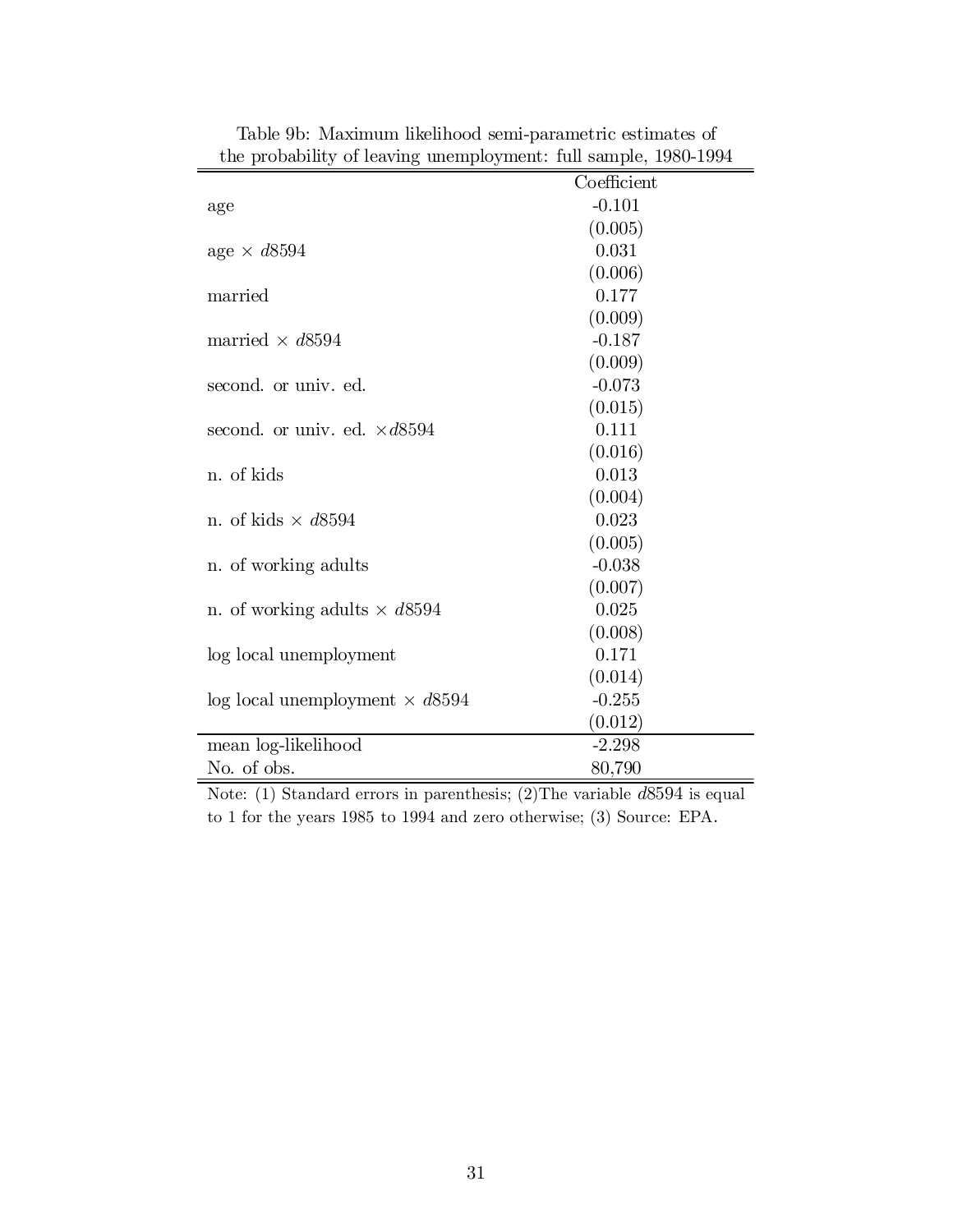

Figure 1: Unemployment rate, proportion of LTU and share of temporary contracts, 1980-1996. Source: EPA.



Figure 2: Evolution of inflow rates from employment into unemployment, 1980-1994. Source: MLR.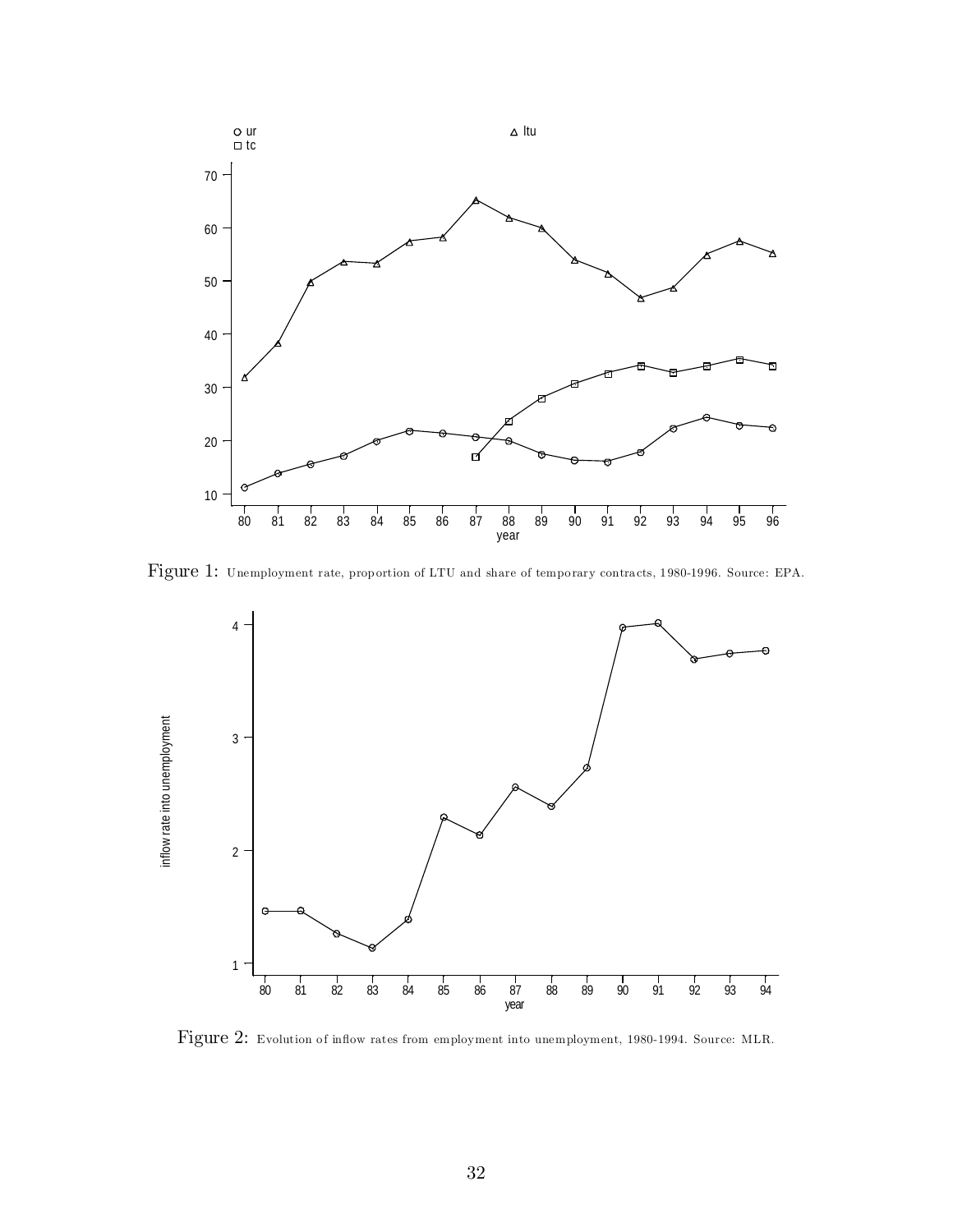

Figure 3: Evolution of outflow rates from unemployment into employment, 1980-1994. Source: MLR.



Figure 4: Evolution of the share of fixed-term contracts in new hires, 1987-1998. Source: MLR.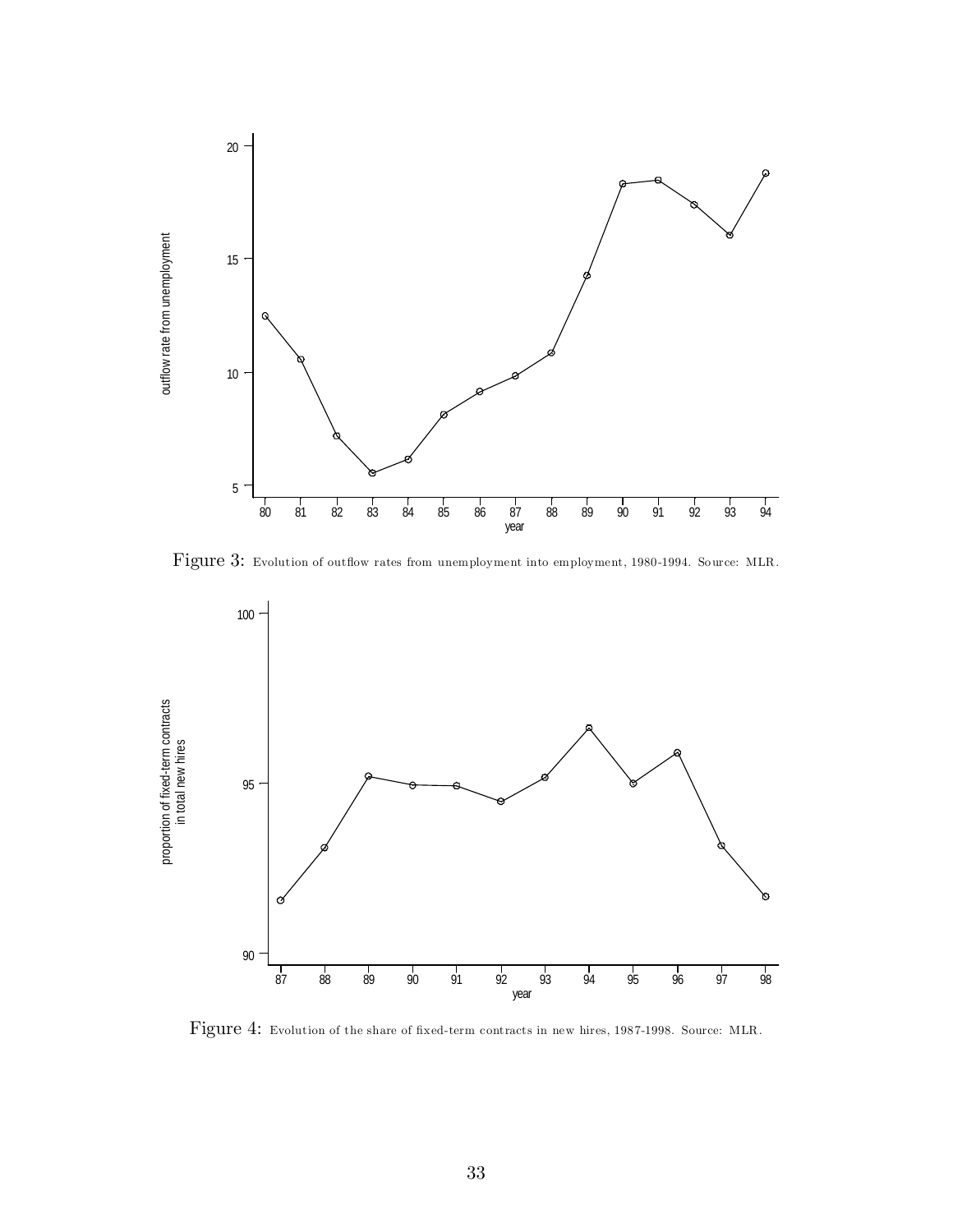

Figure 5: The incidence of LTU and the unemployment rate, 1980-1996. Source: EPA.



Figure 6: Hazard of leaving unemployment for the reference worker before and after the introduction of TC. Ref. category: age 35, not married, primary ed. or below, no kids, no working adults in household (see Table 3).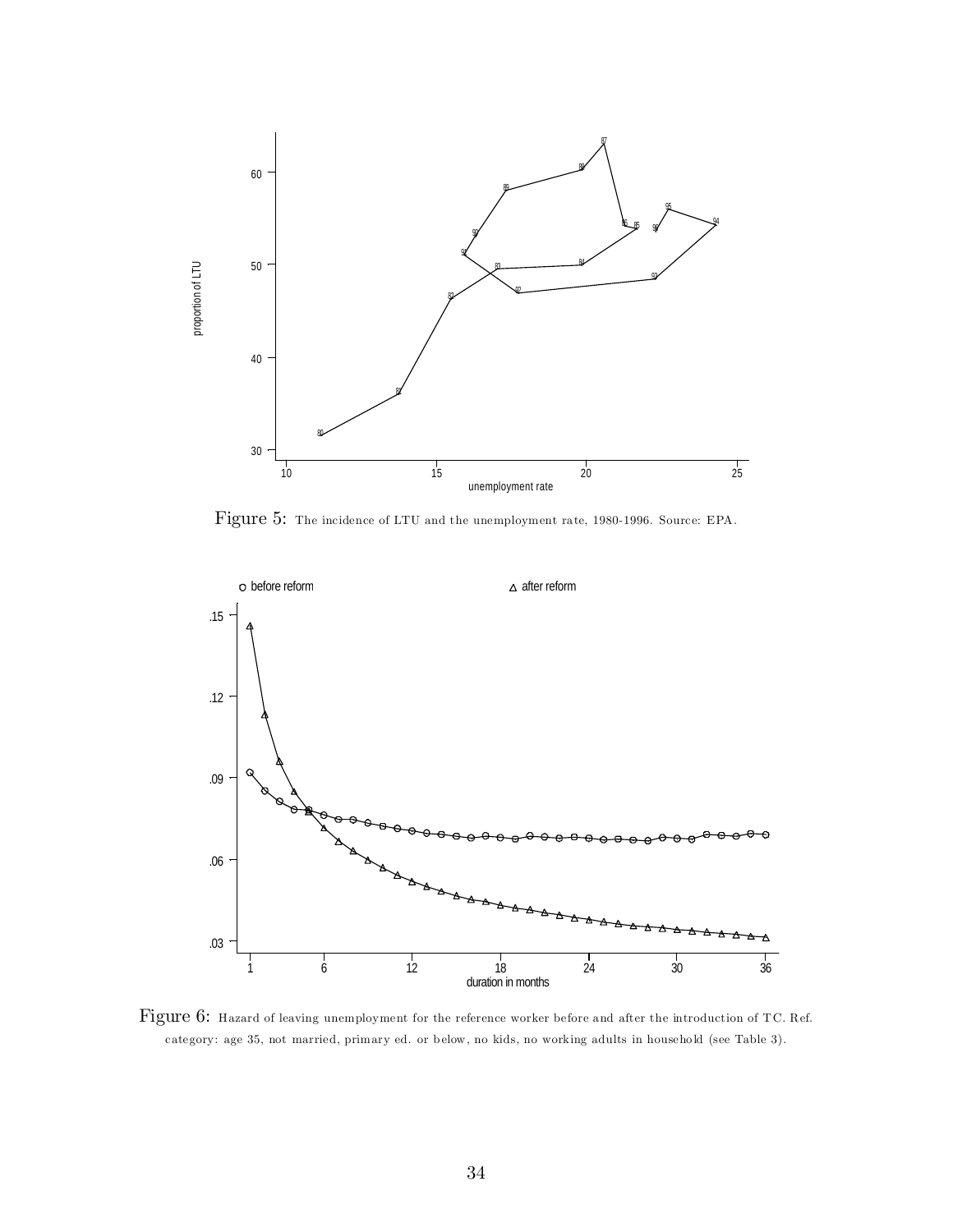

Figure 7: Hazard of leaving unemployment for workers who became jobless because ending of TC and for other reasons. Ref. category: age 35, not married, primary ed. or below, no kids, no working adults in household, no UI (see Table 7).



Figure 8: Hazard of leaving unemployment for the reference worker before and after the introduction of TC. Ref. category: age 35, not married, primary ed. or below, no kids, no working adults in household (see Table 9a, 9b).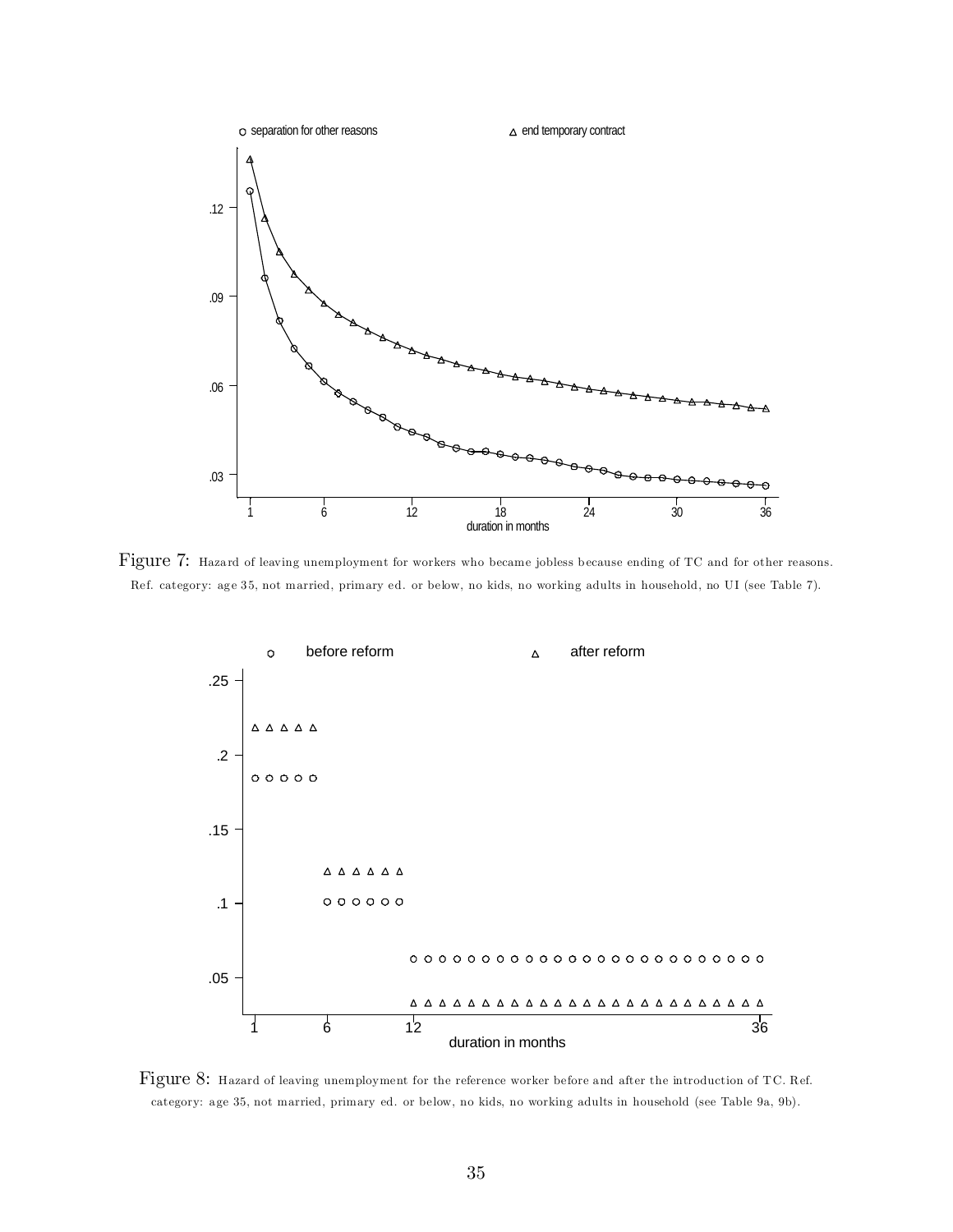#### References

- [1] Aguirregabiria, V. and C. Alonso-Borrego (1999), "Labor contracts and flexibility: evidence from a labor market reform in Spain", Universidad Carlos III Working Paper No 99-27.
- $[2]$  Alba, A.  $(1999)$ : "Explaining the transitions out of unemployment in Spain: the effect of unemployment insurance", Applied Economics, 31, 183-193.
- [3] Alonso-Borrego, C., J. Fernandez-Villaverde and J. E. Galdón-Sánchez (1999), "A general dynamic equilibrium model of temporary contracts", Federal Reserve Bank of Minneapolis mimeo.
- [4] Andrés, J., J. García and S. Jiménez (1989): "La incidencia y la duración del desempleo masculino en España", Moneda y Crédito, 189, 75-124.
- [5] Atkinson, A. B. and J. Micklewright (1991): "Unemployment compensation and labour market transitions: a critical review", *Journal of Economic Literature*, 29, 1679-1727.
- [6] Bentolila, S. and J. J. Dolado (1994), "Labour flexibility and wages: lessons from Spain", Economic Policy, 18, 53-99.
- [7] Blanchard, O. J. and P. Diamond (1994), " Ranking, Unemployment Duration, and Wages", Review of Economic Studies, 61, 417-434.
- [8] Booth, A., J.J. Dolado and J. Frank (2002), "Symposium on temporary work. Introduction", Economic Journal, Features: Symposium on Temporary Work, F181-F188.
- [9] Bover, O., M. Arellano and S. Bentolila  $(2002)$ , "Unemployment duration, benefit duration, and the business cycle", The Economic Journal, 112 (479), 223-265.
- [10] Canziani, P. and B. Petrongolo (2001): "Firing costs and Stigma: A theoretical analysis and evidence from micro data", European Economic Review (45)10, 1877-1906.
- [11] García-Pérez, J. I (1997): "Las tasas de salida del empleo y el desempleo en España (1978-1993)", Investigaciones Económicas, vol XXI (1), 29-53.
- [12] García-Serrano, C. (1998): "Worker turnover and job reallocation: the role of fixed-term contracts", Oxford Economic Papers 50, 709-725.
- [13] Grubb, D. and W. Wells (1993), "Employment Regulation and patterns of work in EC countries", OECD Economic Studies, 21, 7-58.
- [14] Güell, M. (1999): "The effects of fixed-term contracts on the duration distribution of unemployment: the Spanish case", mimeo London School of Economics.
- [15] Güell, M. (2000): "Fixed-term Contracts and Unemployment: an Efficiency Wage Analysis", Industrial Relations Section, Princeton University, Working Paper No. 433.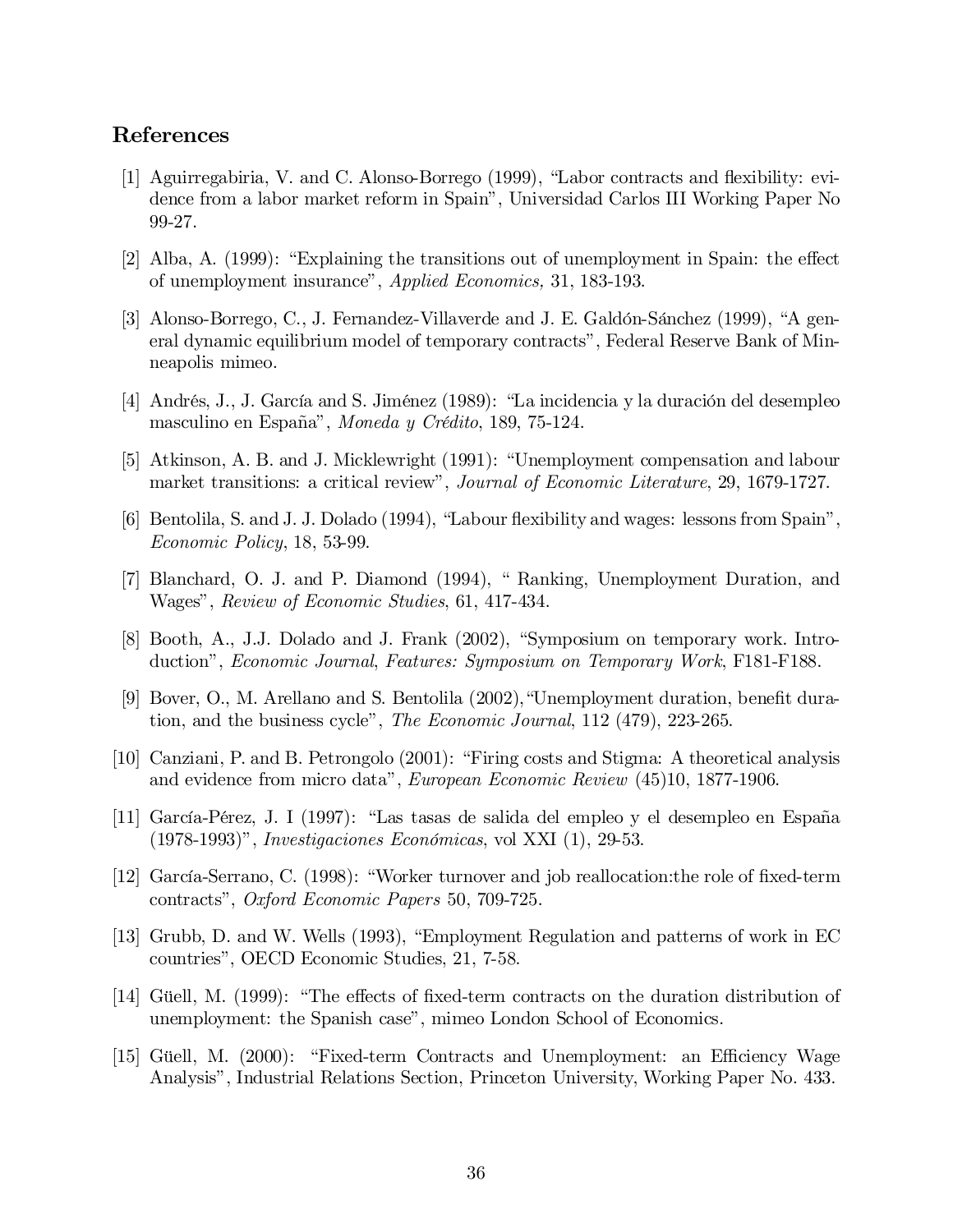- [16] Güell, M. and B. Petrongolo (2000): "Workers' transitions from temporary to permanent employment: the Spanish case", Centre for Economic Performance, London School of Economics, Discussion Paper 438.
- [17] Jenkins, S. P. and C. García-Serrano (2000): "Re-employment probabilities for Spanish men: what role does the unemployment benefit system play?" Institute for Labour Research Discussion Paper 00/55, University of Essex.
- [18] Layard, R., S. J. Nickell and R. Jackman (1991), Unemployment: Macroeconomic Performance and the Labour Market, Oxford University Press.
- [19] Machin, S. and A. Manning (1999): "The causes and consequences of long-term unemployment in Europe" in Orley Ashenfelter and David Card (eds.), Handbook of Labor Economics, Volume 3. Amsterdam: North-Holland.
- [20] Mortensen, D. T. (1970): "Job search, the duration of unemployment and the Phillips curve", The American Economic Review, 60, 847-862.
- [21] Mortensen, D. T. (1977): " Unemployment insurance and job search decisions", Industrial and Labor Relations Review, 30 (4), 505-517.
- [22] Nickell, S. J. (1979a): "Estimating the probability of leaving unemployment", Econometrica, 47 (5), 1249-1266.
- [23] Nickell, S. J. (1979b): "The effect of unemployment and related benefits on the duration of unemployment", The Economic Journal, 89, 34-49.
- [24] OECD (1993), Employment Outlook, Paris.
- [25] OECD (1994), *The OECD Jobs Study*, Paris.
- [26] OECD (1996), *Employment Outlook*, Paris.
- [27] OECD (1999), *Employment Outlook*, Paris.
- [28] OECD (2002), Employment Outlook, Paris.
- [29] Saint-Paul, G. (1996), "Dual labor markets, a macroeconomic perspective", Cambridge, MA: MIT Press.
- [30] Schmitt, J. and J. Wadsworth (1993): "Unemployment benefit levels and search activity", Oxford Bulletin of Economics and Statistics, 55 (1), 1-24.
- [31] Toharia, L. (1997), Spain, Labour Market Studies series No. 1, Employment and Social Affairs, European Commission, Brussels.
- [32] van den Berg, G. J. and B. van der Klaauw (2001): "Combining micro and macro unemployment data", Journal of Econometrics 102, 271-309.
- [33] Wadsworth, J. (1990): " Unemployment benefits and search effort in the UK labour market", Economica, 58, 17-34.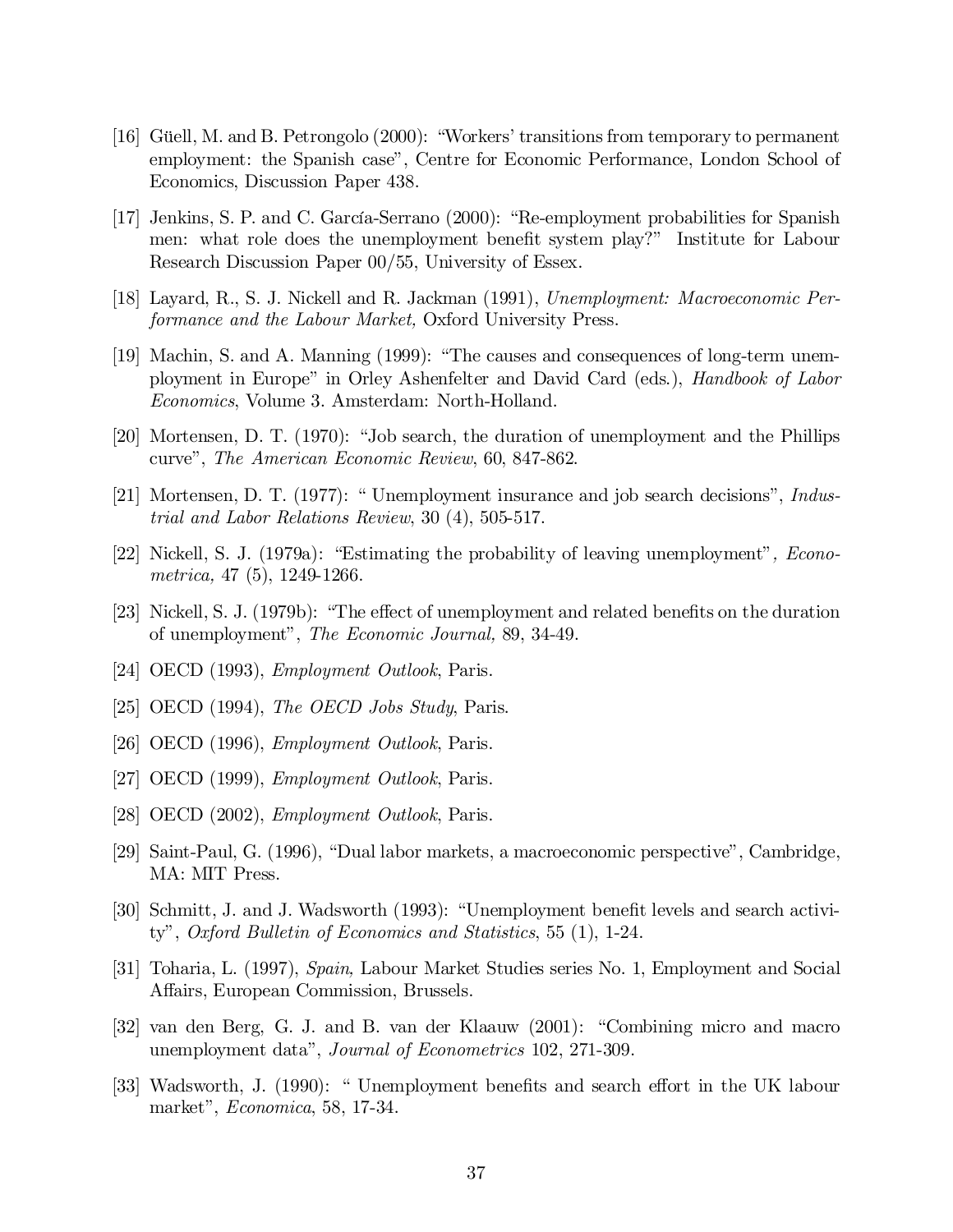## Appendix

#### A. The duration of unemployment in the EPA

|  |  |  |  |  | Table 10: The duration of the unemployment in the EPA |  |  |  |
|--|--|--|--|--|-------------------------------------------------------|--|--|--|
|--|--|--|--|--|-------------------------------------------------------|--|--|--|

| $\alpha$ and $\alpha$ and $\alpha$ are $\alpha$ and $\alpha$ and $\alpha$ are $\alpha$ and $\alpha$ and $\alpha$ and $\alpha$ |                           |                          |  |  |  |  |  |
|-------------------------------------------------------------------------------------------------------------------------------|---------------------------|--------------------------|--|--|--|--|--|
| until 1987 $(I)$                                                                                                              | $1987$ (II) - $1991$ (VI) | from 1992 $(I)$          |  |  |  |  |  |
| How long have you                                                                                                             | How long have you         | Which day did you        |  |  |  |  |  |
| been looking for a job?                                                                                                       | been looking for a job?   | start looking for a job? |  |  |  |  |  |
| Less than 1 month                                                                                                             | If less than 2 years,     | Month                    |  |  |  |  |  |
| 1 to 3 months                                                                                                                 | number of months          |                          |  |  |  |  |  |
| 3 to 6 months                                                                                                                 |                           |                          |  |  |  |  |  |
| 6 months to 1 year                                                                                                            | If 2 years or more,       | Year                     |  |  |  |  |  |
| 1 to 2 years                                                                                                                  | number of years           |                          |  |  |  |  |  |
| 2 years or more                                                                                                               |                           |                          |  |  |  |  |  |

#### B. Unemployment benefits and duration

| Table 11. Correlation of C1 feed to and |  |  |  |  |  |  |
|-----------------------------------------|--|--|--|--|--|--|
| duration of unemployment                |  |  |  |  |  |  |
| 1987-1994                               |  |  |  |  |  |  |
| $-0.109$                                |  |  |  |  |  |  |
| 0.093                                   |  |  |  |  |  |  |
| 0.152                                   |  |  |  |  |  |  |
| $-0.184$                                |  |  |  |  |  |  |
| $-0.214$                                |  |  |  |  |  |  |
|                                         |  |  |  |  |  |  |

Table 11: Correlation of UI receipt and

#### C. Composition of unemployment inflows

|                      |                   | っ                 |         |                   |         |         |         |
|----------------------|-------------------|-------------------|---------|-------------------|---------|---------|---------|
|                      | $\left( 1\right)$ | $\left( 2\right)$ | (3)     | $\left( 4\right)$ | (5)     | (6)     | (7)     |
|                      | 1987-89           | 1988-90           | 1989-91 | 1990-92           | 1991-93 | 1992-94 | 1987-94 |
| age                  | 2.27              | 6.79              | 2.12    | 4.94              | 1.05    | 6.29    | 13.11   |
|                      | (0.32)            | (0.03)            | (0.35)  | (0.08)            | (0.59)  | (0.04)  | (0.07)  |
| married              | 1.87              | 1.26              | 4.69    | 6.09              | 4.84    | 2.44    | 9.29    |
|                      | (0.39)            | (0.53)            | (0.10)  | (0.05)            | (0.09)  | (0.29)  | (0.24)  |
| second. or univ. ed. | 0.44              | 1.11              | 2.09    | 0.62              | 0.65    | 2.16    | 6.16    |
|                      | (0.80)            | (0.57)            | (0.35)  | (0.73)            | (0.72)  | (0.34)  | (0.52)  |
| n. of kids           | 0.47              | 0.00              | 3.21    | 2.40              | 0.40    | 0.99    | 5.17    |
|                      | (0.79)            | (1.00)            | (0.20)  | (0.30)            | (0.81)  | (0.61)  | (0.63)  |
| n. of working adults | 2.19              | 2.14              | 4.02    | 2.21              | 1.76    | 0.33    | 4.84    |
|                      | (0.33)            | (0.34)            | (0.13)  | (0.33)            | (0.41)  | (0.84)  | (0.67)  |
| No. of obs.          | 114,409           | 119,326           | 121,154 | 119,856           | 114,376 | 108,639 | 304,413 |

Table 12. Testing for the constancy of inflow composition

Note: (1) Reported  $\chi^2(2)$  in columns (1) to (6) and  $\chi^2(7)$  in column (7);

(2) p-value in parenthesis; (3) all regressions include year dummies; (4) Source: EPA.